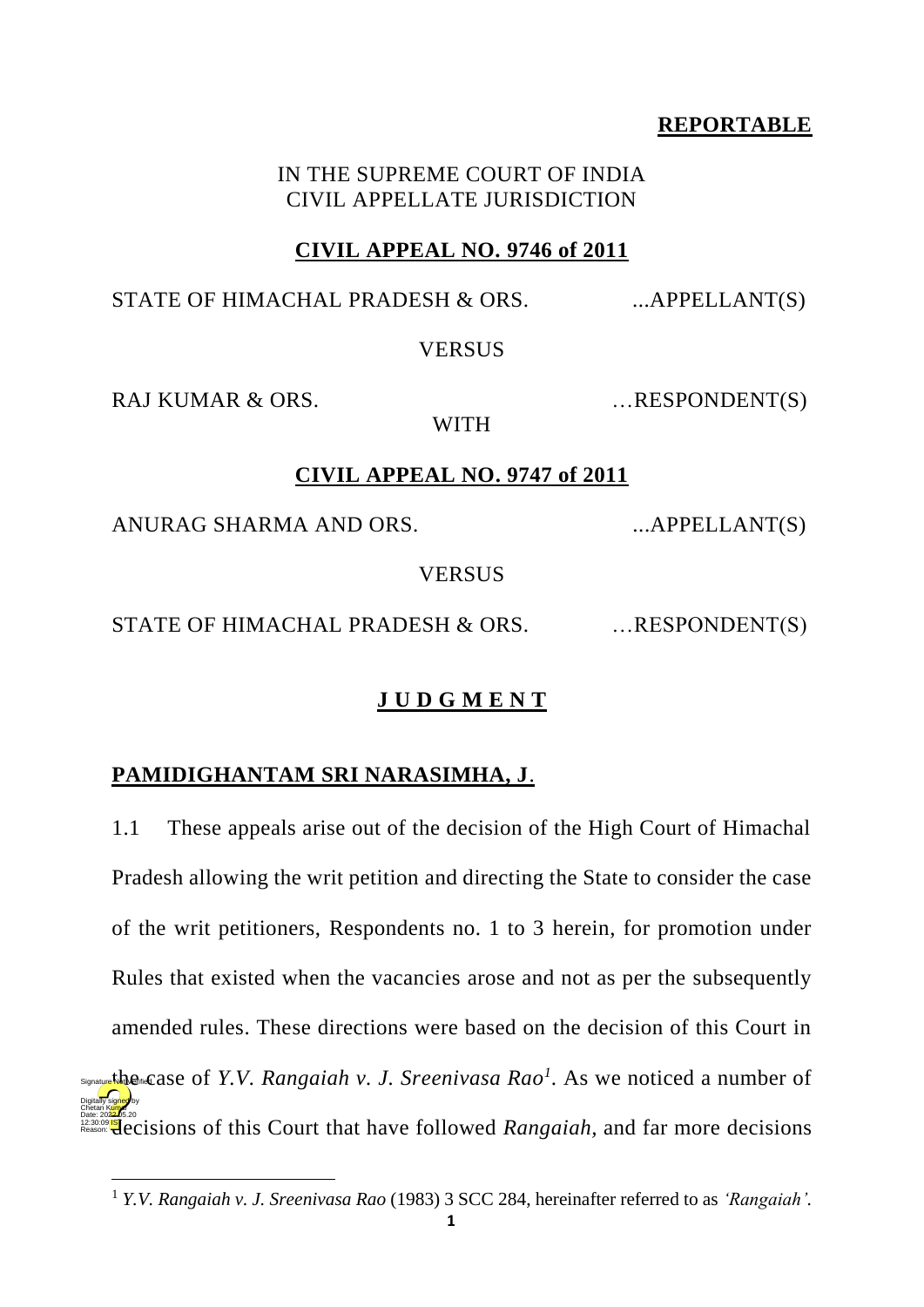that have distinguished it, we had to examine the issue afresh. The question is whether appointments to the public posts that fell vacant prior to the amendment of the Rules would be governed by the old Rules or the new Rules. After examining the principle in the context of the constitutional position of *services under the State*, and having reviewed the decisions that have followed or distinguished *Rangaiah* in that perspective, we have formulated the legal principles that should govern services under the State. Applying the said principles, we have held that the broad proposition formulated in *Rangaiah* does not reflect the correct constitutional position. We have thus allowed the appeals following the principles that we have laid down.

1.2 We will first refer to the facts leading to the present controversy.

#### Facts:

1.3 The Himachal Pradesh Recruitment and Promotion Rules, 1966<sup>2</sup> dated 01.03.1966 made in exercise of the powers under Article 309 of the Constitution govern the post of Labour Officer. There were 5 posts of Labour Officers and these were to filled by promotion from (i) *factory Inspectors*, (ii) *labour inspectors* and (iii) *sectt. superintendents*, being the feeder category. On 20.07.2006, Secretary, Labour and Employment Department addressed a letter to the Labour Commissioner intimating sanction for

<sup>2</sup> hereinafter referred to as the '1966 rules'.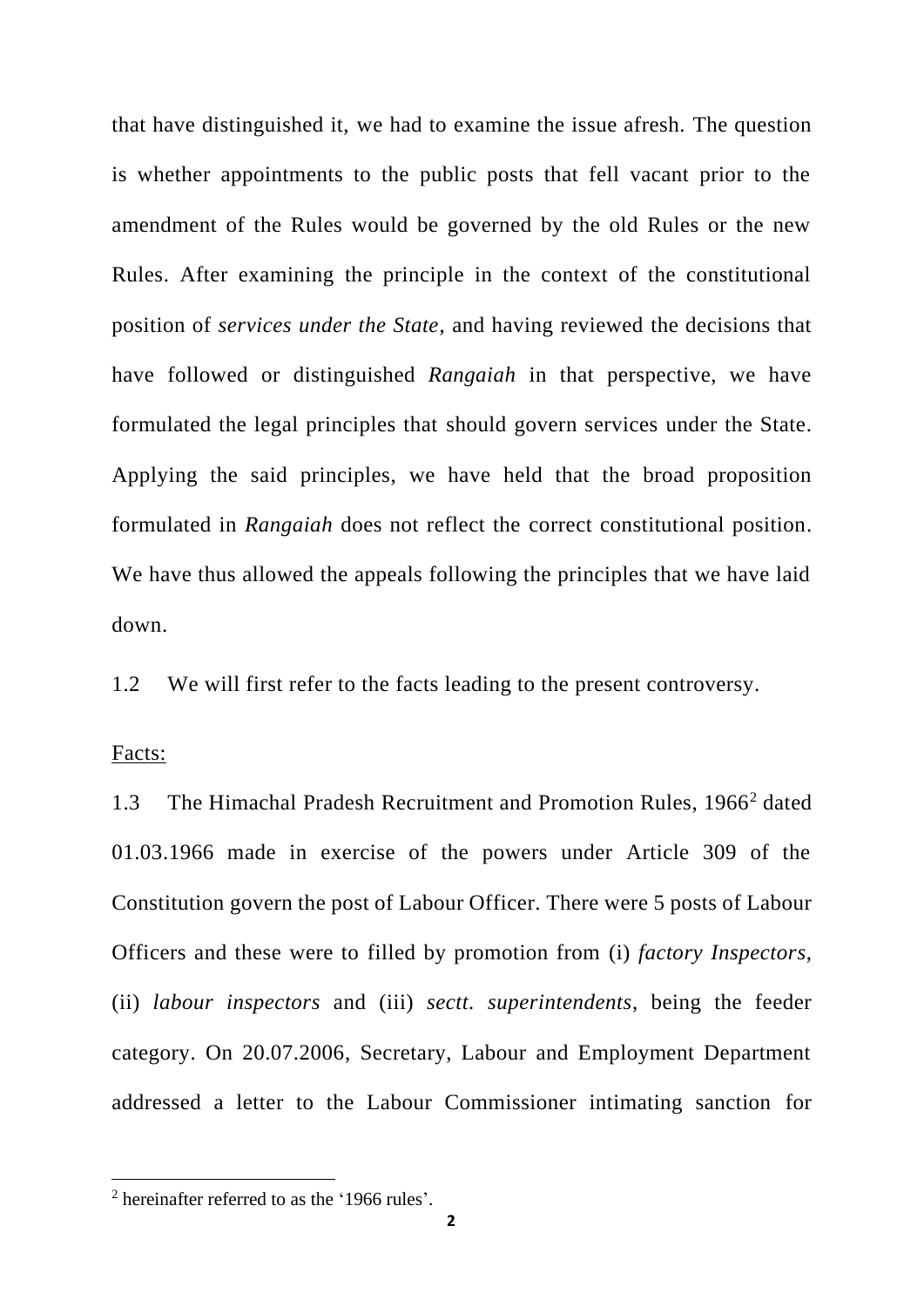creation of additional posts in the department which *interalia* included 7 more posts for Labour Officers. As a consequence of the said decision, the total posts for Labour Officers increased from 5 to 12. At this point in time Respondents No. 1 to 3 were working as Labour Inspectors in the service of the State.

1.4 Within four months from the sanction of the additional posts, the 1966 Rules came to be amended on 25.11.2006. Under the New Rules called the H.P. Labour and Employment Department, Labour Officers, Class-II (Gazetted) Ministerial Services R & P Rules,  $2006<sup>3</sup>$ , recruitment to the post of Labour Officer is to be made by promotion as well as direct recruitment in the ratio of 75 per cent and 25 per cent respectively. The effect of the New Rules coupled with the 7 new posts for Labour Officers is that, from out of the total number of 12 posts of Labour Officers, the promotional posts increased from 5 to 9 (being 75 per cent) and direct recruitment posts came to 3 (being 25 per cent). Immediately thereafter, the Government issued a notification creating 12 Labour zones in the State.

1.5 It is in the above-referred background, that Respondents No. 1 to 3 approached the Administrative Tribunal challenging the proposed action of the State Government in filling up 25 per cent of the posts of Labour Officers by direct recruitment. They contended that the vacancies arose in July 2006,

<sup>&</sup>lt;sup>3</sup> hereinafter referred to as 'the New Rules'.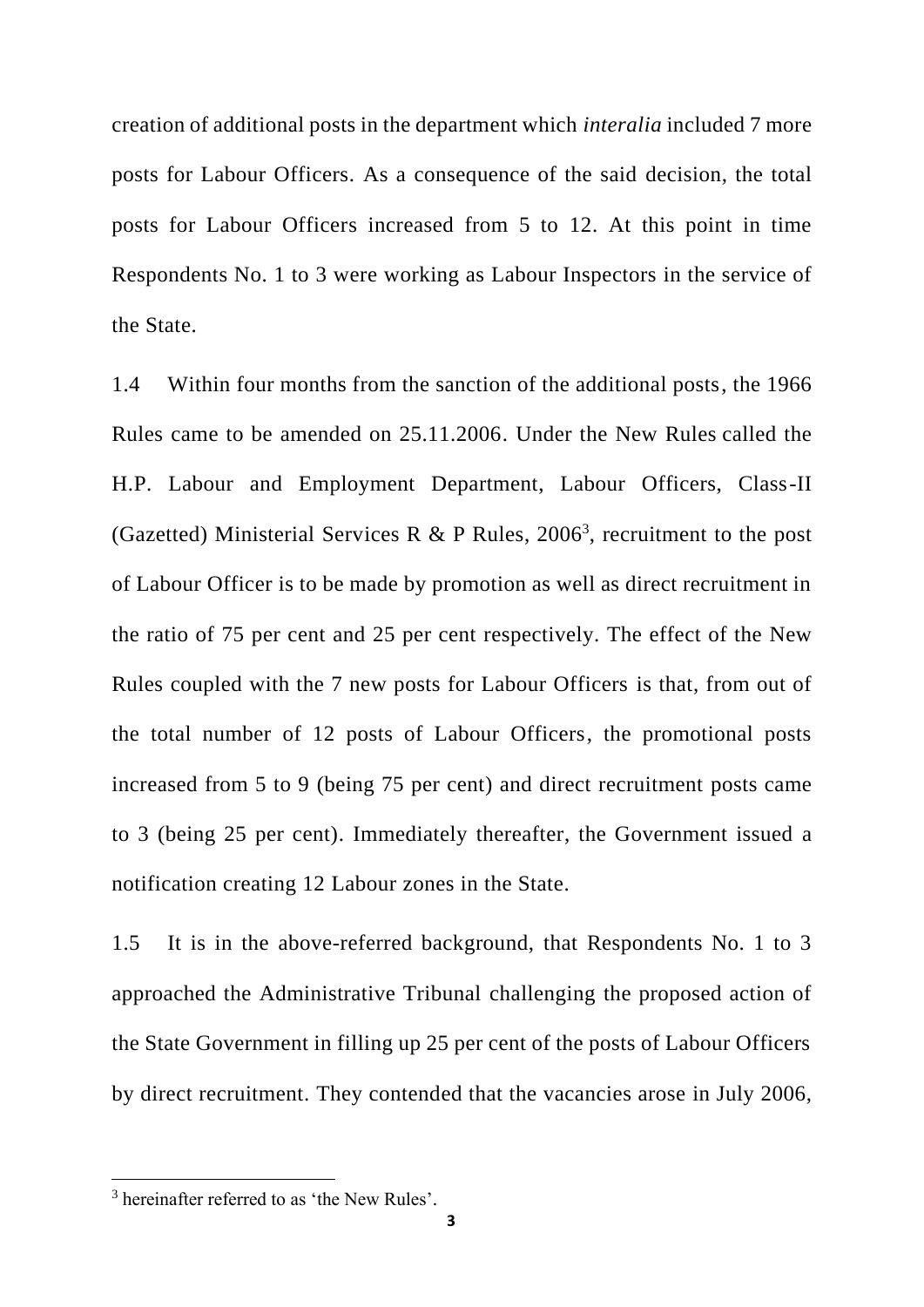which is before the promulgation of the New Rules and therefore all the vacancies must be filled only by promotion. By its order dated 24.01.2007, the Tribunal directed the State Government to consider the grievance raised in the Original Application as if it is a representation to it. The representation was considered and rejected by the Government on 27.06.2007. Challenging the rejection, the second Original Application was filed by the Respondents before the State Administrative Tribunal.

1.6 While the matter was pending before the Tribunal, the State Government proceeded further and issued an advertisement through the H.P. Public Service Commission, calling for applications for filling up the 3 posts of Labour Officers under the quota of direct recruitment. The Public Service Commission completed the recruitment process and recommended the names of Respondents No. 4 to 6. The recommendation was accepted and the said Respondents were appointed. It is not in dispute that they joined duties on the 4<sup>th</sup> and 5<sup>th</sup> of November, 2008. Questioning the legality and validity of the said appointments, Respondents No. 1 to 3 filed Civil Writ Petition No. 3028/2008 before the High Court of Himachal Pradesh, which came to be allowed by the Division Bench of the High Court by the impugned order on 28.12.2009. Challenging the decision of the Division Bench the State of Himachal Pradesh preferred a Special Leave Petition before this Court, from which the present Civil Appeal arises pursuant to leave being granted on 08.11.2011. Similarly, the direct recruit appointees, Respondents No. 4 to 6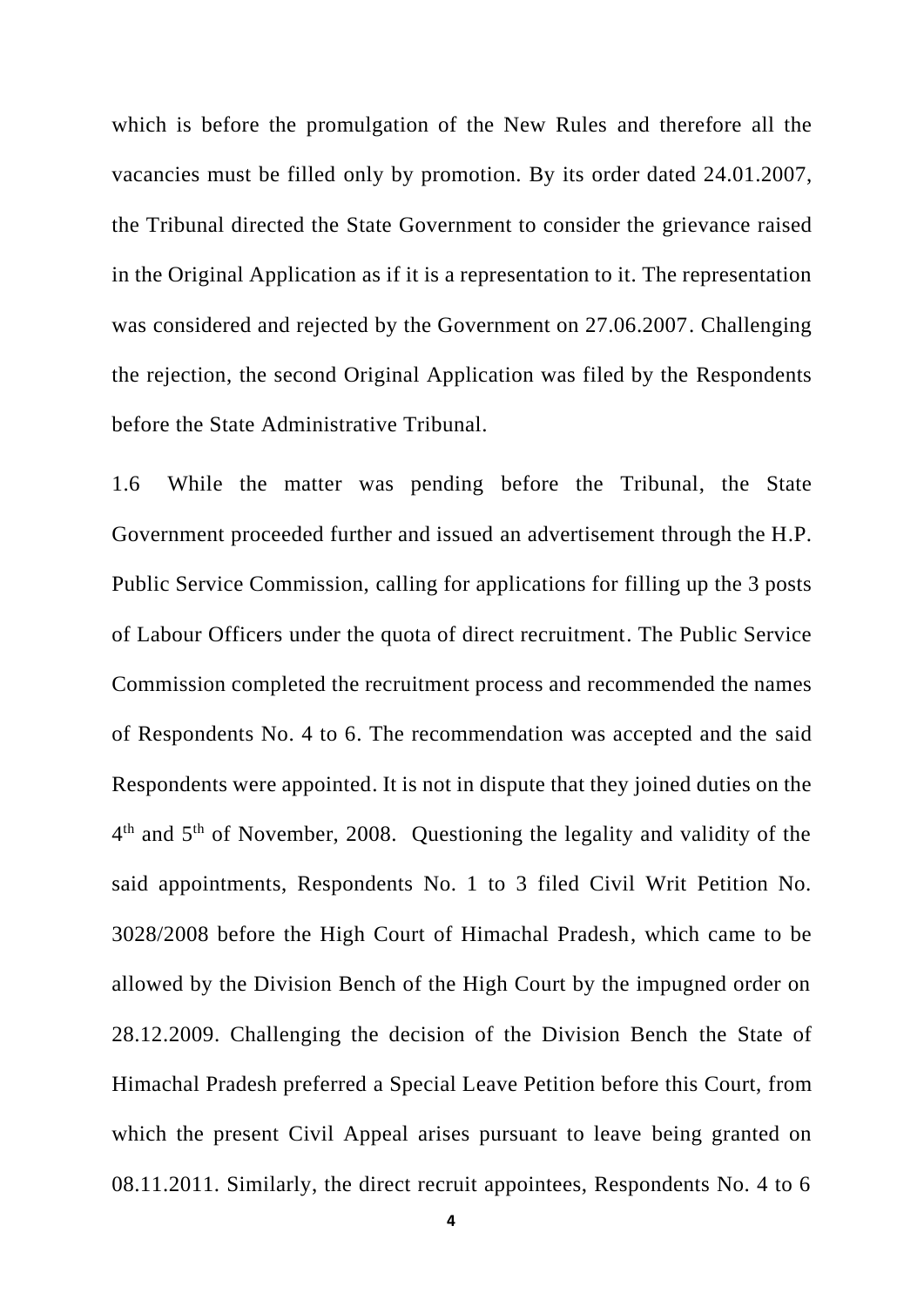also filed a Special Leave Petition, which is numbered Civil Appeal no. 9747/2011 after leave was granted.

2. The solitary argument advanced on behalf of Respondents No. 1 to 3, which was accepted by the Division Bench was that the vacancies which arose prior to the promulgation of New Rules were to be filled only as per the 1966 Rules and not as per the New Rules. The High Court formulated the issue and proceeded to allow the Writ Petition on the ground that it is covered by the decision of this Court in *Y.V. Rangaiah v. J. Sreenivasa Rao* (supra). The operative portion of the judgment is extracted herein for ready reference:

> "*The question whether the vacancies occurring before the amendment to the Recruitment and Promotion Rules are to be filled up as per the old Recruitment and Promotion Rules or by way of new Recruitment and Promotion Rules is no more res integra in view of the law laid down by their Lordships of this Court in Y.V. Rangaiah and others versus J. Sreenivasa Rao, (1983) 3 SCC 284*."

#### Submissions:

3.1 In these appeals, we heard Shri P.S. Patwalia, Senior Advocate assisted by Advocate-on-Record Shri Abhinav Mukerji, for the Appellant-State and Shri. Prasanjit Keshvani, Ld. Advocate representing the Respondents and also Shri. Ravindra Kumar Raizada, Senior Advocate assisted by Ms. Divya Roy, Advocate-on-Record appearing for some other Respondents.

3.2 Shri P.S. Patwalia, learned Senior Advocate for the Appellant-State made the following submissions. At the outset, he would submit, that there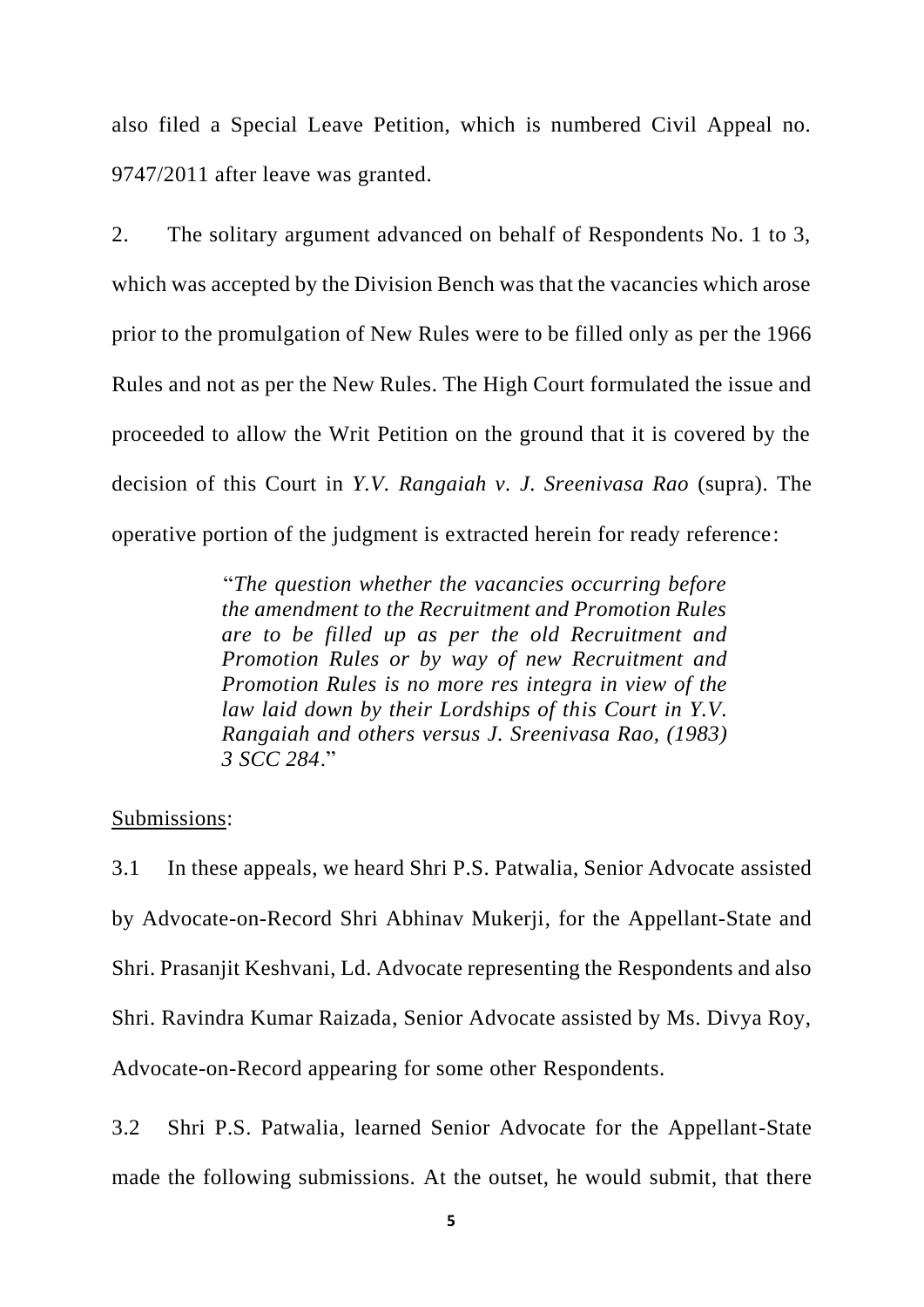was no challenge to the legality of the New Rules and therefore the Respondents cannot seek a relief which is contrary to the Rules i.e., filling up the posts by way of promotion as per the Old Rules. Secondly, the interdepartmental letter dated 20.07.2006 followed by the notification dated 02.01.2007 creating the posts was in furtherance of the new policy which was brought into effect by the amendments made to the Rules. It was therefore contended that the inter-departmental letter dated 20.07.2006 cannot be seen as a standalone event and that it is part of the larger policy to restructure the cadre. Thirdly, there is no vested right to promotion, though there is only a right to be considered for promotion as per the rules which are in force at the time of such consideration. Fourthly, the recruitment exercise undertaken by the State is completely based on the policy consideration of the State which the High Court failed to take into account. In support of this submission, reliance was placed on judgments of this Court in *K. Ramulu<sup>4</sup>*, *Deepak* Agarwal<sup>5</sup> and *Krishna Kumar*<sup>6</sup>. It was finally contended that the High Court erred in applying the decision of *Rangaiah* which was the case of promotion, while the present case is about direct recruitment to the post of Labour Officers.

3.3 Shri Keshwani followed by Shri Raizada, Senior Advocate for the Respondents made the following submissions. They would contend that the

<sup>4</sup> *Dr. K. Ramulu & Anr v. Dr. S Suryaprakash Rao* (1997) 3 SCC 59.

<sup>5</sup> *Deepak Agarwal v. State of U.P* (2011) 6 SCC 725.

<sup>6</sup> *Union of India v. Krishna Kumar* (2019) 4 SCC 319.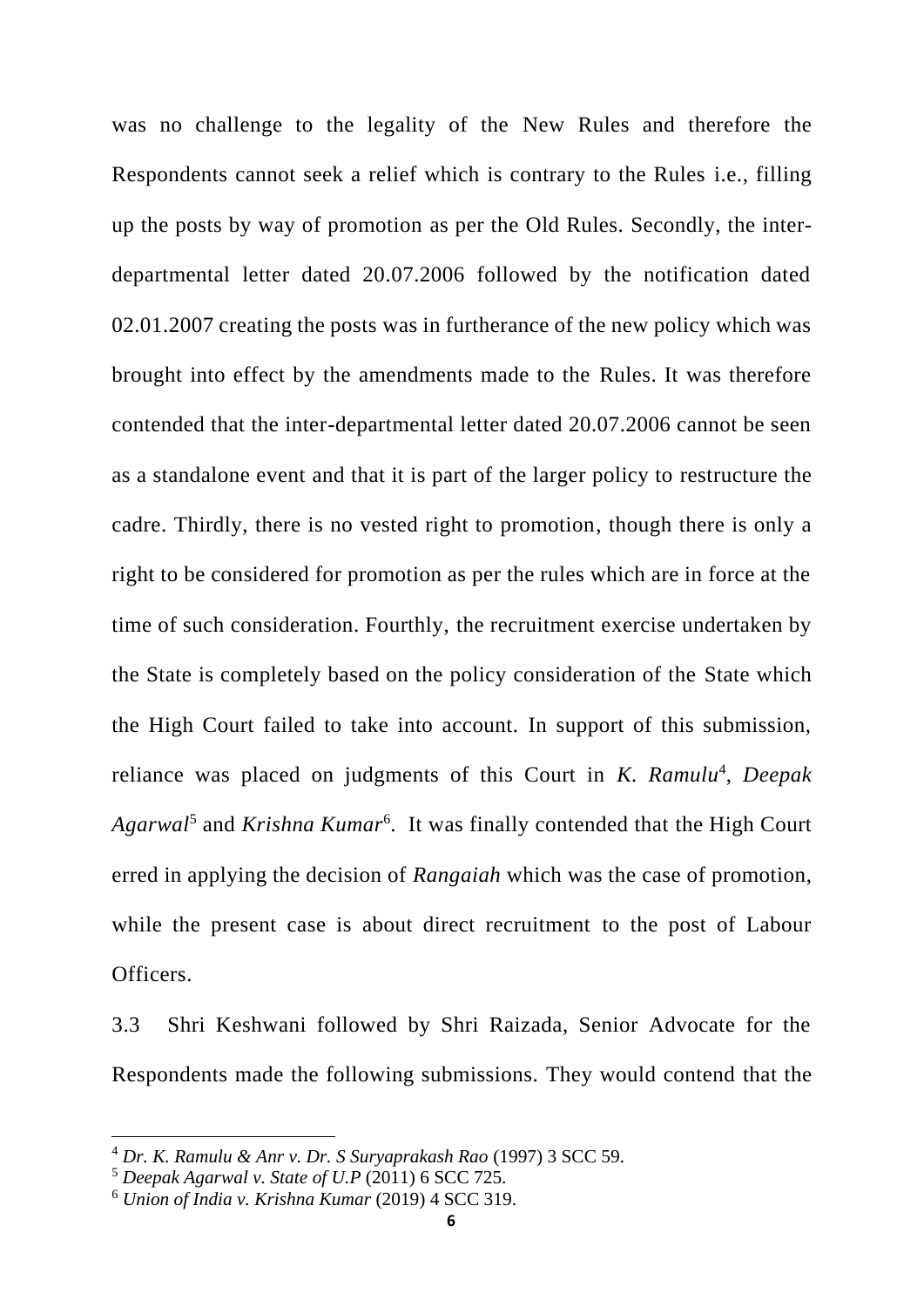7 new posts were created before the promulgation of the New Rules and there was no Governmental Policy regarding the applicability of the New Rules retrospectively. Secondly, there is no evidence to show that the State made a conscious decision to keep the posts vacant, to be filled as per the New Rules. On the contrary, they would submit that the communication dated 20.07.2006 sanctioning the creation of the posts stated that they must be filled on a regular basis. Thirdly, the High Court was right in applying the decision of *Rangaiah* which settled the law on appointments to posts falling vacant prior to the amendment of the rules by holding that they must be governed by the old rules and not the new rules. Finally, to apply the New Rules to the pending vacancies, the appointing authority must demonstrate that they had (i) taken a conscious decision not to fill the vacancies until the promulgation of the new rules and (ii) such a decision must be for a good and a valid reason. For this purpose, reliance is placed on judgments of this Court in *K. Ramulu*<sup>7</sup> , *Deepak Agarwal*<sup>8</sup> and *D. Raghu*<sup>9</sup> to demonstrate that no such effort was made. Issue:

4.1 The real question is whether the vacancies which arose prior to the promulgation of the new rules are to be filled only as per the old rules and not as per the amended rules? It is argued that this principle is no more *resintegra* as the Supreme Court recognised such a right in *Rangaiah's* case and

<sup>7</sup> *Dr. K. Ramulu & Anr v. Dr. S Suryaprakash Rao* (1997) 3 SCC 59.

<sup>8</sup> *Deepak Agarwal v. State of U.P* (2011) 6 SCC 725.

<sup>9</sup> *D. Raghu v. R. Basaveswarudu* 2020 SCC Online 124.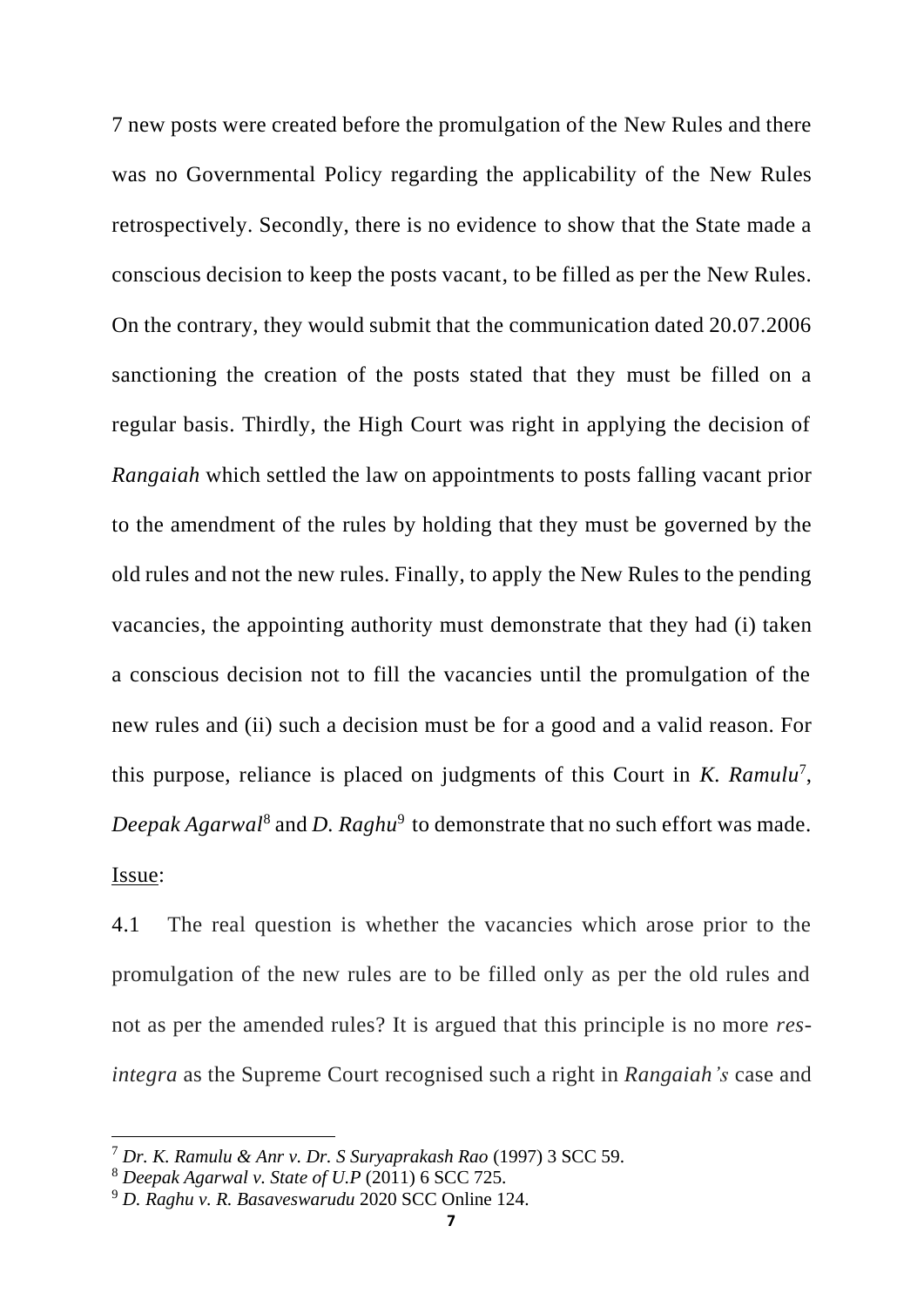it has been followed in a large number of subsequent decisions. A list of such judgments was forwarded to the Court by the Respondents. On the other hand, while submitting that there is no such right, an even larger list of decisions of this Court that distinguished *Rangaiah* was forwarded to us on behalf of the State.

4.2 We have taken note of the fact that there are a large number of decisions that have either followed the principle in *Rangaiah* or have distinguished it. The principle in *Rangaiah's* case has given rise to a number of decisions, most of them have disapplied *Rangaiah* and have in fact, watered-down the principle while distinguishing it. In this view of the matter, and for clarity and certainty, it is necessary for us to review the subject and restate the principle in simple and clear terms.

4.3 We will first examine the principle laid down in *Rangaiah* itself. We will verify it in the context of the constitutional position provided in Chapter XIV of the Constitution relating to services under the State. We will thereafter examine the decisions that followed *Rangaiah* and also those that have distinguished it. After restating the principle, we will apply it to the facts of the case for arriving at our decision.

### The decision in the case of *Y.V. Rangaiah v. J. Sreenivasa Rao*:

5.1 The Petitioners in *Rangaiah's* case were working as LDCs in the Department of Registration and Stamps, Government of A.P. Under Rule 4(a)(1)(i) of the A.P. Registration and Subordinate Service Rules,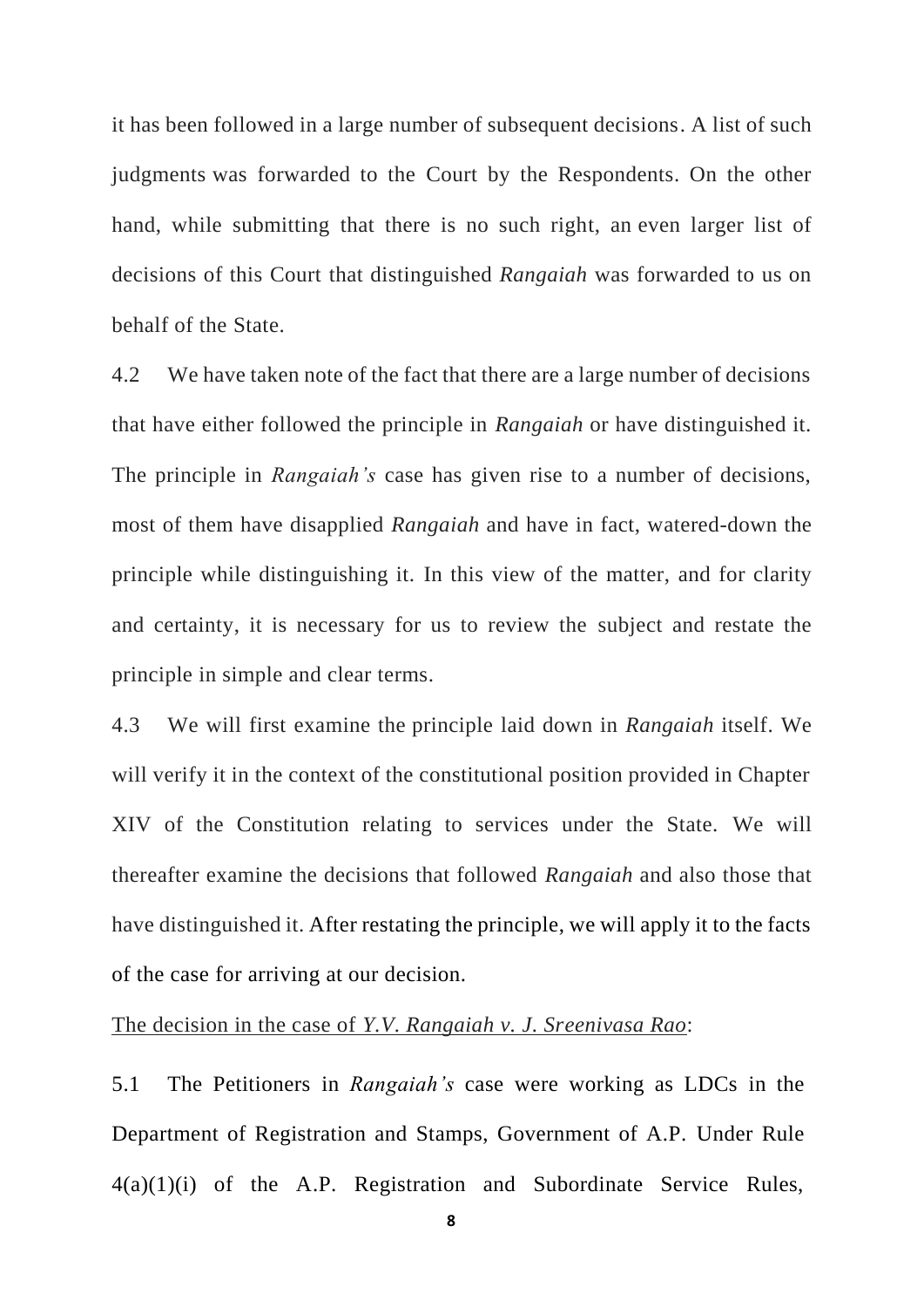appointments to the promotional posts of Sub-Registrar Grade II from LDCs were to be made from the panel of "approved candidates" made under Rule 34 (c). The panel was to be prepared by the *prescribed authority* in the month of September every year and it could operate till a list for the subsequent year was prepared. Importantly, the list had to contain names of as many persons as there are vacancies. As the approved list was not prepared within the prescribed time, promotions could not take place in time. In the meanwhile, the amended rules came into force, as per which the petitioners lost their chance to be considered for promotion. They contended before this Court that their right to be considered for appointment for promotion would not be lost with the advent of new rules as the vacancies occurring prior to the amendment of the rules were to be filled under the unamended rules. In other words, the contention was that the mandatory requirement under the old rules was violated. It is in this context that the Court observed as under:-

> "*9. ….Under the old rules a panel had to be prepared every year in September. Accordingly, a panel should have been prepared in the year 1976 and transfer or promotion to the post of Sub-Registrar Grade-II should have been made out of that panel. In that event, the petitioners in the two representation petitions who ranked higher than respondents 3 to 15 would not have been deprived of their right of being considered for promotion. The vacancies which occurred prior to the amended rules would be governed by the old rules and not by the amended rules. It is admitted by counsel for both the parties that henceforth promotion to the post of Sub-Registrar Grade II will be according to the new rules on the zonal basis and not on the State-wide basis and, therefore, there was no question of challenging the*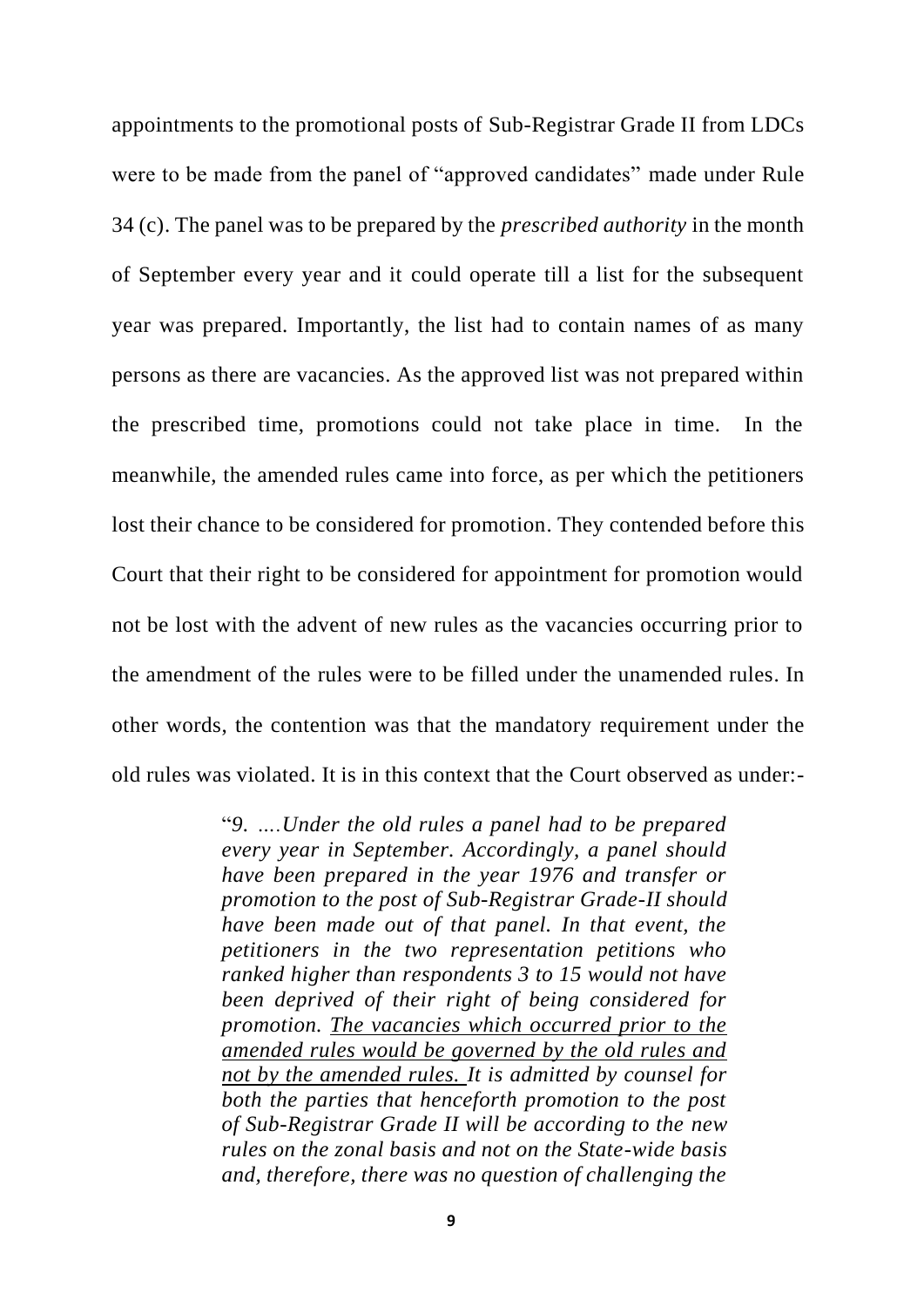*new rules. But the question is of filling the vacancies that occurred prior to the amended rules. We have not the slightest doubt that the posts which fell vacant prior to the amended rules would be governed by the old rules and not by the new rules.*"

(emphasis supplied)

5.2 The question that arose in *Rangaiah's* case related to the mandatory obligation under the old rules to prepare an approved list of candidates and also the number of persons to be placed in the list as per the vacancies available. It is in this context that the Court observed that *the vacancies would be governed by the old rules*. This decision is not to be taken to be laying down an invariable principle that vacancies occurring prior to the amendment of the rules are to be governed by old rules. It is important to note that the Court has not identified any *vested right* of an employee, as has been read into this judgment in certain subsequent cases.

5.3 However, as the observation in *Rangaiah's* case has been construed as a general principle that vacancies arising prior to the amendment of rules are to be filled only as per the old rules, it is necessary for us to examine the correct position of law. For this purpose, we will examine the constitutional position and the *status* that governs the relationship between an employee and the State.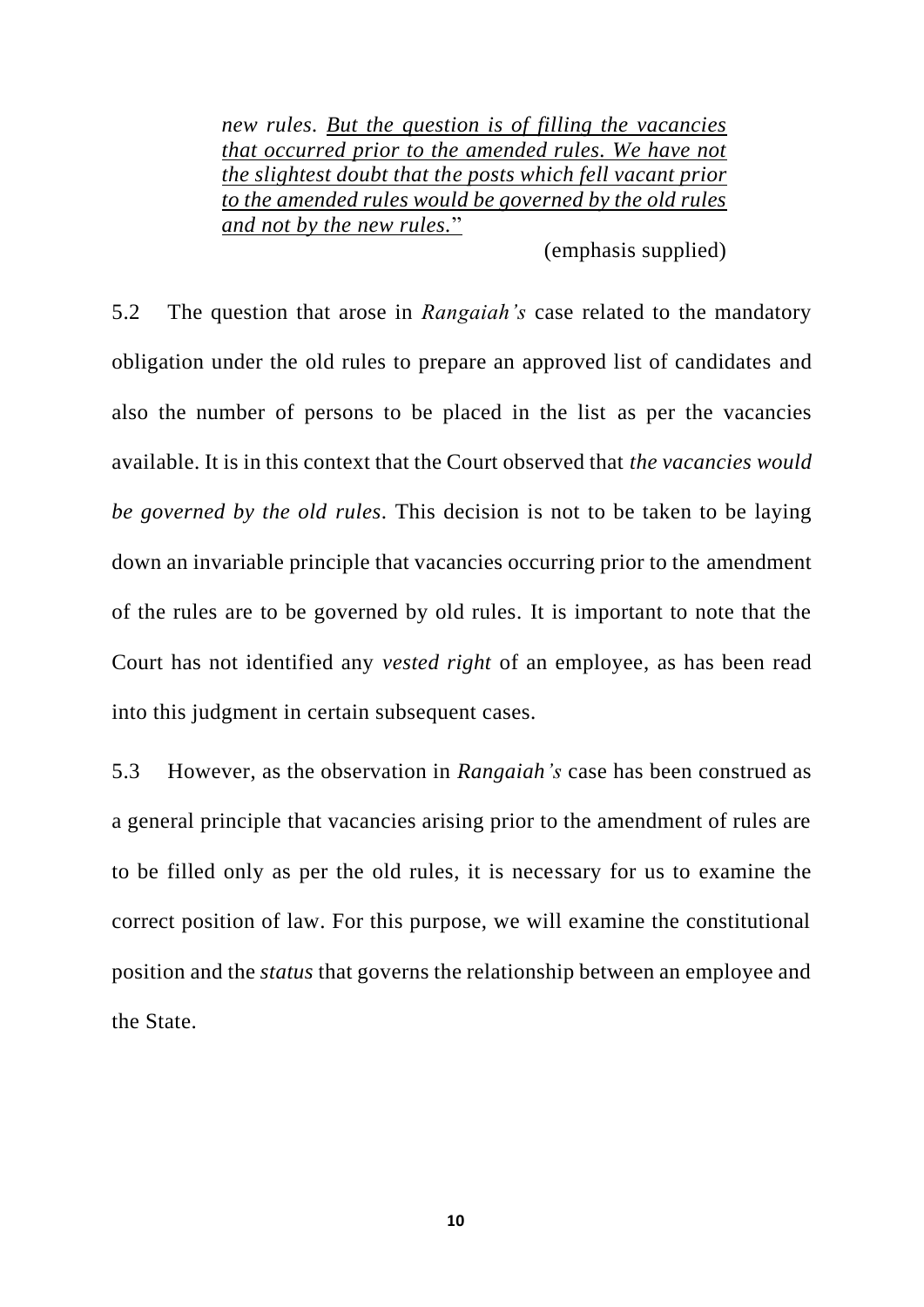*Status* of persons serving the Union and the States:

6.1 The relationship between the State and its employees is provisioned in Part XIV of the Constitution. The provisions of this Part empower the Union and the States to make *Laws* and executive *Rules,* to regulate the recruitment, conditions of service<sup>10</sup>, tenure<sup>11</sup> and termination<sup>12</sup> of persons serving the Union or the States.

6.2 Article 310 provides that, except as expressly provided in the Constitution, every person serving the Union or the States holds office during the *pleasure* of the President or the Governor.

6.3 The legislative power conferred on the Parliament or a State Legislature, to make *Laws,* or the executive power conferred on the President or the Governor to make *Rules* under Article 309 is controlled by the doctrine of *pleasure* embodied in Article 310. This is clear from the fact that Article 309 opens with the restrictive clause, *'subject to the provision of the Constitution*. It is for this reason that the power of the legislature to make *laws* and the executive to make *Rules*, for laying down conditions of services of a public servant is always subject to the *tenure at the pleasure* of the President or the Governor under Article 310.

<sup>&</sup>lt;sup>10</sup> Article 309, Constitution of India.

<sup>&</sup>lt;sup>11</sup> Article 310, Constitution of India.

<sup>&</sup>lt;sup>12</sup> Article 311, Constitution of India.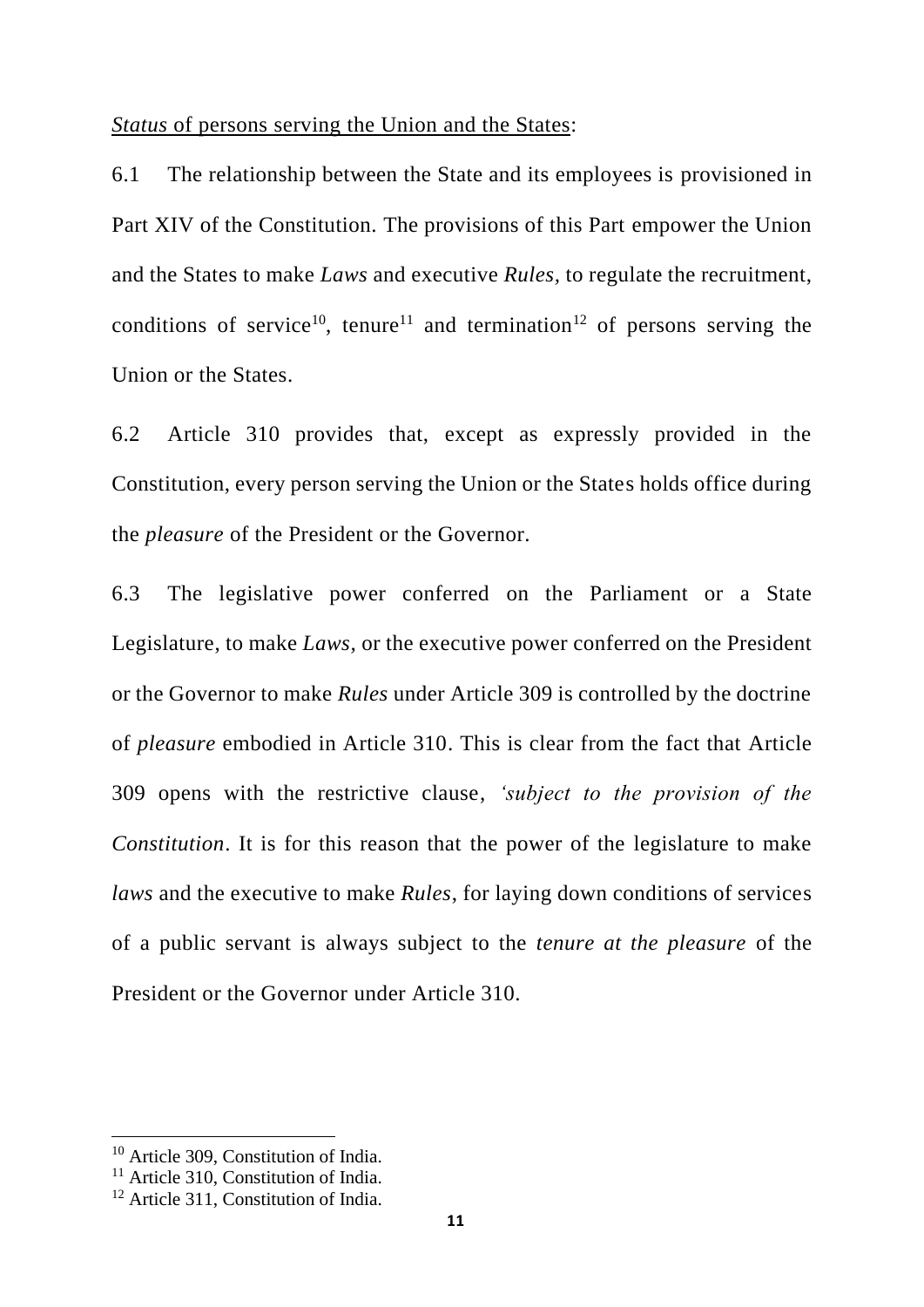7.1 The Constitutional provision to provide public employment on the basis of *tenure at pleasure* of the President or the Governor is based on 'public policy', 'public interest' and 'public good'. The concept of holding public employment at *pleasure* is explained in Constitution Bench decision of this Court in *Union of India v. Tulsiram Patel<sup>13</sup> .* The relationship between the Government and its employees, as explained in this judgment can be formulated as under  $14$   $-$ 

> *I. Unlike in the United Kingdom, in India it is not subject to any law made by Parliament but is subject only to what is expressly provided by the Constitution.<sup>15</sup>*

> *II. The pleasure doctrine relates to the tenure of a Government servant… , … means the period for which an incumbent of office holds it.<sup>16</sup>*

> *III. The position that the pleasure doctrine is not based upon any special prerogative of the Crown but upon public policy has been accepted by this Court in State of U.P. v. Babu Ram Upadhya and Moti Ram Deka v. General Manager, N.E.F., Railways, Maligaon, Pandu<sup>17</sup> .*

> *IV. The only fetter which is placed on the exercise of such pleasure is when it is expressly so provided in the Constitution itself, that is when there is an express provision in that behalf in the Constitution. Express provisions in that behalf are to be found in the case of certain Constitutional functionaries in respect of whose tenure special provision is made in the Constitution as, for instance, in clauses (4) and (5) of Article 124 with*

<sup>13</sup> *Union of India v. Tulsiram Patel* (1985) 3 SCC 398.

<sup>14</sup> The relevant propositions in *the Tulsiram* case, as identified and extracted in *'Law Relating to Public Services'*, Samaraditya Pal, 3rd Edition, Lexis Nexis, 2011 is adopted for convenience.  $15$  (1985) 3 SCC 398 @ 439

<sup>16</sup> *Ibid* at 440.

<sup>17</sup> *Ibid at 441*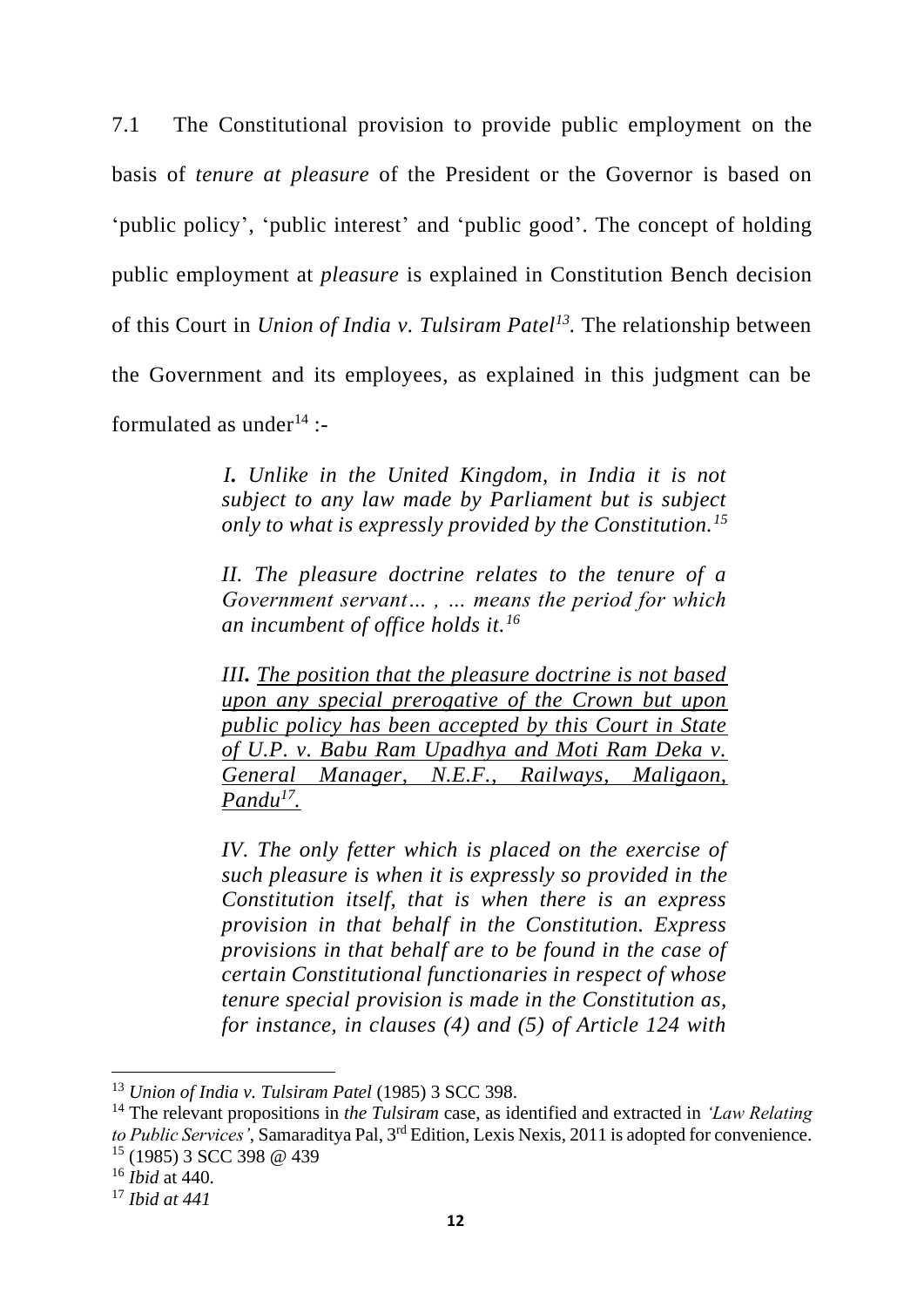*respect to Judges of the Supreme Court, Article 218 with respect to Judges of the High Court. Article 148(1) with respect to the Comptroller and Auditor-General of India, Article 324(1) with respect to the Chief Election Commissioner, and Article 324(5) with respect to the Election Commissioners and Regional Commissioners.<sup>18</sup>*

*V. Clauses (1) and (2) of Article 311 impose restrictions upon the exercise by the President or the Governor of a State of his pleasure under Article 310(1). These are express provisions with respect to termination of service by dismissal or removal as also with respect to reduction in rank of a civil servant and thus come within the ambit of the expression Except as otherwise provided by this 'Constitution' qualifying Article 310(1). Article 311 is thus an exception to Article 310 and was described in Parshotam Lal Dhingra v. Union of India,<sup>19</sup> as operating as a proviso to Article 310(1) though set out in a separate Article.<sup>20</sup>*

*VI. Article 309, is however, not such an exception. It does not lay down any express provision which would derogate from the amplitude of the exercise of pleasure under Article 310(1). It merely confers upon the appropriate legislature or executive the power to make laws and frame rules but this power is made subject to the provisions of the Constitution. Thus, Article 309 is subject to Article 310(1) and any provision restricting exercise of the pleasure of the President or Governor in an Act or rule made or framed under Article 309 not being an express provision of the Constitution, cannot fall within the expression 'Except as expressly provided by this Constitution' occurring in Article 310(1) and would be in conflict with Article 310(1) and must be held to be unconstitutional.<sup>21</sup>*

*VII. Clauses (1) and (2) of Article 311 expressly restrict the manner in which a Government servant can be* 

<sup>18</sup> *Ibid* at 447.

<sup>19</sup> *Ibid at 447*

<sup>20</sup> *Ibid at* 447.

<sup>21</sup> *Ibid* at 447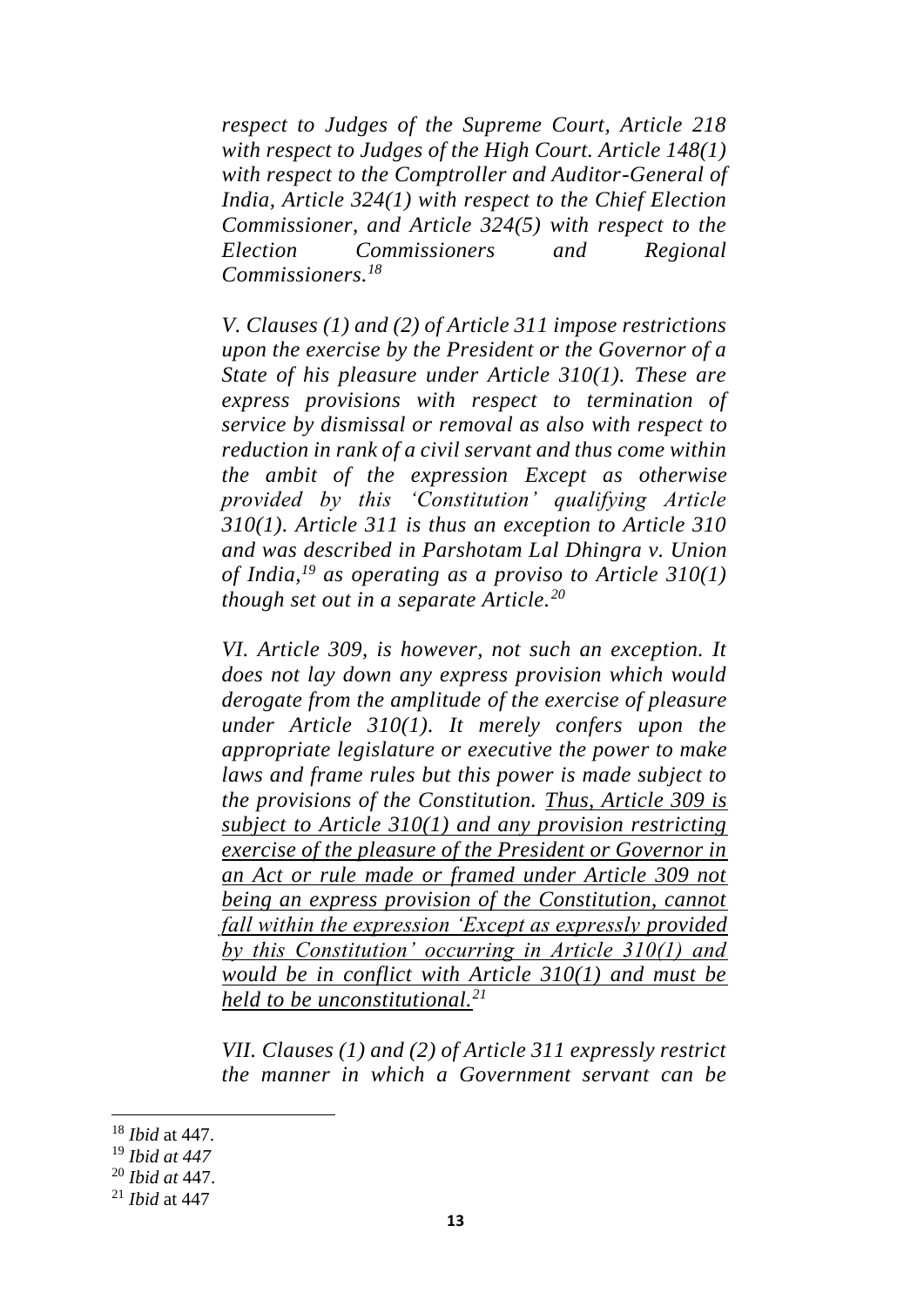*dismissed, removed or reduced in rank and unless an Act made or rule framed under Article 309 also conforms to these restrictions, it would be void. The restrictions placed by clauses (1) and (2) of Article 311 are two- (i) with respect to the authority empowered to dismiss or remove a Government servant provided for in clause (1) of Article 311, and (ii) with respect to the procedure for dismissal, removal or reduction in rank of a Government servant provided for in clause (2).<sup>22</sup>*

(emphasis supplied)

7.2 Regardless of its origin, the *doctrine of pleasure* incorporated under

our constitutional scheme is to subserve an important public purpose. In Para

44 and 45 of *Tulsiram Patel* (supra), this Court has explained the purpose and

object of incorporating this principle:

*"44. Ministers frame policies and Legislatures enact laws and lay down the mode in which such policies are to be carried out and the object of the legislation achieved. In many cases, in a Welfare State such as ours, such policies and statutes are intended to bring about socio-economic reforms and the uplift of the poor and disadvantaged classes. From the nature of things the task of efficiently and effectively implementing these policies and enactments, however, rests with the civil services. The public is, therefore, vitally interested in the efficiency and integrity of such services. Government servants are after all paid from the public exchequer to which everyone contributes either by way of direct or indirect taxes. Those who are paid by the public and are charged with public administration for public good must, therefore, in their turn bring to the discharge of their duties a sense of responsibility. The efficiency of public administration does not depend only upon the top echelons of these services. It depends as much upon all the other members of such services, even on those in the most subordinate posts. For instance, railways do not run because of the members of the* 

<sup>22</sup> *Ibid at 447*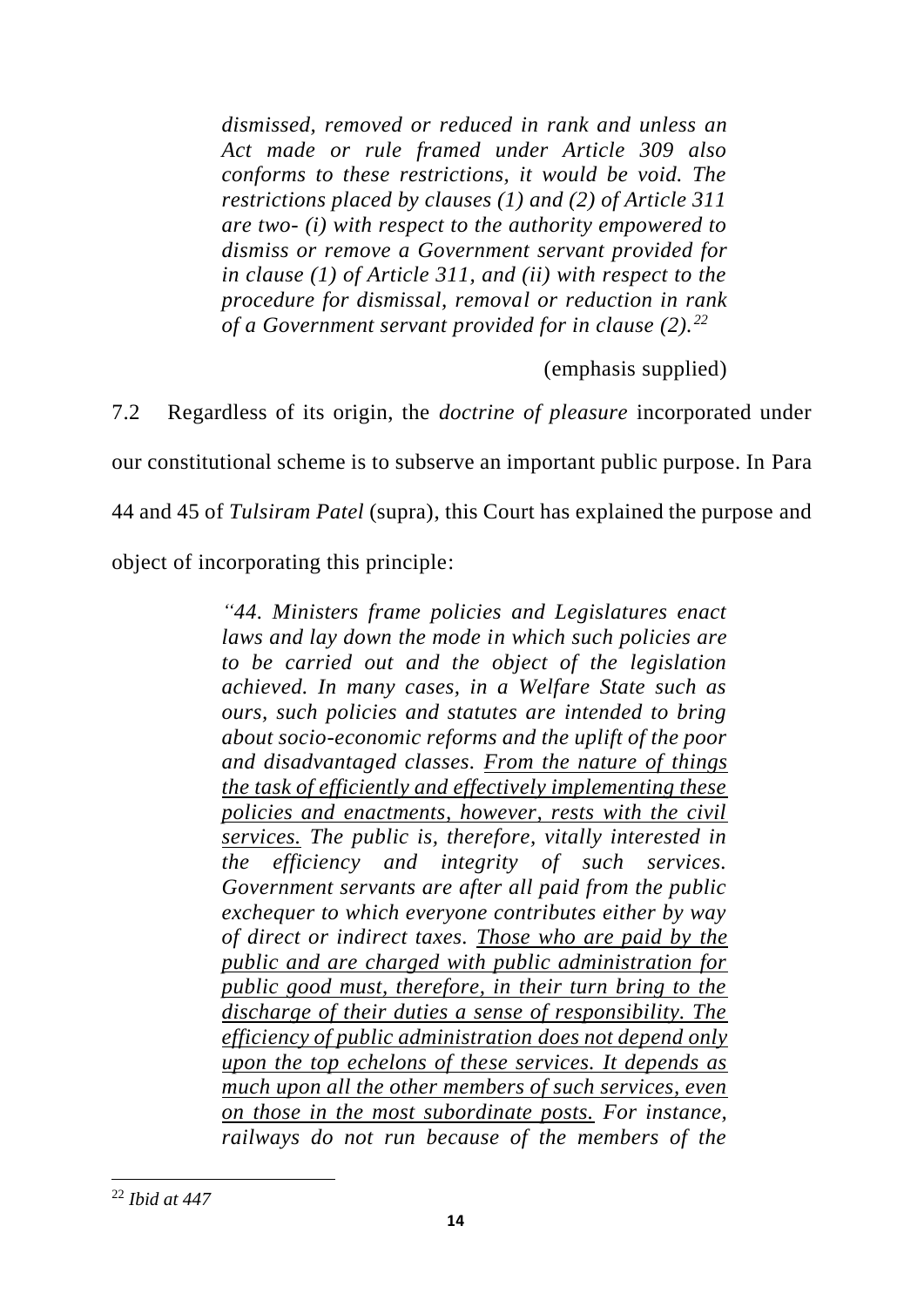*Railway Board or the General Managers of different railways or the heads of different departments of the railway administration. They run also because of engine-drivers, firemen, signalmen, booking clerks and those holding hundred other similar posts. Similarly, it is not the administrative heads who alone can see to the proper functioning of the post and telegraph service. For a service to run efficiently there must, therefore, be a collective sense of responsibility. But for a Government servant to discharge his duties faithfully and conscientiously, he must have a feeling of security of tenure. Under our Constitution, this is provided for by the Acts and rules made under Article 309 as also by the safeguards in respect of the punishments of dismissal, removal or reduction in rank provided in clauses (1) and (2) of Article 311.* It *is, however, as much in public interest and for public good that Government servants who are inefficient, dishonest or corrupt or have become a security risk should not continue in service and that the protection afforded to them by the Acts and rules made under Article 309 and by Article 311 be not abused by them to the detriment of public interest and public good. When a situation as envisaged in one of the three clauses of the second proviso to clause (2) of Article 311 arises and the relevant clause is properly applied and the disciplinary inquiry dispensed with, the concerned Government servant cannot be heard to complain that he is deprived of his livelihood. The livelihood of an individual is a matter of great concern to him and his family but his livelihood is a matter of his private interest and where such livelihood is provided by the public exchequer and the taking away of such livelihood is in the public interest and for public good, the former must yield to the latter. These consequences follow not because the pleasure doctrine is a special prerogative of the British Crown which has been inherited by India and transposed into our Constitution adapted to suit the constitutional set-up of our Republic but because public policy requires, public interest needs and public good demands that there should be such a doctrine.*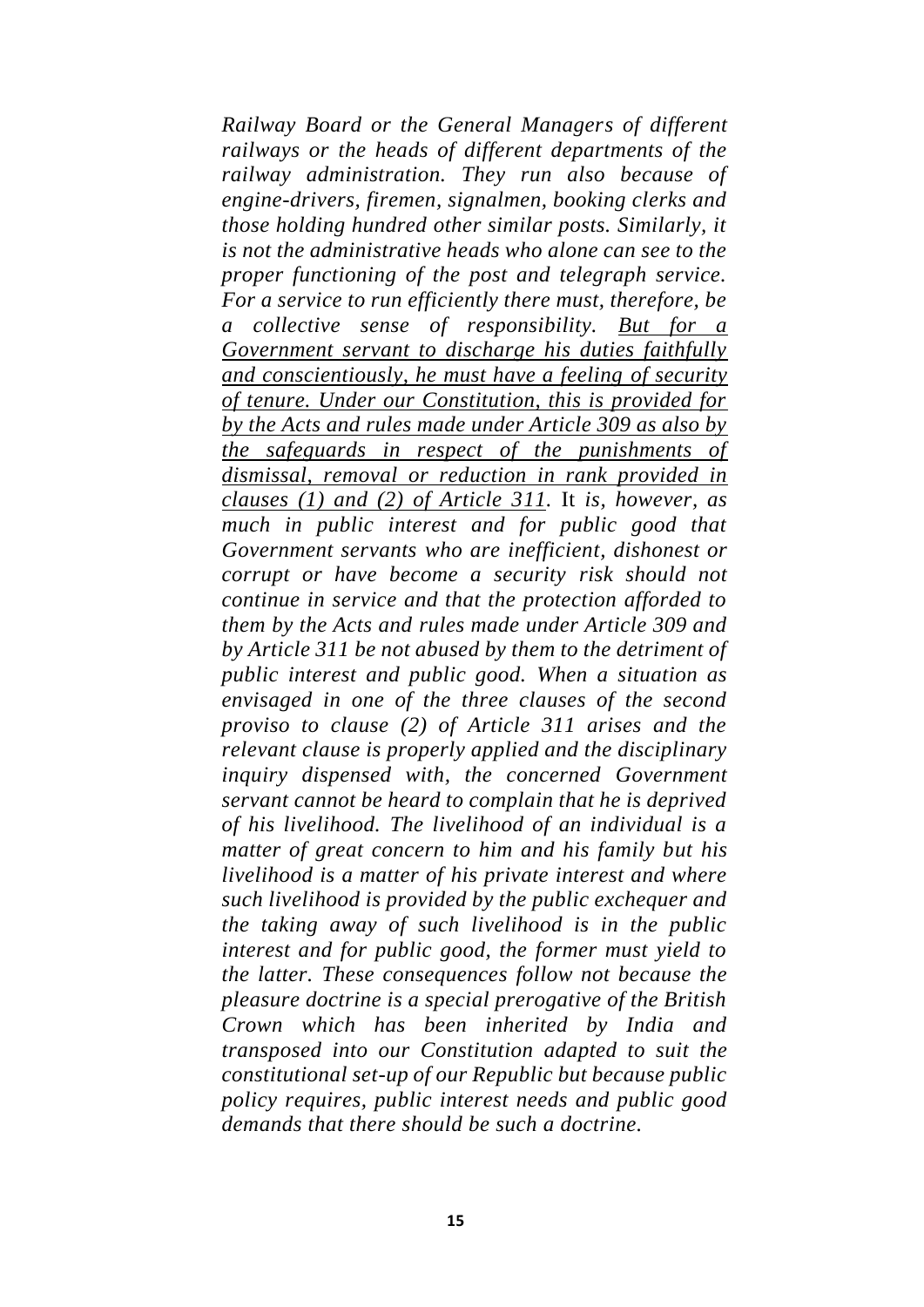*45. It is thus clear that the pleasure doctrine embodied in Article 310(1), the protection afforded to civil servants by clauses (1) and (2) of Article 311 and the withdrawal of the protection under clause (2) of Article 311 by the second proviso thereto are all provided in the Constitution on the ground of public policy and in the public interest and are for public good."*

8. The principle of a public servant holding office *at the pleasure of the President or the Governor* is incorporated in the Constitution itself (under Article 310). This has a direct bearing on the powers of the Parliament or the legislature to make *Laws* or the executive to make *Rules* for specifying conditions of service provided under Article 309. This position is clearly explained in the above-referred passages. In *B.P. Singhal v. Union of India*<sup>23</sup> this Court explained the consequence of holding the office during the *pleasure* of the President or the Governor:

> *"33. The doctrine of pleasure as originally envisaged in England was a prerogative power which was unfettered. It meant that the holder of an office under pleasure could be removed at any time, without notice, without assigning cause, and without there being a need for any cause. But where the rule of law prevails, there is nothing like unfettered discretion or unaccountable action. The degree of need for reason may vary. The degree of scrutiny during judicial review may vary. But the need for reason exists. As a result, when the Constitution of India provides that some offices will be held during the pleasure of the President, without any express limitations or restrictions, it should however necessarily be read as being subject to the "fundamentals of constitutionalism".*

<sup>23</sup> *B.P. Singhal v. Union of India* (2010) 6 SCC 331.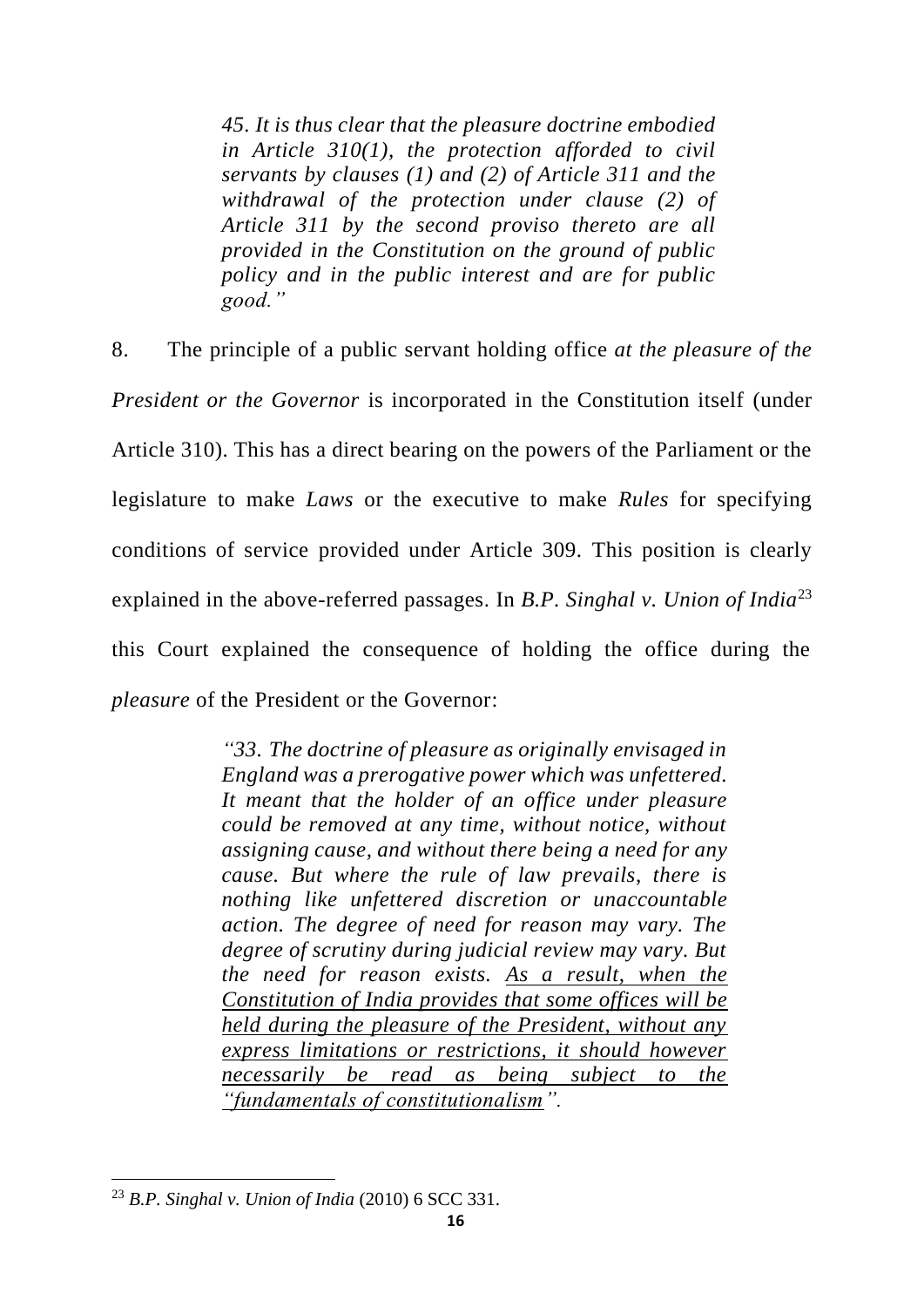9. It is in this background that the employment of a public servant is to be understood. Though the relationship between the employee and the State originates in contract, but by virtue of the constitutional constraint, coupled with the legislative and executive rules governing the service, the relation attains a unique position. Identifying such a relationship as being a '*status*', as against a contract, this Court in *Roshan Lal Tandon v. Union of India*<sup>24</sup>, explained what such a *'status'* constitutes. We have extracted hereinbelow the exposition of the concept of '*status'* as explained by the Constitution Bench for ready reference. In this case, the petitioner Roshan Lal Tandon was appointed as Train-Examiner – Grade 'D'. At the time when he joined the service, the promotion to the next post in Grade 'C' was governed by certain rules which later came to be amended. Questioning the amendment, he contended that he had a right to be promoted to Grade 'C' when he joined the service and such a right could not have been altered by way of a subsequent amendment. Rejecting this argument, this Court explained the relationship of Government employment as a *'status'* as under:

> "*6. We pass on to consider the next contention of the petitioner that there was a contractual right as regards the condition of service applicable to the petitioner at the time he entered Grade 'D' and the condition of service could not be altered to his disadvantage afterwards by the notification issued by the Railway Board. It was said that the order of the Railway Board dated January 25, 1958, Annexure 'B', laid down that promotion to Grade 'C' from Grade 'D' was to be based on seniority-cum-suitability and this condition of*

<sup>24</sup> *Roshan Lal Tandon v. Union of India* (1968) 1 SCR 185.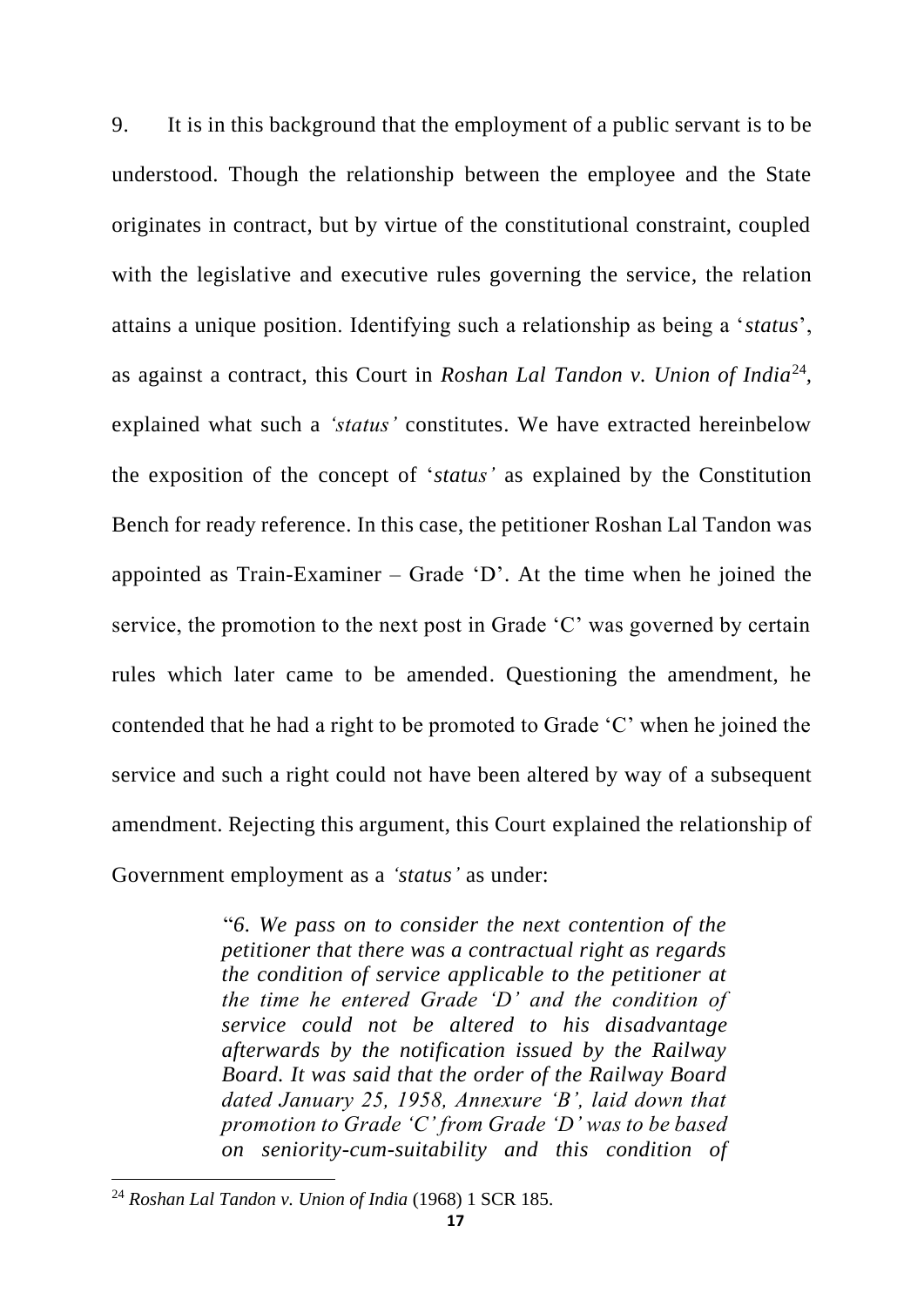*service was contractual and could not be altered thereafter to the prejudice of the petitioner. In our opinion, there is no warrant for this argument. It is true that the origin of Government service is contractual. There is an offer and acceptance in every case. But once appointed to his post or office the Government servant acquires a status and his rights and obligations are no longer determined by consent of both parties, but by statute or statutory rules which may be framed and altered unilaterally by the Government. In other words, the legal position of a Government servant is more one of status than of contract. The hall-mark of status is the attachment to a legal relationship of rights and duties imposed by the public law and not by mere agreement of the parties. The emolument of the Government servant and his terms of service are governed by statute or statutory rules which may be unilaterally altered by the Government without the consent of the employee. It is true that Article 311 imposes constitutional restrictions upon the power of removal granted to the President and the Governor under Article 310. But it is obvious that the relationship between the Government and its servant is not like an ordinary contract of service between a master and servant. The legal relationship is something entirely different, something in the nature of status. It is much more than a purely contractual relationship voluntarily entered into between the parties. The duties of status are fixed by the law and in the enforcement of these duties, society has an interest…*

*7. We are therefore of the opinion that the petitioner has no vested contractual right in regard to the terms of his service and that Counsel for the petitioner has been unable to make good his submission on this aspect of the case.*"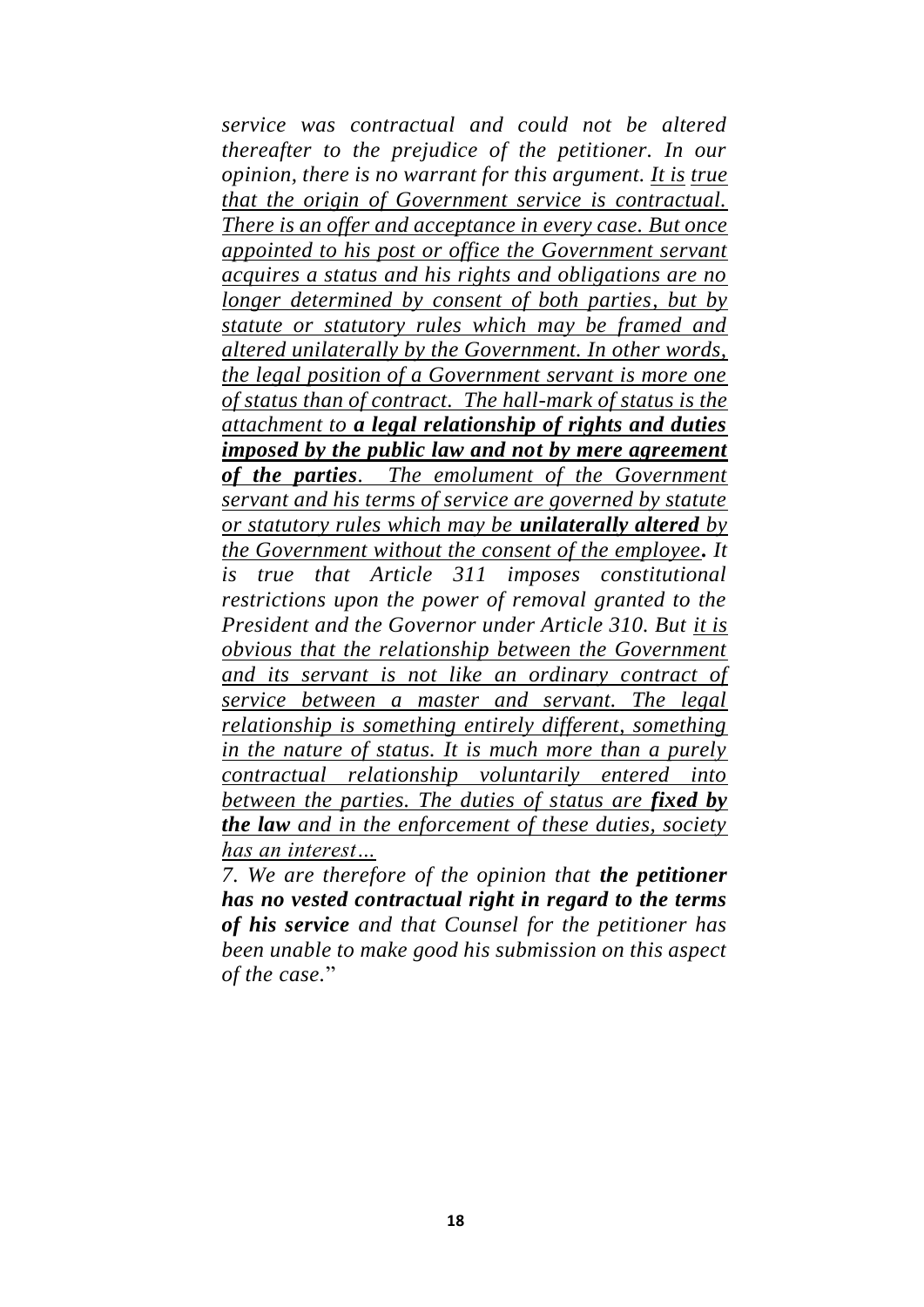10. The principle laid down in *Roshan Lal Tandon's* case is followed in a number of decisions of this Court.<sup>25</sup> The following are the propositions emanating from the principles laid down in these precedents.

- (i) Except as expressly provided in the Constitution, every person employed in the civil service of the Union or the States holds office during the *pleasure* of the President or the Governor (Article 310). *Tenure at pleasure* is a constitutional policy for rendering *services under the state* for public interest and for the public good, as explained in *Tulsiram Patel* (supra).
- (ii) The Union and the States are empowered to make laws and rules under Articles 309, 310 and 311 to regulate the recruitment, conditions of service, tenure and termination. The rights and obligations are no longer determined by consent of the parties but by the legal relationship of rights and duties imposed by statute or the rules. The services, thus, attain a *status.*
- (iii) The hallmark of *status* is in the legal rights and obligations imposed by laws that may be framed and altered unilaterally by the Government without the consent of the employee.
- (iv) In view of the dominance of rules that govern the relationship between the Government and its employee, all matters

<sup>25</sup> *Union of India v. Arun Kumar Roy*, (1986) 1 SCC 677; *Narayana v. Purushotham* (2008) 5 SCC 416; *Brij Lal Mohan v. Union of India* (2012) 6 SCC 502.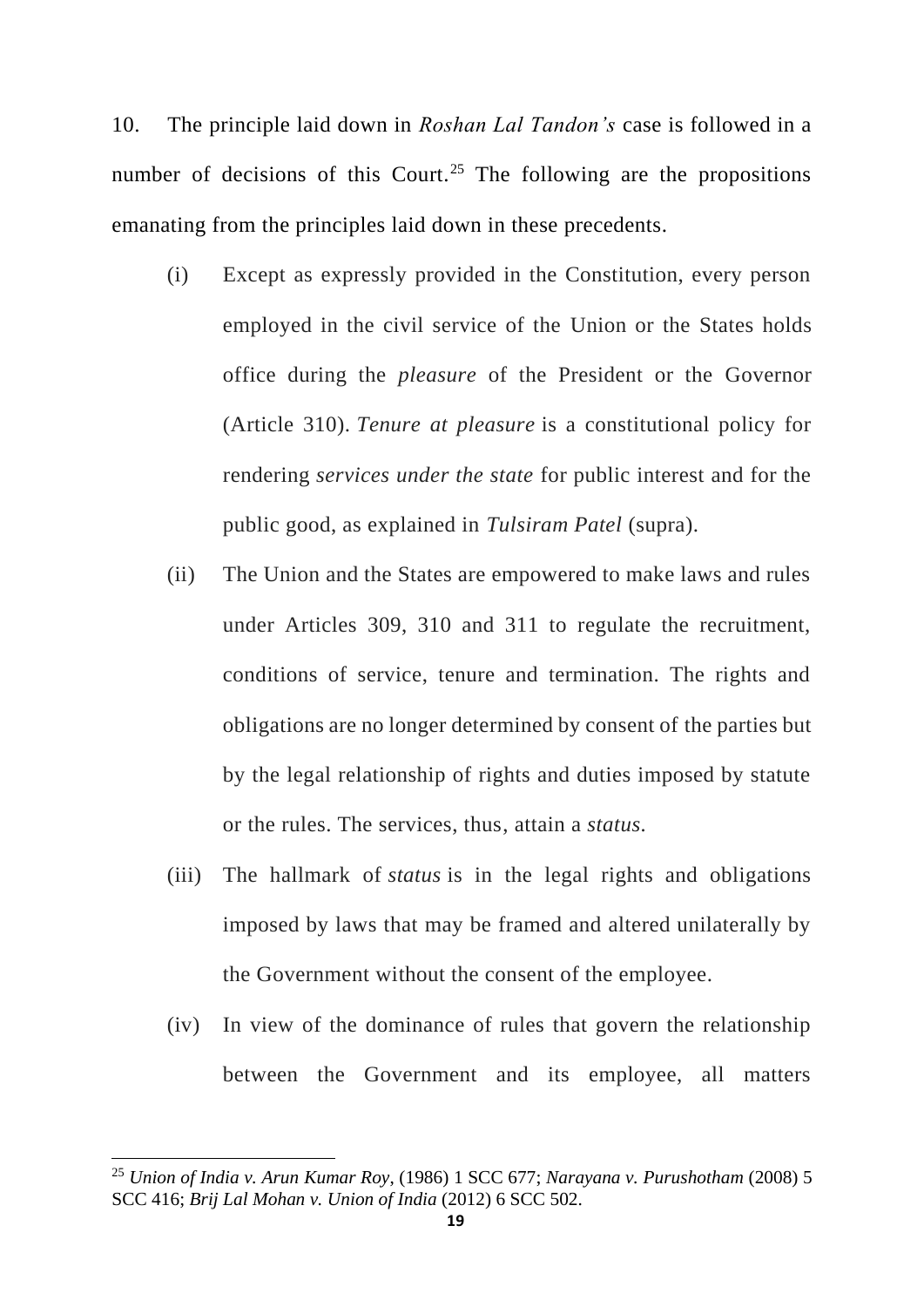concerning employment, conditions of service including termination are governed by the rules. There are no rights outside the provision of the rules.

- (v) In a recruitment by State, there is no right to be appointed but only a right to be considered fairly. The process of recruitment will be governed by the rules framed for the said purpose.
- (vi) Conditions of service of a public servant, including matters of promotion and seniority are governed by the extant rules. There are no vested rights independent of the rules governing the service.<sup>26</sup>
- (vii) With the enactment of laws and issuance of rules governing the services, Governments are equally bound by the mandate of the rule. There is no power or discretion outside the provision of the rules governing the services and the actions of the State are subject to judicial review. $27$

11. In view of the above principles, flowing from the constitutional *status*  of a person in employment with the State, we have no hesitation in holding that the observations in *Rangaiah* that *posts which fell vacant prior to the amendment of Rules would be governed by old Rules and not by new Rules*  do not reflect the correct position of law. We have already explained that the

<sup>26</sup> *Syed Khalid Rizivi V Union of India* 1993 Supp (3) SCC 575 ; *Hardev Singh v Union of India* 2011(10) SCC 121

<sup>27</sup> *Rajasthan Public Service Commission* v. *Chanan Ram*, (1998) 4 SCC 202.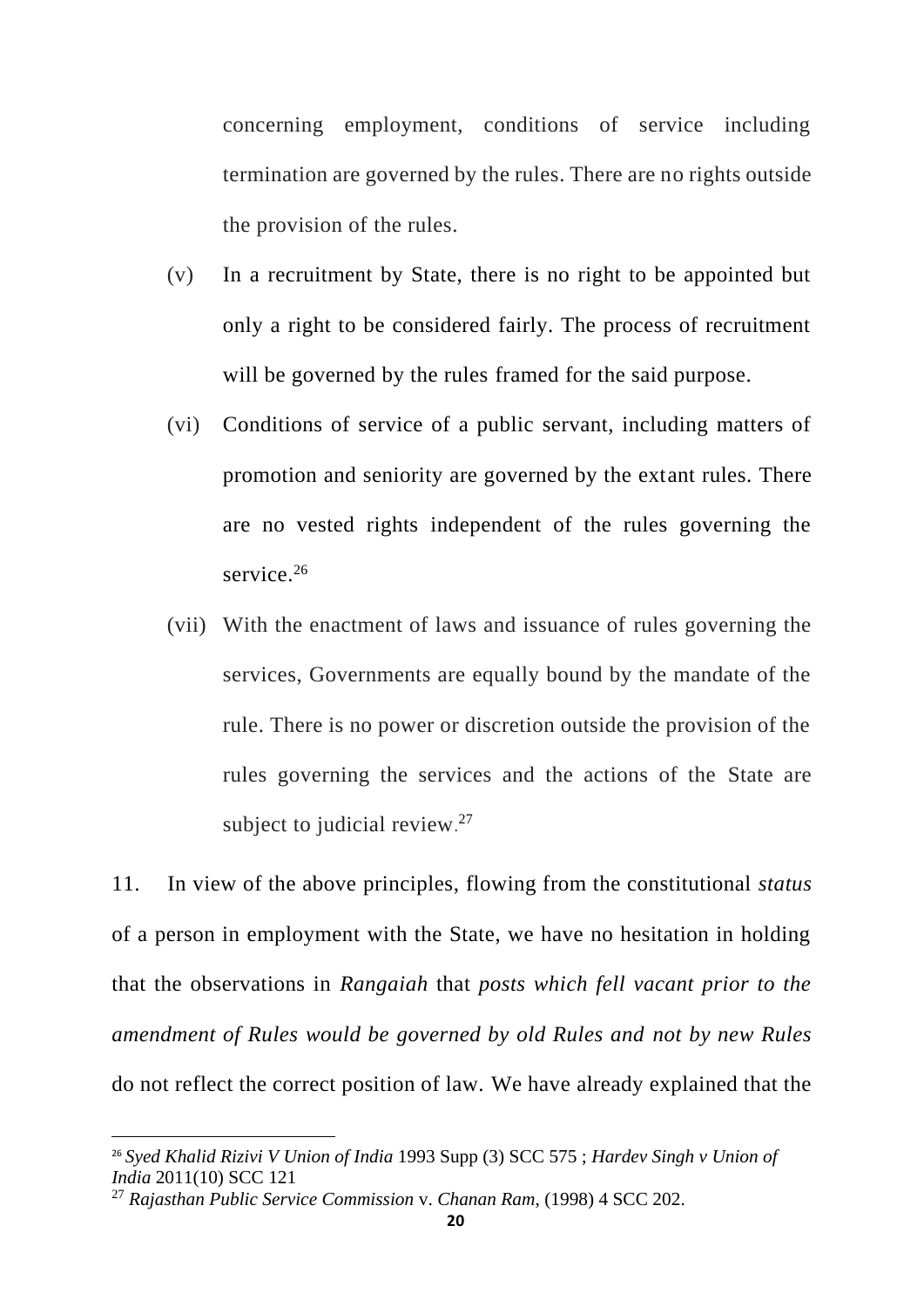*status* of a Government employee involves a relationship governed exclusively by rules and that there are no rights outside these rules that govern the services. Further, the Court in *Rangaiah's* case has not justified its observation by locating such a right on any principle or on the basis of the new Rules.<sup>28</sup> As there are a large number of judgments which followed *Rangaiah* under the assumption that an overarching principle has been laid down in *Rangaiah,* we have to necessarily examine the cases that followed *Rangaiah.* We will now examine how subsequent decisions understood, applied or distinguished *Rangaiah*.

### Decisions that followed *Y.V. Rangaiah & Ors. v. J. Sreenivasa Rao*

12.1 The first case which followed *Rangaiah* is *P. Ganeshwar Rao v. State of A.P.* <sup>29</sup> The Court was concerned about recruitment to the post of Assistant Engineer governed by the special rules.<sup>30</sup> The question that arose for consideration was whether the vacancies arising in the category of Assistant Engineers before the amendment to the special rules were to be considered as per the amended or the unamended rules. Having considered *explanation (c)* and the *proviso* of the special rules which used the expression "*vacancies arising in the category*", the Court concluded that the intendment of the

<sup>28</sup> In fact, the case of *Dr. K. Ramulu & Anr v. Dr. S Suryaprakash Rao* (supra) is exactly this where there was a specific requirement in the new amended rules to fill up the old vacancies as per the new amended rules. The repealed rules had a provision for filling up the past vacancies as per the new rules. Also, in *P. Ganeshwar Rao* v. *State of A.P.*, 1988 Supp SCC 740 the intendment was to fill the vacancies as per the old rules.

<sup>29</sup> *P. Ganeshwar Rao* v. *State of A.P.*, 1988 Supp SCC 740.

<sup>30</sup> AP Panchayat Raj Engineering Services (Special) Rules, 1963.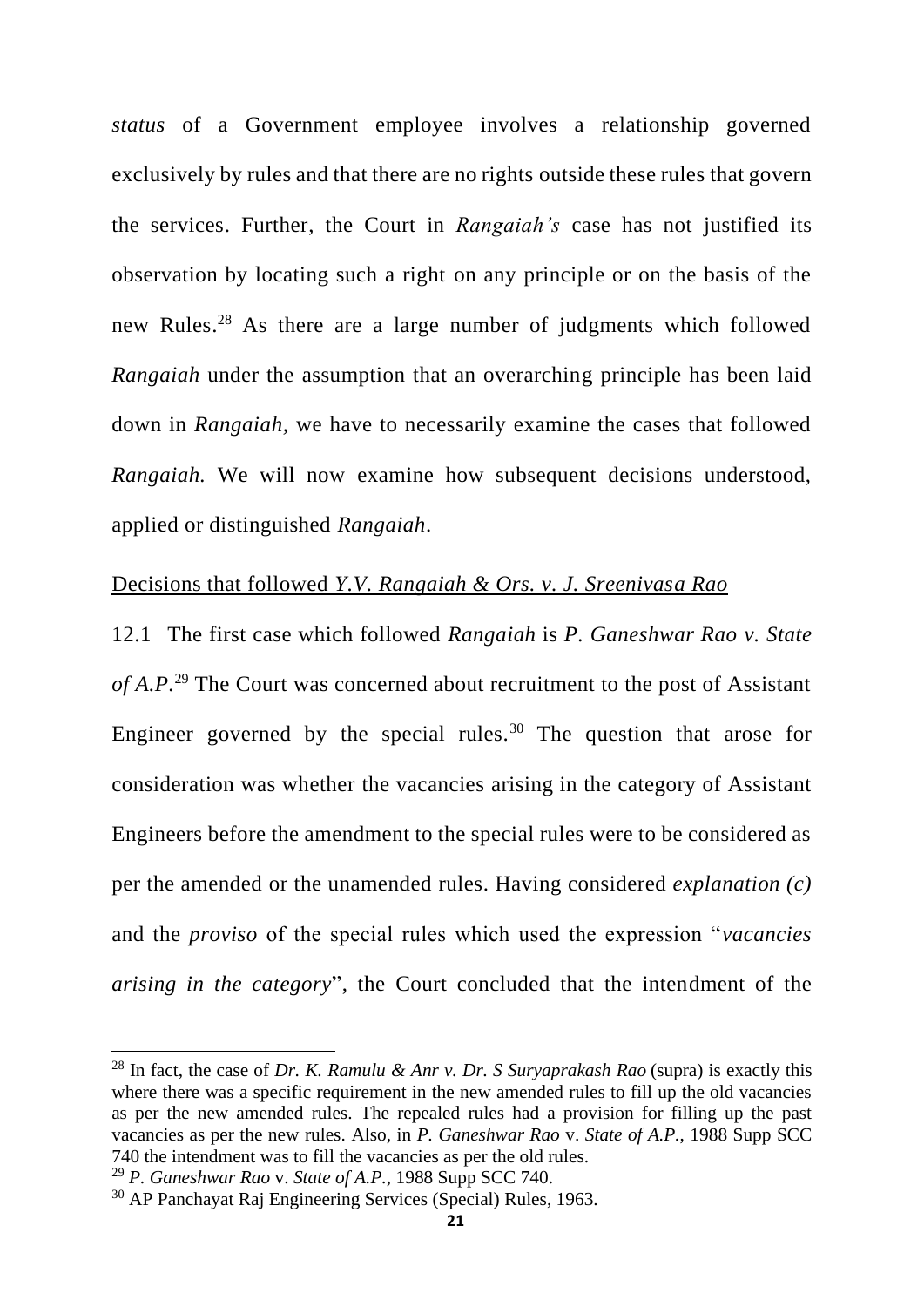amended rule itself is to fill vacancies based on the rules that existed prior to the amendment of the rules. This is a case that turned on the wording of the amended rule itself. The Court observed as under:

> "*7. …The only question which has now to be considered is whether the amendment made on April 28, 1980 to the Special Rules applied only to the vacancies that arose after the date on which the amendment came into force or whether it applied to the vacancies which had arisen before the said date also. The crucial words in the Explanation which was introduced by way of amendment in the Special Rules on April 28, 1980 were "37 1/2 per cent of the substantive vacancies arising in the category of Assistant Engineers shall be filled by the direct recruitment". If the above clause had read "37 1/2 per cent of the substantive vacancies in the category of Assistant Engineers shall be filled by the direct recruitment" perhaps there would not have been much room for discussion. The said clause then would have applied even to the vacancies which had arisen prior to the date of the amendment but which had not been filled up before that date. We feel that there is much force in the submission made on behalf of the appellants and the State Government that the introduction of the word "arising" in the above clause made it applicable only to those vacancies which came into existence subsequent to the date of amendment."*

12.2 The decision, in this case, is based on the position of the amended rule. Even in this case, the Court has not identified any general principle of *vested right* of a public servant to be considered for vacancies arising prior to the amendment of the rules. Without any analysis, the Court observed that the principle as laid down in *Rangaiah* is applicable and proceeded with the interpretation of the new rules.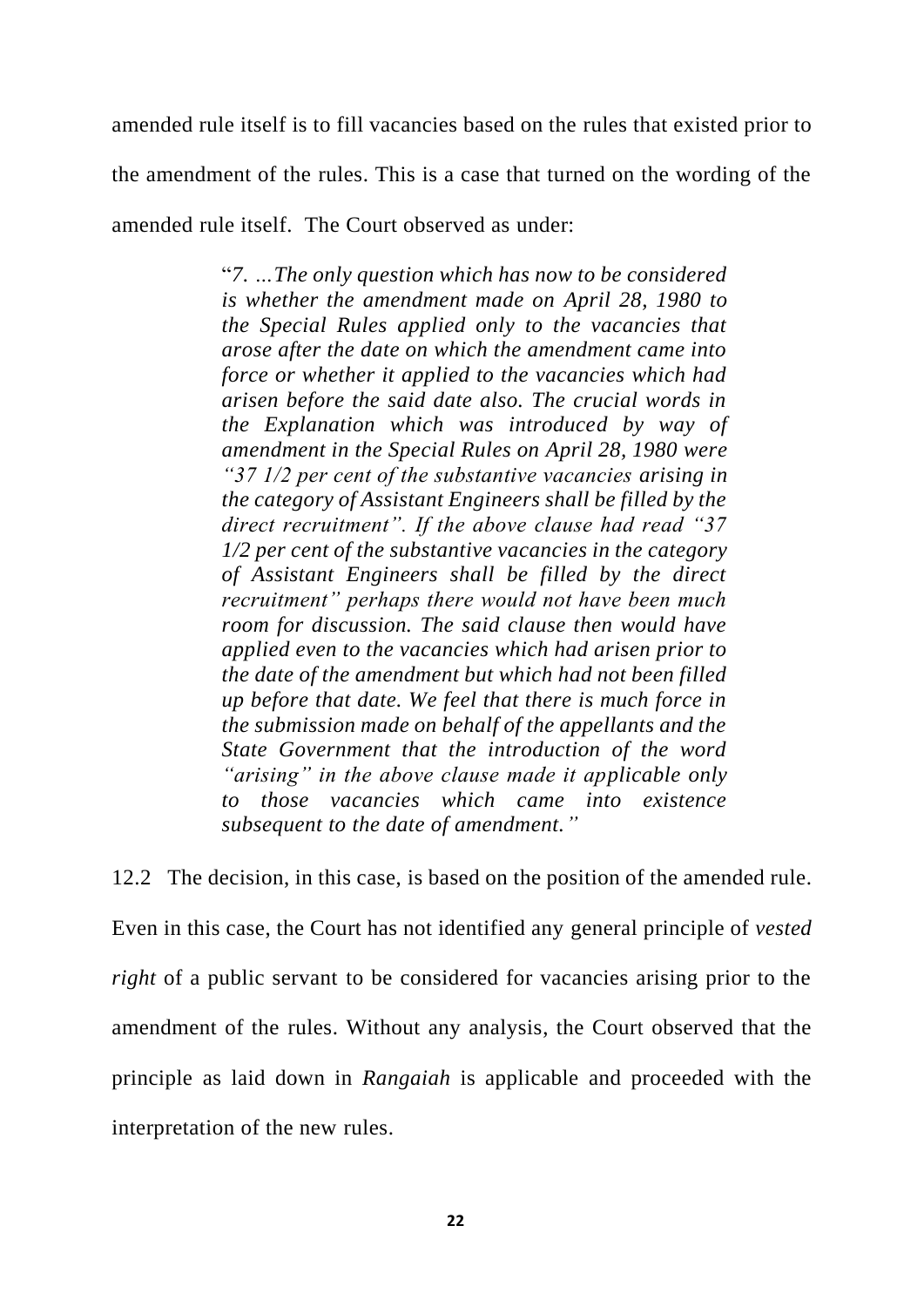13.1 *N.T. Devin Katti v. Karnataka Public Service Commission*<sup>31</sup>, is a case concerning appointment to the post of Tehsildar, a selection post governed under 1975 Rules<sup>32</sup>, to be filled from in-service candidates. While the advertisement was issued in May 1975, the procedure for selection of candidates by following the rules of reservation in favour of SC/ST candidates was brought into force on 09 July 1975. The Court held that as the advertisement expressly stated that the selection shall be made in accordance with the existing rules, the candidates who have appeared in the written test and have undergone *viva voce* acquired a vested right for being considered for selection in terms of the advertisement. The Court held that, as the rules have no retrospective effect, the recruitment process cannot be affected. It is in this context, that the Court referred to the case of *Rangaiah* and *P. Ganeshwar Rao*. The Court also relied on *Calton*<sup>33</sup> which was related to the appointment for the post of Principal under the U.P. Intermediate Education Act, 1921, and *Mahenderan's* <sup>34</sup> case which was related to the recruitment process for direct appointment to the post of Motor Vehicle Inspector. Changes made to the rules after the issuance of the advertisement was the question under consideration. The Court observed:

> "11*. There is yet another aspect of the question. Where advertisement is issued inviting applications for direct recruitment to a category of posts, and the*

<sup>31</sup> *N.T. Devin Katti* v. *Karnataka Public Service Commission*, (1990) 3 SCC 157.

 $32$  Karnataka Administrative Services (Tehsildars) Recruitment (Special) Rules, 1975.

<sup>33</sup> *A.A. Calton v. Director of Education and Anr* (1983) 3 SCC 33.

<sup>34</sup> *P. Mahendran and Ors v. State of Karnataka* (1990) 1 SCC 411.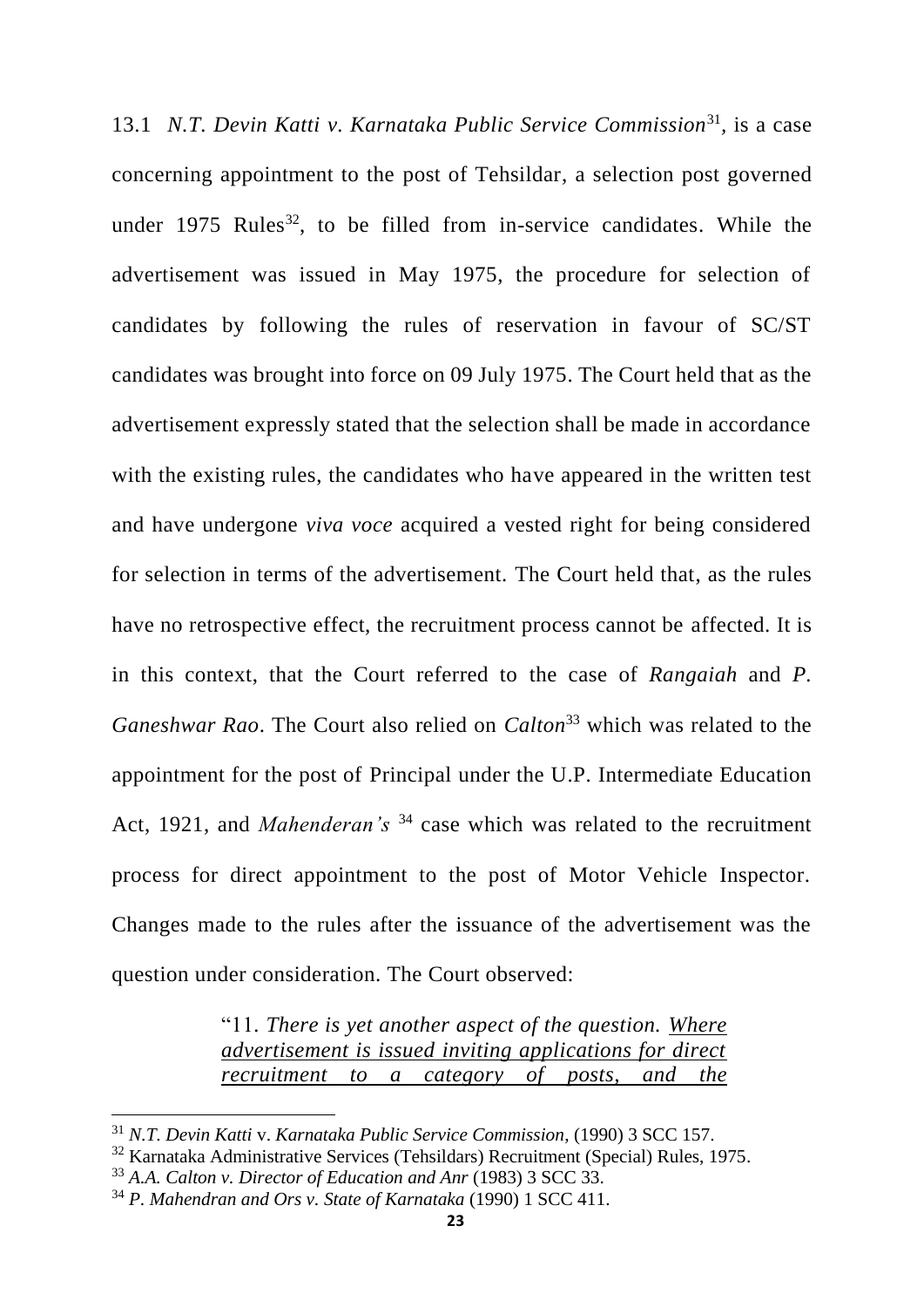*advertisement expressly states that selection shall be made in accordance with the existing rules or Government orders, and if it further indicates the extent of reservations in favour of various categories, the selection of candidates in such a case must be made in accordance with the then existing rules and Government orders. Candidates who apply, and undergo written or viva voce test acquire vested right for being considered for selection in accordance with the terms and conditions contained in the advertisement, unless the advertisement itself indicates a contrary intention. Generally, a candidate has right to be considered in accordance with the terms and conditions set out in the advertisement as his right crystallises on the date of publication of advertisement, however he has no absolute right in the matter. If the recruitment Rules are amended retrospectively during the pendency of selection, in that event selection must be held in accordance with the amended Rules. Whether the Rules have retrospective effect or not, primarily depends upon the language of the Rules and its construction to ascertain the legislative intent. The legislative intent is ascertained either by express provision or by necessary implication; if the amended Rules are not retrospective in nature the selection must be regulated in accordance with the rules and orders which were in force on the date of advertisement. Determination of this question largely depends on the facts of each case having regard to the terms and conditions set out in the advertisement and the relevant rules and orders. Lest there be any confusion, we would like to make it clear that a candidate on making application for a post pursuant to an advertisement does not acquire any vested right of selection, but if he is eligible and is otherwise qualified in accordance with the relevant rules and the terms contained in the advertisement, he does acquire a vested right of being considered for selection in accordance with the rules as they existed on the date of advertisement. He cannot be deprived of that limited right on the amendment of rules during the pendency of selection unless the amended rules are retrospective in nature."*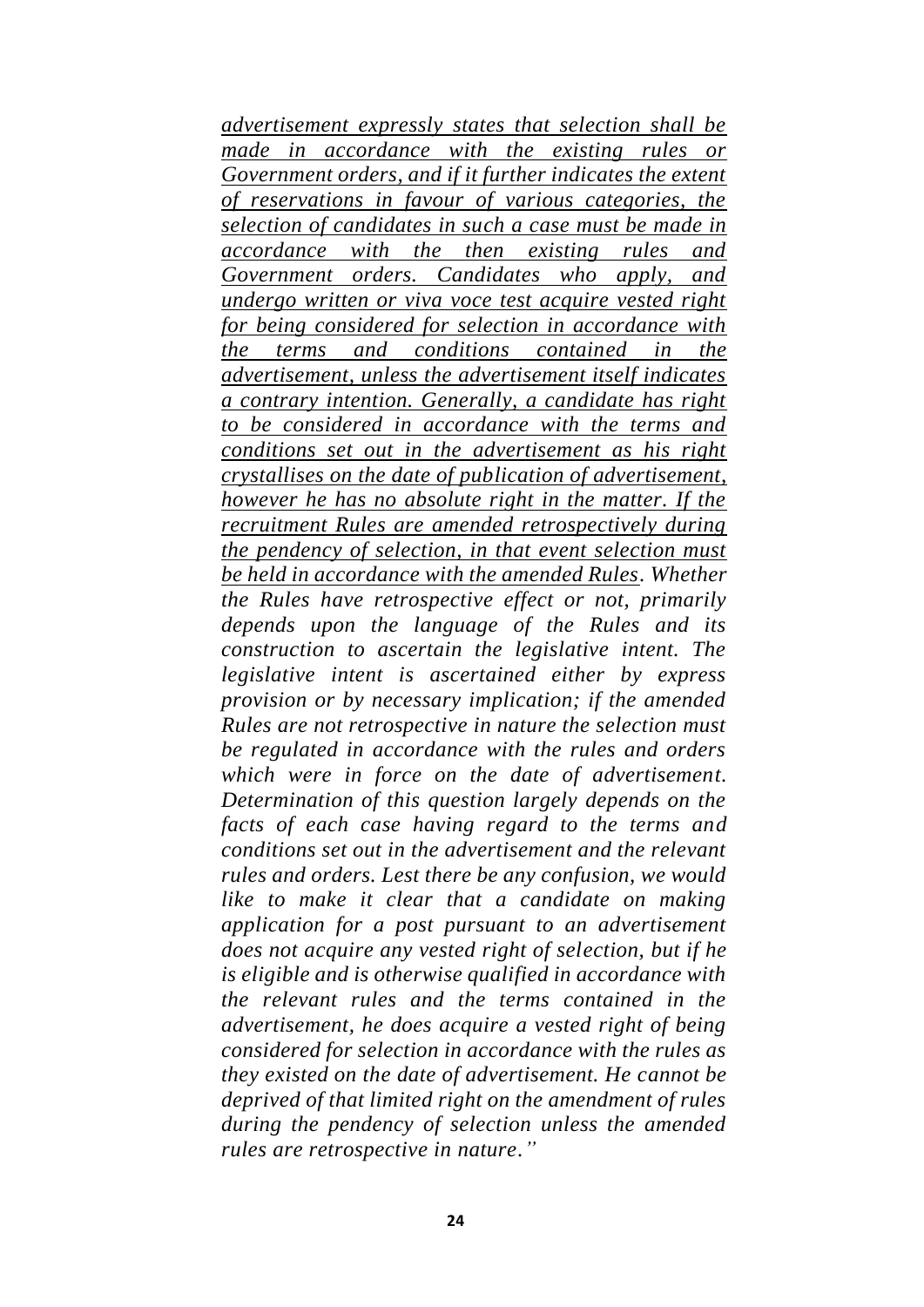13.2 This case concerns appointment to the post pursuant to an advertisement prescribing certain qualifications. Candidates who have applied on the basis of such qualifications have a right to be considered on the basis of the advertisement and such a right cannot be taken away without making a retrospective amendment to rules is the ratio of this case. The issue involved in this case is different from the one confronting us. The case does not throw much light on the issue involved in the present case.

14. In *State of Rajasthan v. R. Dayal*<sup>35</sup>, selection for 9 existing vacancies which were to be filled by the Rajasthan Service of Engineers (Building and Roads Branch) Rules 1954 was in question. In a short order, relying on *Rangaiah*, this Court observed that vacancies existing prior to the amendment of the rules are required to be filled in accordance with the law existing as on the date when the vacancies arose. It was held:

> *"6. As a consequence, any appointment made as on that date should be consistent with the above Rule. In support thereof, he placed reliance on the decision of this Court in Y.V. Rangaiah v. J. Sreenivasa Rao.* …

> *8. Therefore, it is not in dispute and cannot be disputed that while selecting officers, minimum requisite qualifications and experience for promotion specified in the relevant column, should be taken into consideration against vacancies existing as on 1st April of the year of selection. But since the Rules came to be amended and the amendment became effective with immediate effect and clause (11-B) of Rule 24-A indicates that options have been given to the Government or the Appointing Authority, as the case*

<sup>35</sup> *State of Rajasthan v. R. Dayal* (1997) 10 SCC 419.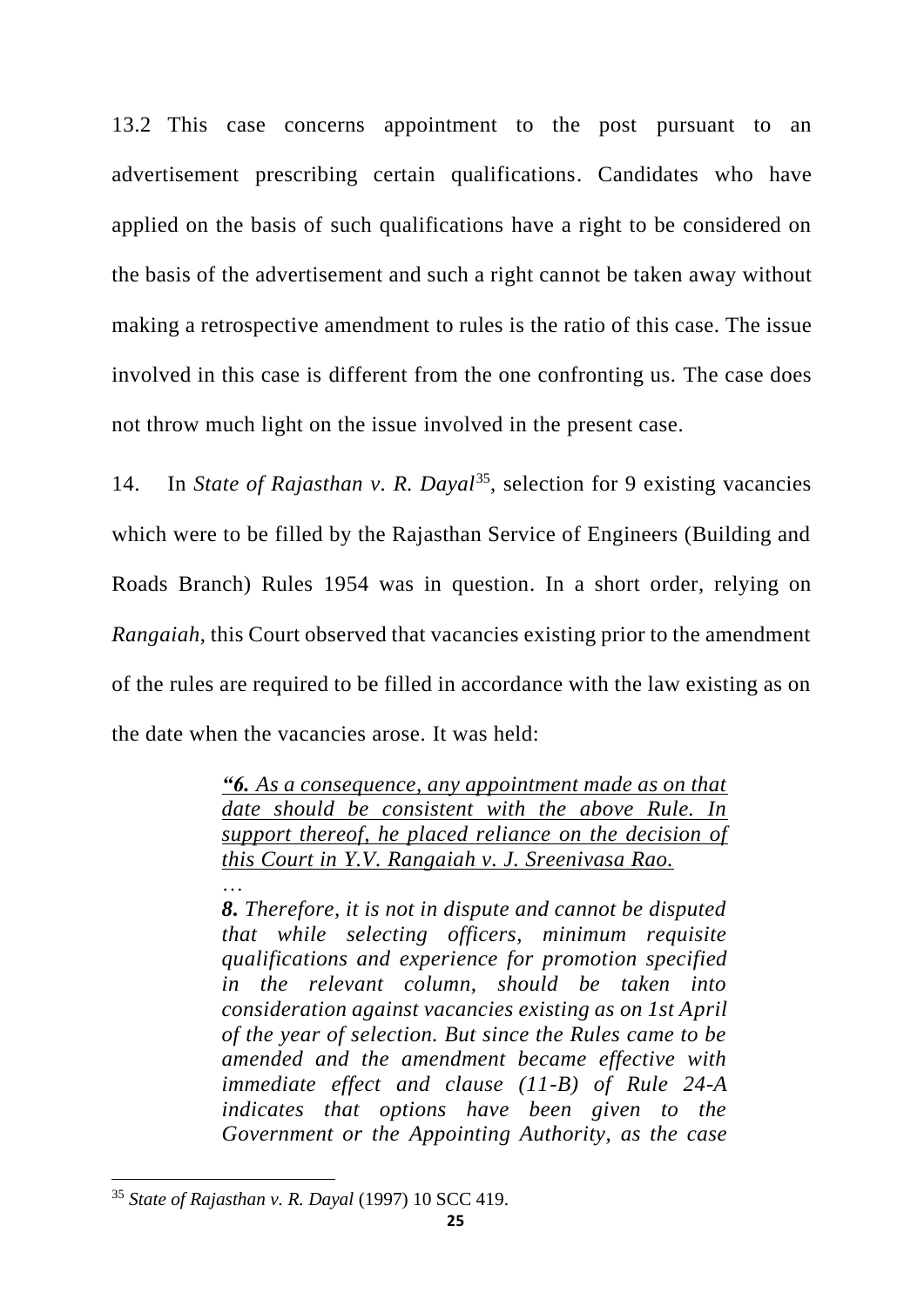*may be, to revise the select list as existing as per the law as on the date of the appointment or as may be directed by a competent court, selection is required to be made by the concerned DPC. An appointment made, after selection as per the procedure, to the vacancies existing prior to the amendment, is valid. But the question is whether selection would be made, in the case of appointment to the vacancies which admittedly arose after the amendment of the Rules came into force, according to the amended Rules or in terms of Rule 9 read with Rules 23 and 24-A, as mentioned hereinbefore. This Court has considered the similar question in para 9 of the judgment above-cited. This Court has specifically laid that the vacancies which occurred prior to the amendment of the Rules would be governed by the original Rules and not by the amended Rules. Accordingly, this Court had held that the posts which fell vacant prior to the amendment of the Rules would be governed by the original Rules and not the amended Rules. As a necessary corollary, the vacancies that arose subsequent to the amendment of the Rules are required to be filled in in accordance with the law existing as on the date when the vacancies arose. Undoubtedly, the selection came to be made prior to the amendment of the Rules in accordance with law then existing since the anticipated vacancies also must have been taken into consideration in the light of Rule 9 of the Rules. But after the amended Rules came into force, necessarily the amended Rules would be required to be applied for and given effect to. But, unfortunately, that has not been done in the present case. The two courses are open to the Government or the Appointing Authority, viz., either to make temporary promotions for the ensuing financial year until the DPC meets or in exercise of the power under Rule 24-A(11-B), they can revise the panel already prepared in accordance with the Rules and make appointments in accordance therewith."*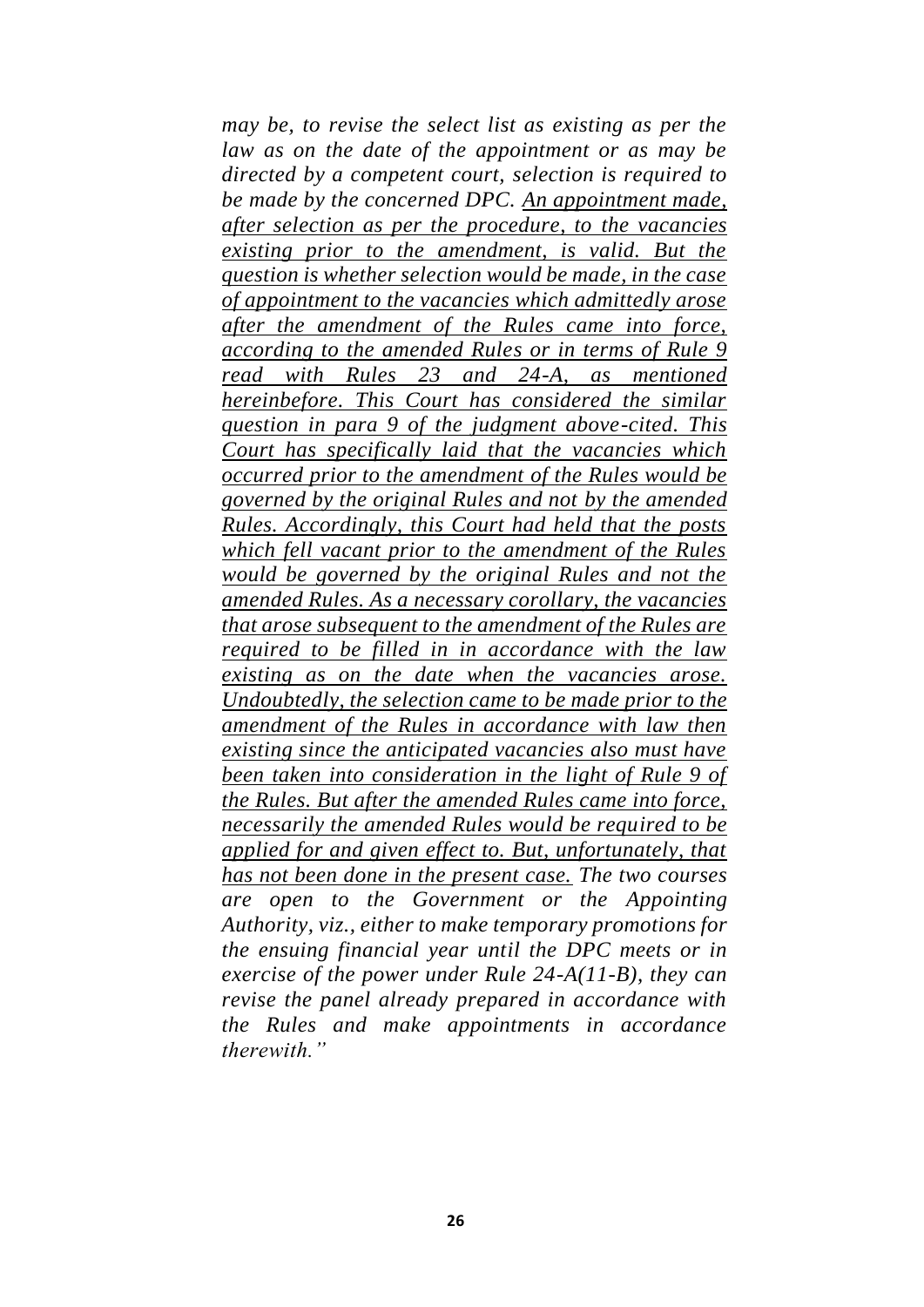15.1 In *B.L Gupta v. M.C.D.*<sup>36</sup> , appointment to the post of Assistant Accountant of DESU under MCD was under consideration. These posts were to be filled in accordance with the statutory rules framed in 1978 which provided for an examination. 171 vacancies arose for the said posts in 1993. Only 79 persons who appeared in the examination were appointed. Writ petitions were filed in the High Court of Delhi praying for all 171 vacancies to be filled as per the examination. During the pendency of the writ petitions, the rules were amended in 1995 which provided that 80% of the posts to be filled by promotion and the remaining 20% by examination. The High Court while deciding these writ petitions held that 79 posts were validly filled and the remaining vacancies were to be filled as per the amended rules. The question was whether the remaining vacancies are to be filled as per the amended rules or the unamended rules. Allowing the appeals the Court held:

> "*9. When the statutory rules had been framed in 1978, the vacancies had to be filled only according to the said Rules. The Rules of 1995 have been held to be prospective by the High Court and in our opinion this was the correct conclusion. This being so, the question which arises is whether the vacancies which had arisen earlier than 1995 can be filled as per the 1995 Rules. Our attention has been drawn by Mr Mehta to a decision of this Court in the case of N.T. Devin Katti v. Karnataka Public Service Commission [(1990) 3 SCC 157]. In that case after referring to the earlier decisions in the cases of Y.V. Rangaiah v. J. Sreenivasa Rao [(1983) 3 SCC 284] , P. Ganeshwar Rao v. State of A.P. [1988 Supp SCC 740] and A.A. Calton v. Director of Education [(1983) 3 SCC 33] it was held by this Court that the vacancies which had occurred prior to the*

<sup>36</sup> *B.L.Gupta* v. *M.C.D* (1998) 9 SCC 223.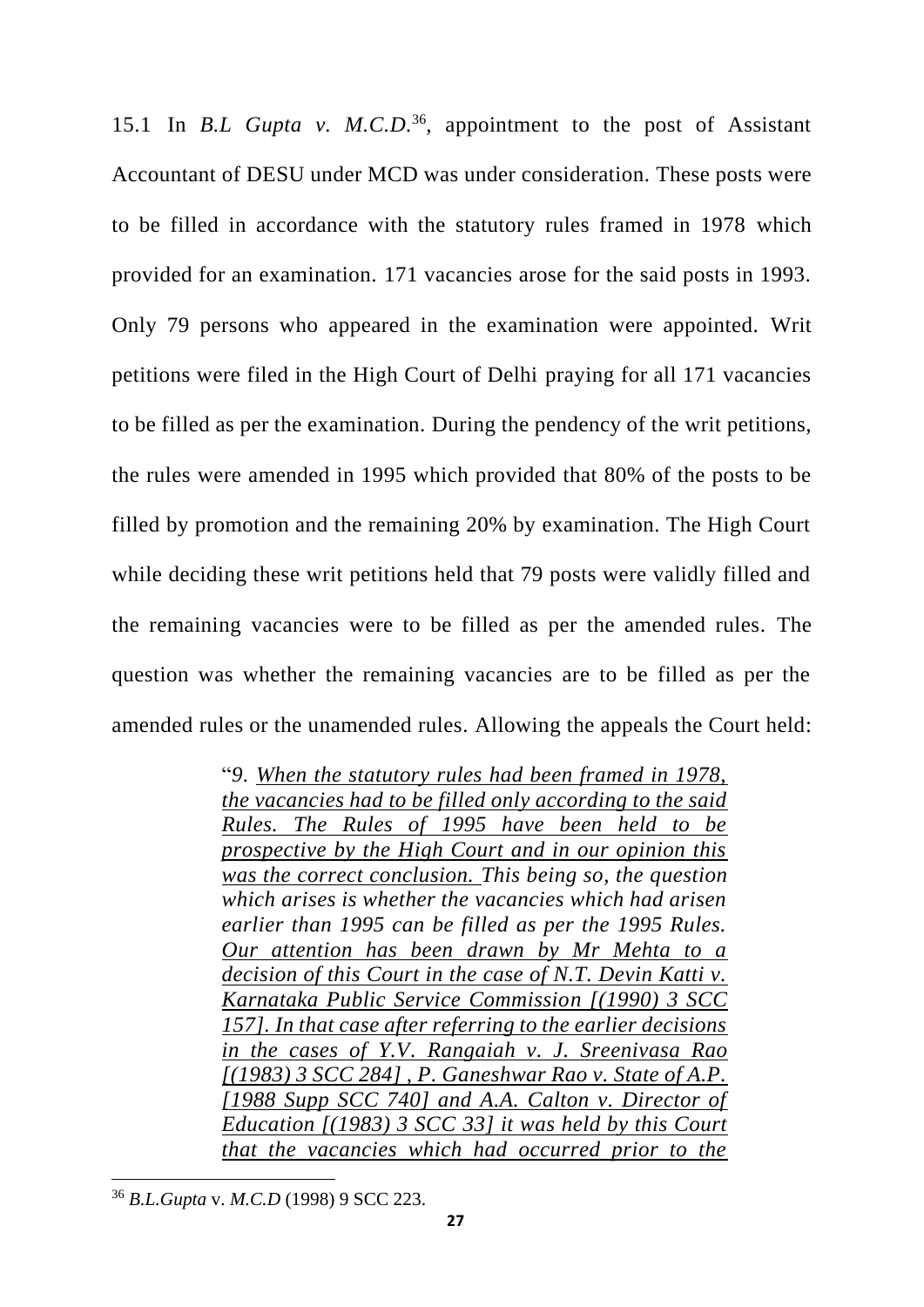*amendment of the Rules would be governed by the old Rules and not by the amended Rules. Though the High Court has referred to these judgments, but for the reasons which are not easily decipherable its applicability was only restricted to 79 and not 171 vacancies, which admittedly existed. This being the correct legal position, the High Court ought to have directed the respondent to declare the results for 171 posts of Assistant Accountants and not 79 which it had done.*

*10. …The Rules of 1978 prescribe the mode in which the promotions can be made. This mode has to be followed before the appointments could be made. If no statutory rules had existed, it may have been possible, though we express no opinion on it, that the existing incumbents may have been regularised. Where, however, statutory rules exist, the appointments and promotions have to be made in accordance with the statutory rules specially where it has not been shown to us that the Rules gave the power to the appointing authority of relaxing the said Rules. In the absence of any such power of relaxation, the appointment as Assistant Accountant could only be made by requiring the candidates to take the examination which was the method which was prescribed by the 1978 Rules.*"

15.2 In this short judgment, the Court proceeded on the premise that *Rangaiah* and the subsequent decisions such as *N.T. Devin Katti* held that vacancies occurring prior to the amendment should be governed by the old rules. There is neither a discussion on the Constitutional position, nor is there a reference to the principle governing service conditions of a Government servant as laid down in *Roshan Lal Tandon's* case. Suffice to say that the Court has in its order referred to and followed *Rangaiah*. This is the fourth case which has merely followed *Rangaiah* without examining the principle.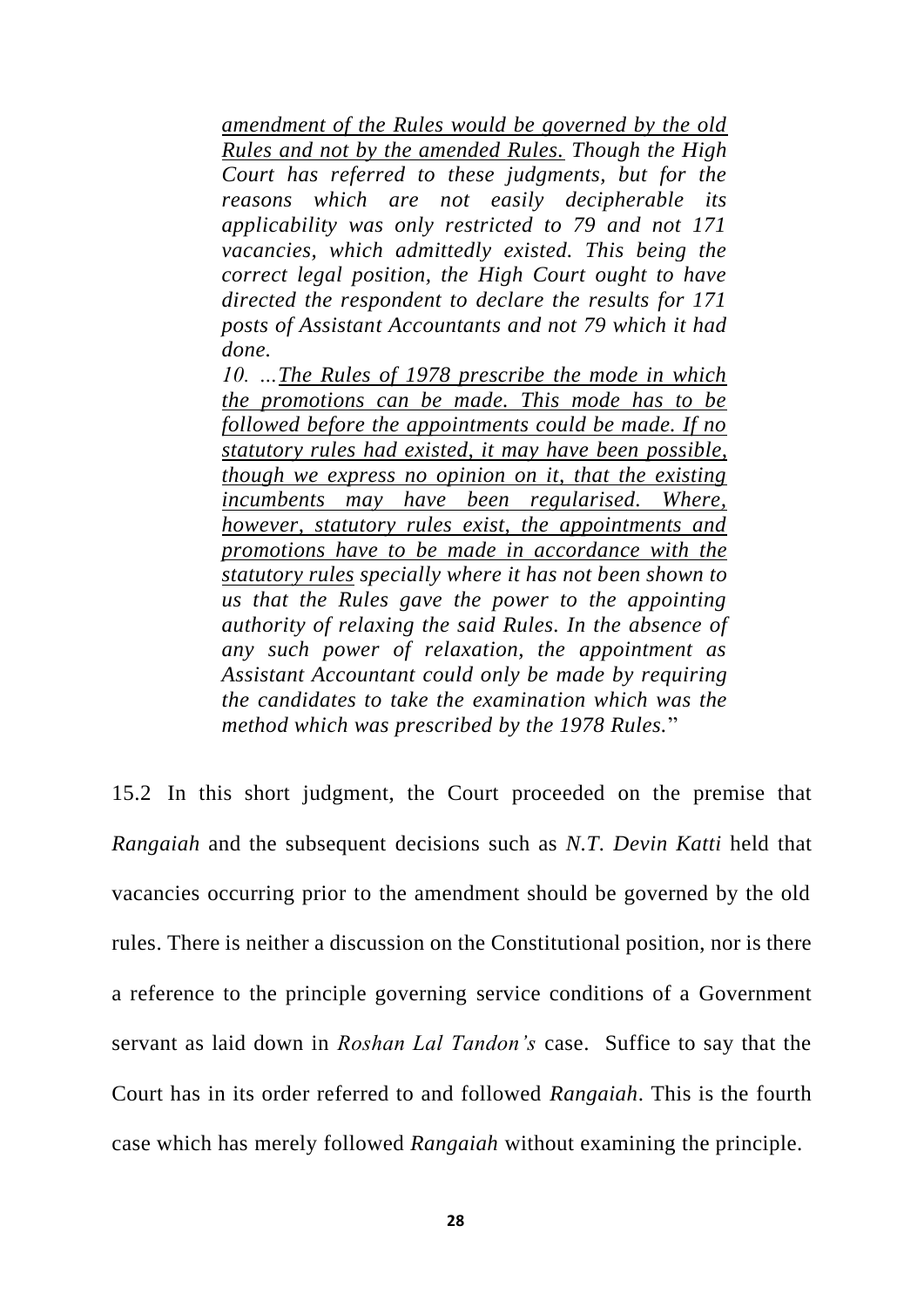16.1 In *Arjun Singh Rathore v. B.N. Chaturvedi*, <sup>37</sup> the Court followed *Rangaiah* in its short order. The case related to promotion to the post of Area Managers or Senior Managers under the relevant Rules of 1988. While 15 vacancies were available for promotion, the rules came to be amended in 1998. Reversing the decision of the High Court, this Court observed that the vacancies had to be filled as per the vacancies that existed prior to the amendment of the rules under which the process of interviews and selection had already taken place. The Court followed *Rangaiah* and observed:

> "*6. The above legal position has not been seriously disputed by the learned counsel for Respondents 6 and 7. We are therefore of the opinion that the vacancies which had occurred prior to the enforcement of the Rules of 1998 had to be filled in under the Rules of 1988 and as per the procedure laid down therein...*"

16.2 It is only to ensure a detailed analysis and review of the decisions that have followed *Rangaiah* that we are referring to each of these judgments. We notice that the follow up cases have simply referred to *Rangaiah* when the Court felt that the selection process must be as per the rules which existed prior to the amendment. None of these cases recognise the existence of any vested right, nor do they referred to Constitutional position or the principle laid down in *Roshan Lal Tandon's* case.

<sup>37</sup> *Arjun Singh Rathore* v. *B.N. Chaturvedi*, (2007) 11 SCC 605.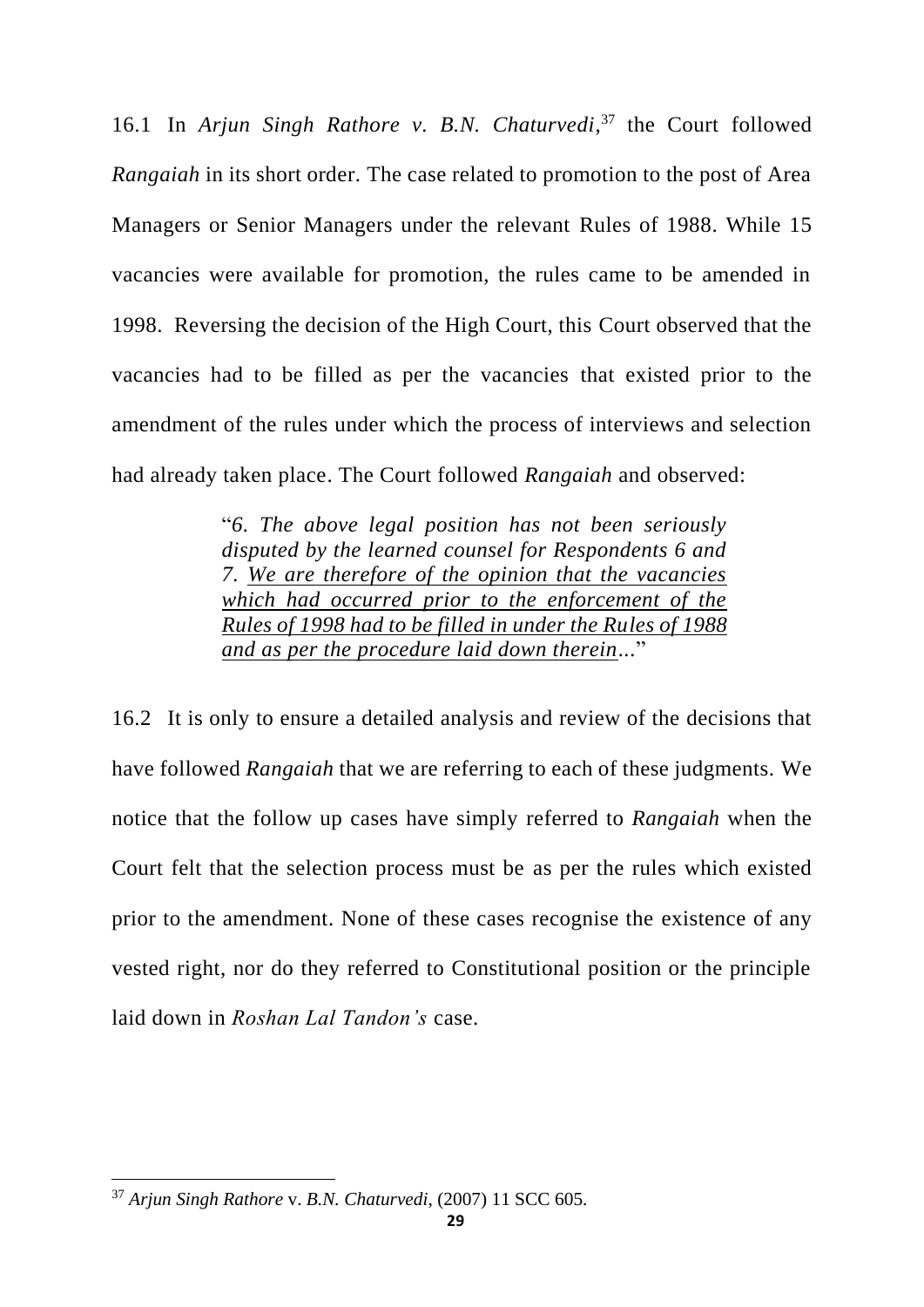17.1 In *State of Bihar v. Mithilesh Kumar*, <sup>38</sup> the Court was concerned with the appointment to the posts of Instructors and Assistant Instructors as per an advertisement published on 30.12.2001. Pursuant to the advertisement, the writ petitioner applied and was called for an interview on 09.11.2002. Thereafter, on 14.11.2002, instructions were issued not to send any further recommendations to the said post as the scheme under which the appointments to the post were called for was no longer valid. The respondent therein was declared successful in the interview but was not appointed and therefore he approached the Court. While upholding the decision of the High Court and dismissing the appeal, this Court following *Rangaiah* held:

> "*14. The learned counsel submitted that the conditions of the advertisement inviting applications for filling up the posts of Assistant Instructor (Electronics) in Kamla Nehru Social Service Institute for Handicapped and Rehabilitation Training Centre, Patna, could not have been altered to the prejudice of the respondent on account of a decision taken subsequently to have persons with disabilities trained by professionally established NGOs/institutions. Reliance was placed on the decision of this Court in Y.V. Rangaiah v. J. Sreenivasa Rao, where this Court in similar circumstances had held that when service rules are amended, vacancies which had occurred prior to the amended Rules would be governed by the old Rules and not by the amended Rules.*

> *23. While a person may not acquire an indefeasible right to appointment merely on the basis of selection, in the instant case the fact situation is different since the claim of the respondent to be appointed had been*

 $\mathbf{L}$ 

<sup>38</sup> *State of Bihar* v. *Mithilesh Kumar* (2010) 13 SCC 467.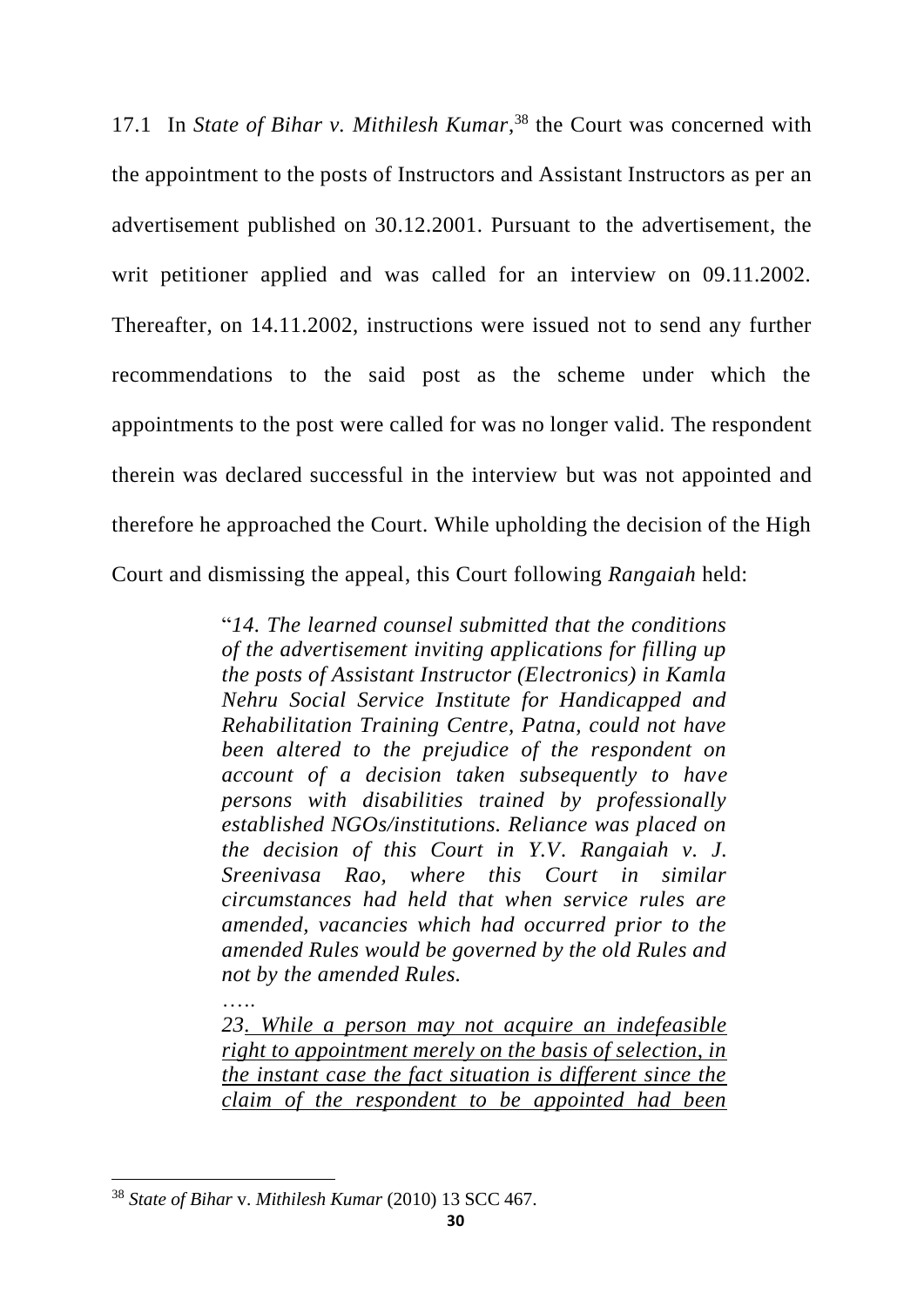### *negated by a change in policy after the selection process had begun.*"

17.2 This is a case of selection by way of an advertisement and not promotion of a Government servant from a post held by him. The Court observed that the terms of the advertisement could not have been altered to the prejudice of the respondent on the basis of a decision taken subsequently. There was no occasion for the Court to consider the *status* of a public servant in the context of rules governing his service.

18. In *Kulwant Singh v. Daya Ram*<sup>39</sup> , the Punjab Police Rules, 1934 dealt with the promotion of Constables to the post of Head Constables. The 1982 amendment to the Rule 13.7 mandated that constables considered for promotion to be sent to a promotional course on the basis of seniority-cummerit. A batch of 15 constables was selected on the basis of the 1982 rules and was sent for the course in April 1988. Thereafter, 71 vacancies arose and another amendment to the rule in 1988 was made which provided for sending constables to the promotional course on merit-cum-seniority basis. The issue arose when the Senior Superintendent of Police issued a letter to the effect that new rules would apply to the said promotions. Interdicting the decision and reiterating the decision of the Tribunal which followed *Rangaiah* and the subsequent decisions referred to in paras 38 to 41, the Court observed:-

> *"41. In B.L. Gupta [B.L. Gupta v. MCD, (1998) 9 SCC 223] the Court reiterated the principle stated in Y.V.*

<sup>39</sup> *Kulwant Singh* v. *Daya Ram*, (2015) 3 SCC 177.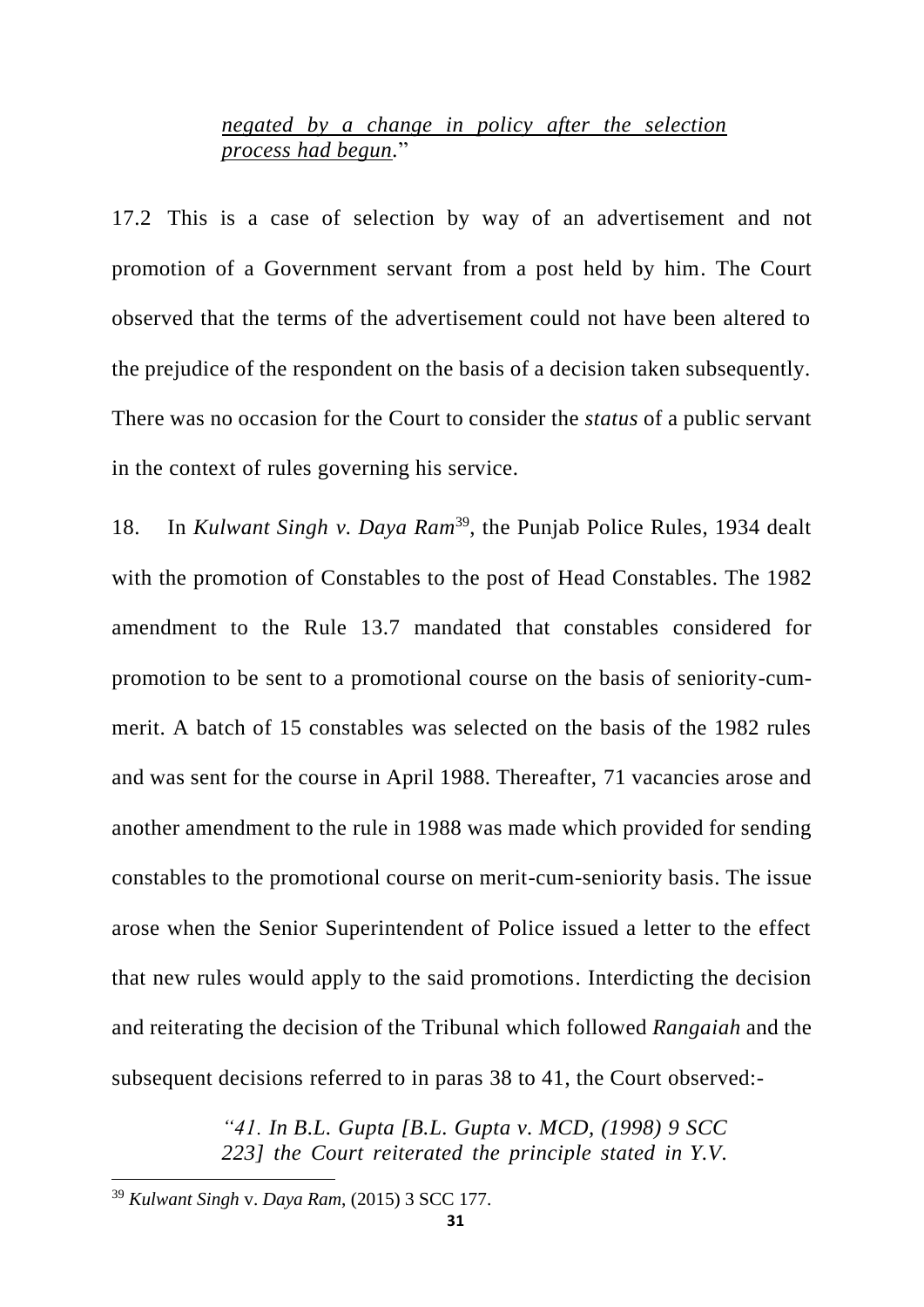*Rangaiah [Y.V. Rangaiah v. J. Sreenivasa Rao, (1983) 3 SCC 284] , P. Ganeshwar Rao [P. Ganeshwar Rao v. State of A.P., 1988 Supp SCC 740] and A.A. Calton v. Director of Education [(1983) 3 SCC 33] wherein it had been held that the vacancies which had occurred prior to the amendment of rules were governed by the old rules and not by the amended rules. In Arjun Singh Rathore [Arjun Singh Rathore v. B.N. Chaturvedi, (2007) 11 SCC 605] the views stated in Y.V. Rangaiah [Y.V. Rangaiah v. J. Sreenivasa Rao, (1983) 3 SCC 284] and R. Dayal [State of Rajasthan v. R. Dayal, (1997) 10 SCC 419] were reiterated.*

*42. The reference to the aforesaid proposition of law makes it vivid that the decision rendered by the Tribunal in Acchhar Chand case was in accordance with the precedent of this Court and, in fact the Tribunal clearly meant that.*"

19.1 In *Richa Mishra v. State of Chhattisgarh<sup>40</sup>, the issue related to* appointment to the post of DSP. The State Government sent a requisition for filling up various vacancies including the post of DSP in accordance with the 2000 Rules. Thereafter, the Chhattisgarh Police Executive (Gazetted) Service Recruitment and Promotion Rules, 2005 were published. The appellant therein participated in the selection process and she qualified at each stage. However, her name was still not included in the list of successful candidates since the 2000 Rules provided that the upper age limit for appointment to the post of DSP was 25 years and she had already crossed the said age limit and therefore was ineligible for the post in question. The question that arose for consideration was whether the 2000 rules or the 2005 rules would apply.

<sup>40</sup> *Richa Mishra* v. *State of Chhattisgarh*, (2016) 4 SCC 179.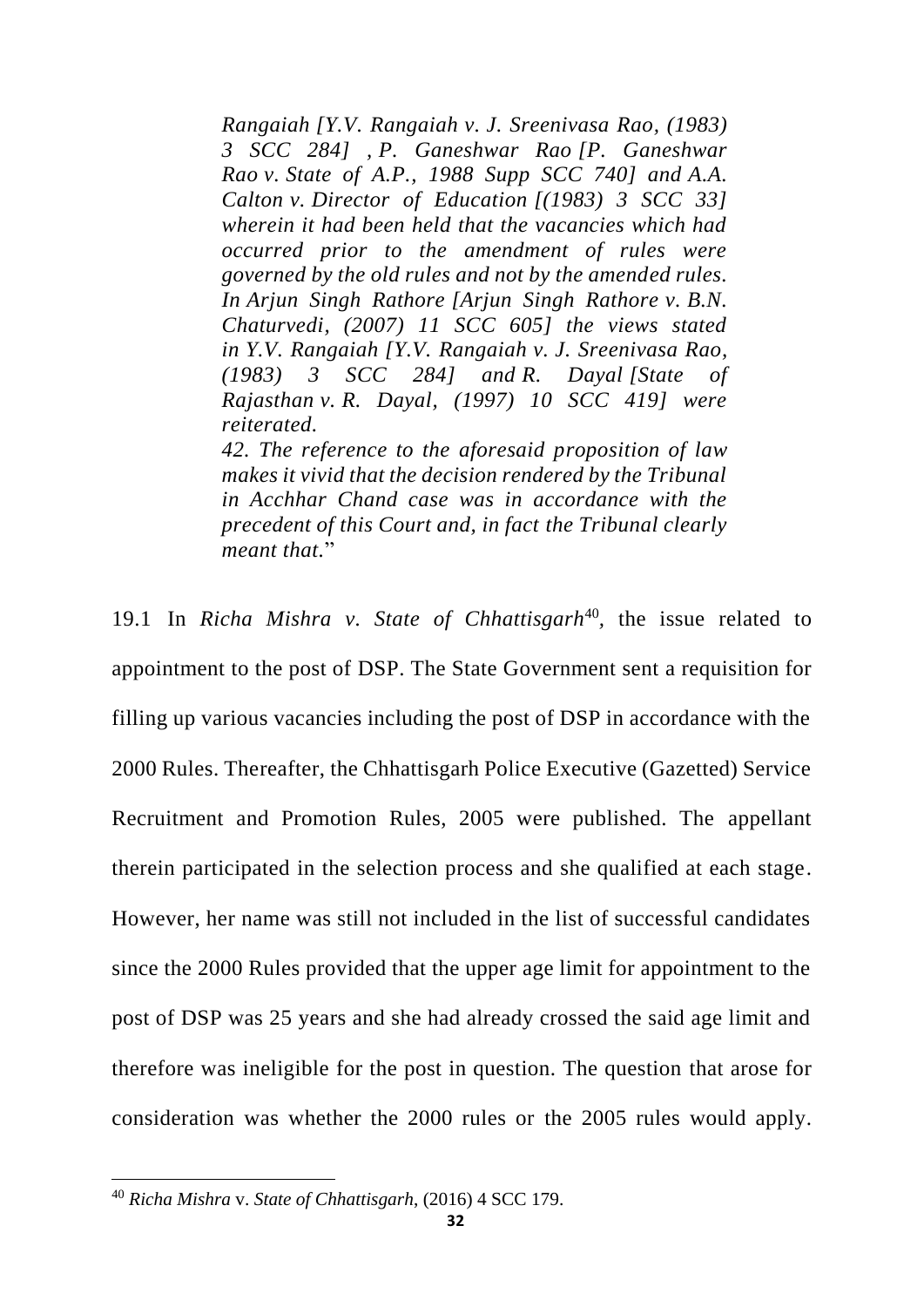Having examined the requisition for appointment, which was made prior to the advent of the new rules and further applying the principle of *Rangaiah*  the Court observed as under:

> "*18. The High Court held that the first and second requisitions to commence recruitment process against the vacant seats to the post of DSP were made when the 2000 Rules were in force. Therefore, recruitment was rightly undertaken under the 2000 Rules. The admitted facts are that the process of selection started before the 2005 Rules were promulgated with the requisitions dated 27-9-2004 and 26-3-2005 sent by the State Government to CPSC. At that time, the 2000 Rules were in vogue. For this reason, even in the requisition it was mentioned that appointments are to be made under the 2000 Rules. Further, it is also an admitted fact that the vacancies in question which were to be filled were for the period prior to 2005. Such vacancies needed to be filled in as per those Rules i.e. the 2000 Rules. This is patent legal position which can be discerned from Y.V. Rangaiah v. J. Sreenivasa Rao [Y.V. Rangaiah v. J. Sreenivasa Rao, (1983) 3 SCC 284]….*"

19.2 As is evident from the above, this decision also applied *Rangaiah* in the context of the facts and without any reference to the Constitutional position of the employment of a Government servant and the principle laid down in *Roshan Lal Tandon's* case.

Analysis:

20.1 Except in the case of *P. Ganeshwar Rao,* which not only followed *Rangaiah* but also observed that the new Rules enabled the vacancies to be filled as per the Rules that existed prior to the amendment, all the other judgments adopted the principle in *Rangaiah* and directed appointments to be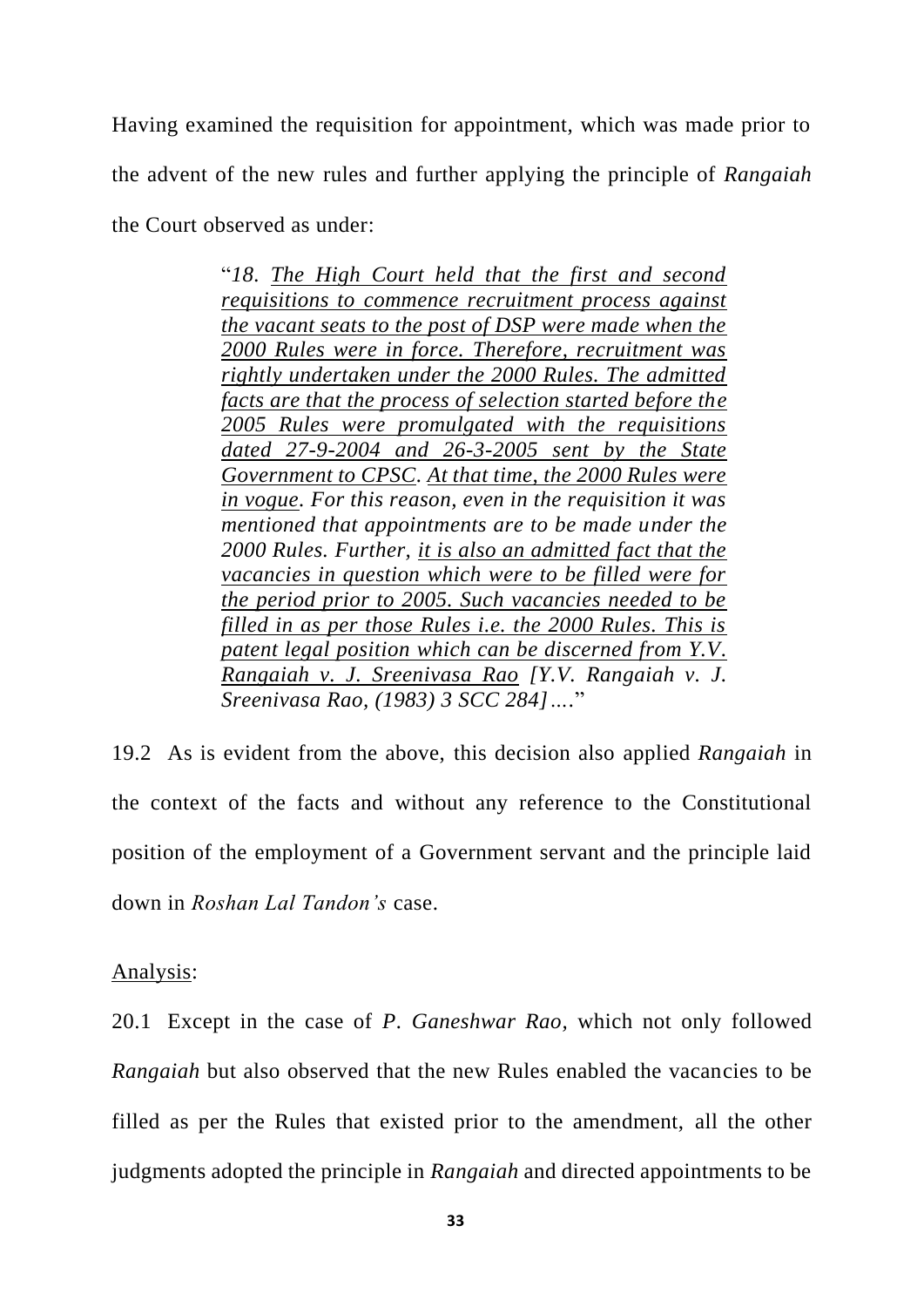made as per the rules that existed when the vacancies arose. These cases do not discuss any source of such a right of a Government employee. There is also no reference to any rule, be it old or new, to enable effectuation of such a right. None of these cases refer to constitutional position of *status* or the principle laid down in *Roshan Lal Tandon's* case.

20.2 We will now discuss cases that have distinguished *Rangaiah.* These decisions adopt different reasons for not following the principle laid down in *Rangaiah.*

### Decisions that have distinguished *Rangaiah's* case:

21. In *Union of India v. S.S. Uppal*<sup>41</sup> the respondent therein was being considered for absorption to IAS for a vacancy that arose in 01.02.1989. The Indian Administrative Services (Regulation of Seniority) Rules, 1987 were amended on 03.02.1989. The respondent who was appointed on 15.02.1989 claimed that his seniority must be calculated from the date on which the vacancy arose, i.e., 01.02.1989 and for this purpose he relied on the decision in *Rangaiah* and that was accepted by the Tribunal. Reversing the decision of the Tribunal, this Court held that *Rangaiah* has no application at all. Further, relying on the decision in *Shankarshan Dash v. Union of India*<sup>42</sup>, which held that the existence of a vacancy does not give rise to a legal right to a selected candidate, the Court held as under:

<sup>41</sup> *Union of India* v. *S.S. Uppal*, (1996) 2 SCC 168.

<sup>42</sup> *Shankarshan Dash v. Union of India* (1991) 3 SCC 47.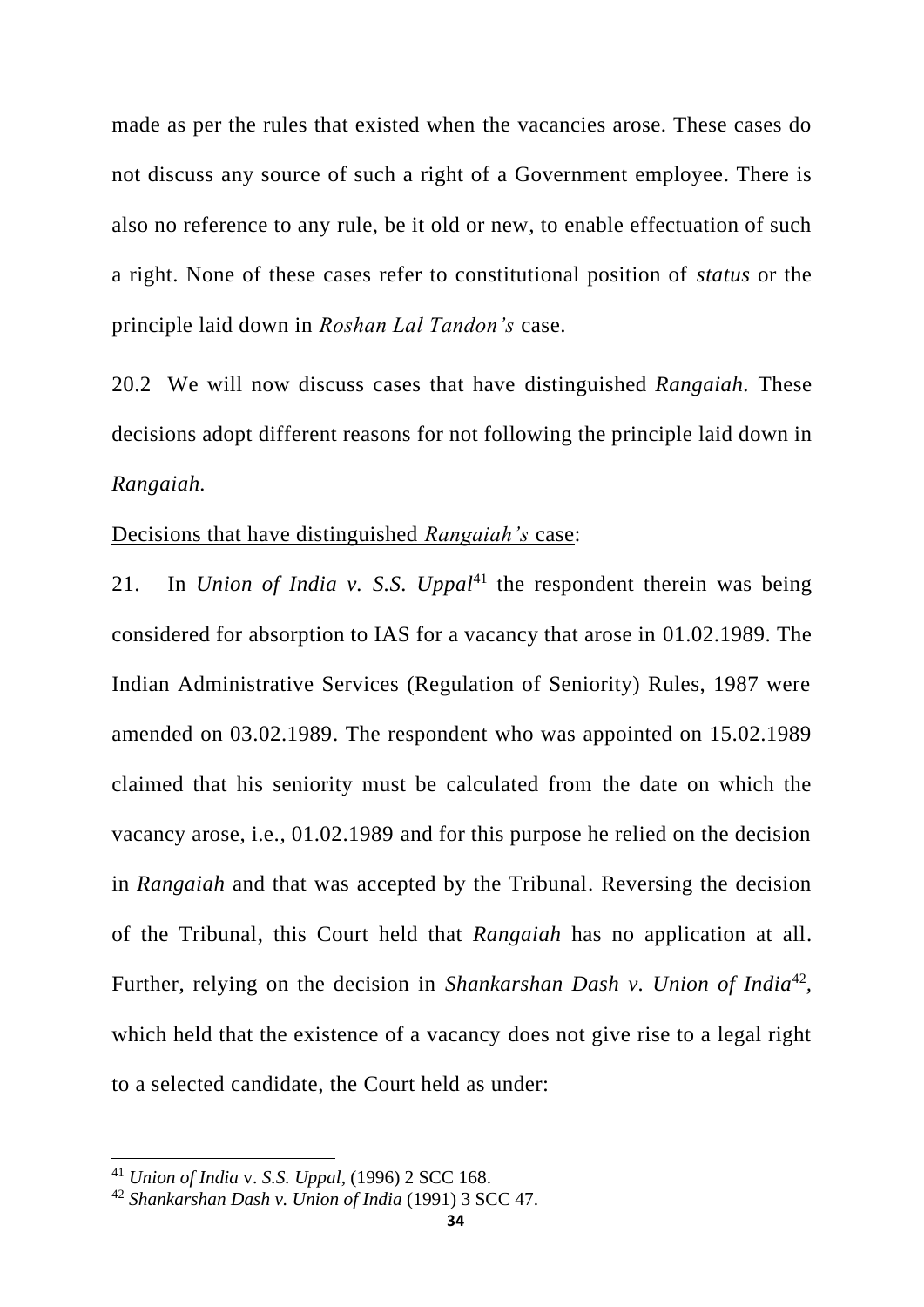"*15. The facts in the case before us are entirely different. There has been no infraction of any rule or violation of any instruction issued by the Government. Respondent 1 has not been able to point out any violation of rules or regulations on the part of the Government by which he was prejudicially affected.*

*17. … He was actually inducted into the service on 15- 2-1989. The rules which were in force on that day for determination of seniority will clearly apply to his case. It is true that Uppal's name was included in a panel drawn up sometime in August 1988. But mere inclusion of his name in the panel did not confer upon him any right to automatic appointment to the IAS. Nor can it be said that he was to be treated as to have been appointed from the date when a suitable post fell vacant. … The seniority of an officer appointed into the IAS is determined according to the seniority rules applicable on the date of appointment to the IAS. Weightage in seniority cannot be given retrospective effect unless it was specifically provided in the rule in force at the material time…*"

22. *State Bank of India v. Kashinath Kher*<sup>43</sup> is again a case where the employee relied on the principle in *Rangaiah* to contend that promotion to the post of Middle Management Grade Scale- II is to be made on the basis of vacancies that arose in 1988, 1989 and 1990 without applying the new policy that came into effect from 1990. In the first place, this is a case involving service under the State Bank of India, not being a service under the State governed by laws or rules made under Article 309. However, as we are considering the principle laid down in *Rangaiah* and also the decisions that followed and dissented it, we have examined this case. It is interesting to

<sup>43</sup> *State Bank of India* v. *Kashinath Kher* (1996) 8 SCC 762.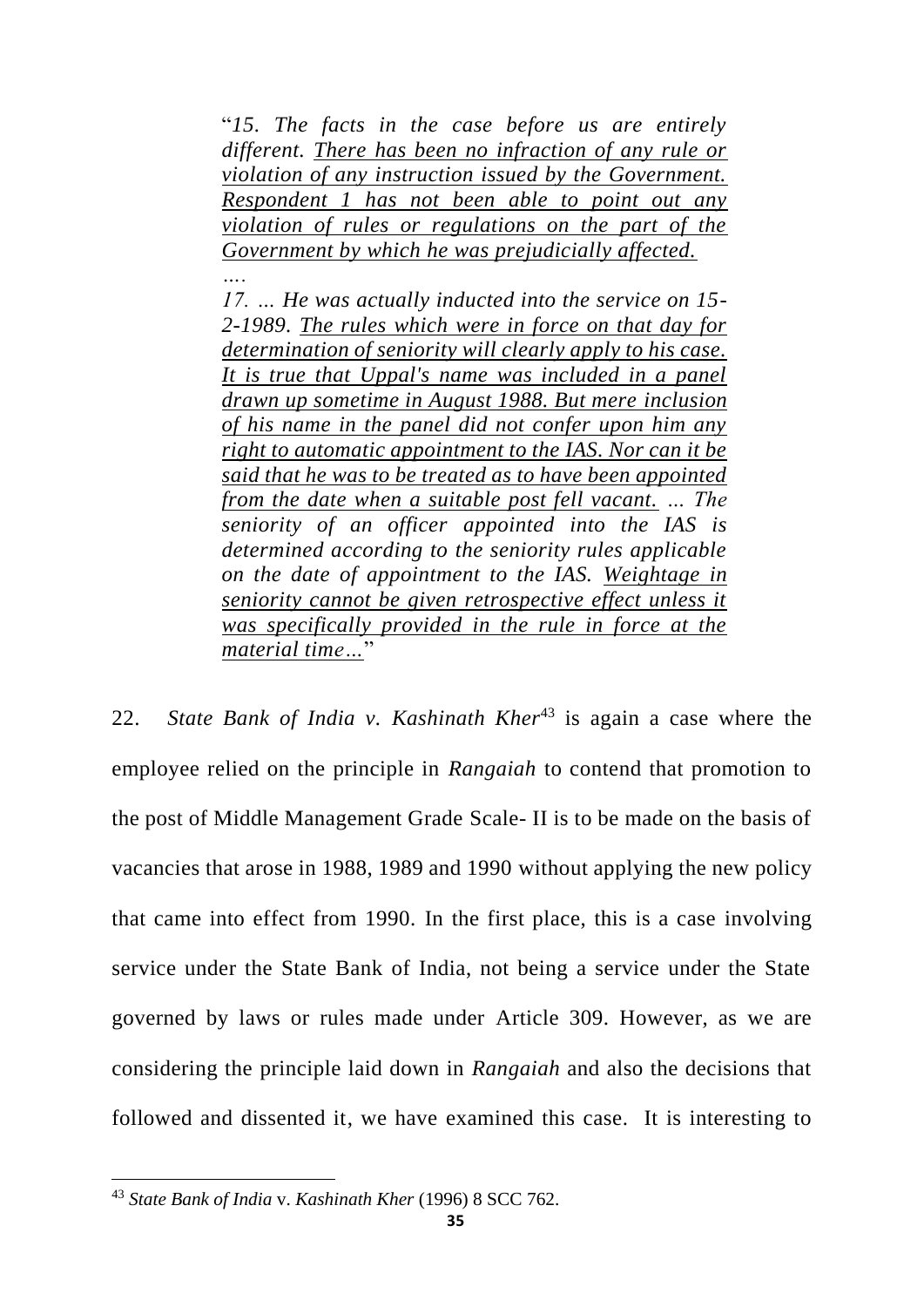note that the learned Judges assumed that *Rangaiah's* case considered a question of "retrospective application of the rule to the vacancies existing prior to the rules". In fact, *Rangaiah* does not observe anything like that and we would leave it at this. This Court observed:

> "*14. The learned counsel for the respondents is not right in contending that the vacancies have arisen in 1988, 1989 and 1990 and that the rule of relaxation cannot be given in 1990 to the vacancies that have arisen in 1988, 1989 and 1990 and be considered according to the rules in vogue when the vacancies had arisen. It is seen that the policy decision was taken for the first time on 21-3- 1990 effective from 1-8-1988. In other words, the promotions are required to be considered retrospectively in the light of the decision to fill up the vacancies existing as on August 1988. Therefore, it is not a case of applying a rule which was made later to a vacancy which was existing anterior thereto. Equally, it is not correct to state that this principle is an unjust principle. It is true that this Court in Y.V. Rangaiah v. J. Sreenivasa Rao [(1983) 3 SCC 284] had considered the question of retrospective application of the rule to the vacancies existing prior to the rules, in paragraphs 7 and 8 of the judgment. But in that case, the rule was in vogue for Sub-Registrars Grade II in Registration Department of Andhra Pradesh. But no list was prepared, promotion was not made according to the existing rules. The list of eligible candidates was prepared according to the amended Rules, consequential to the zonal system introduced in Andhra Pradesh under Article 371-D of the Constitution and Presidential Order. It was held that the vacancies that had arisen prior to making the amendment to the Rules should be filled in accordance with the rules that were in vogue prior to the amendment and vacancies that arose subsequently should be filled according to the amended Rules. That situation does not apply to the factual matrix.*"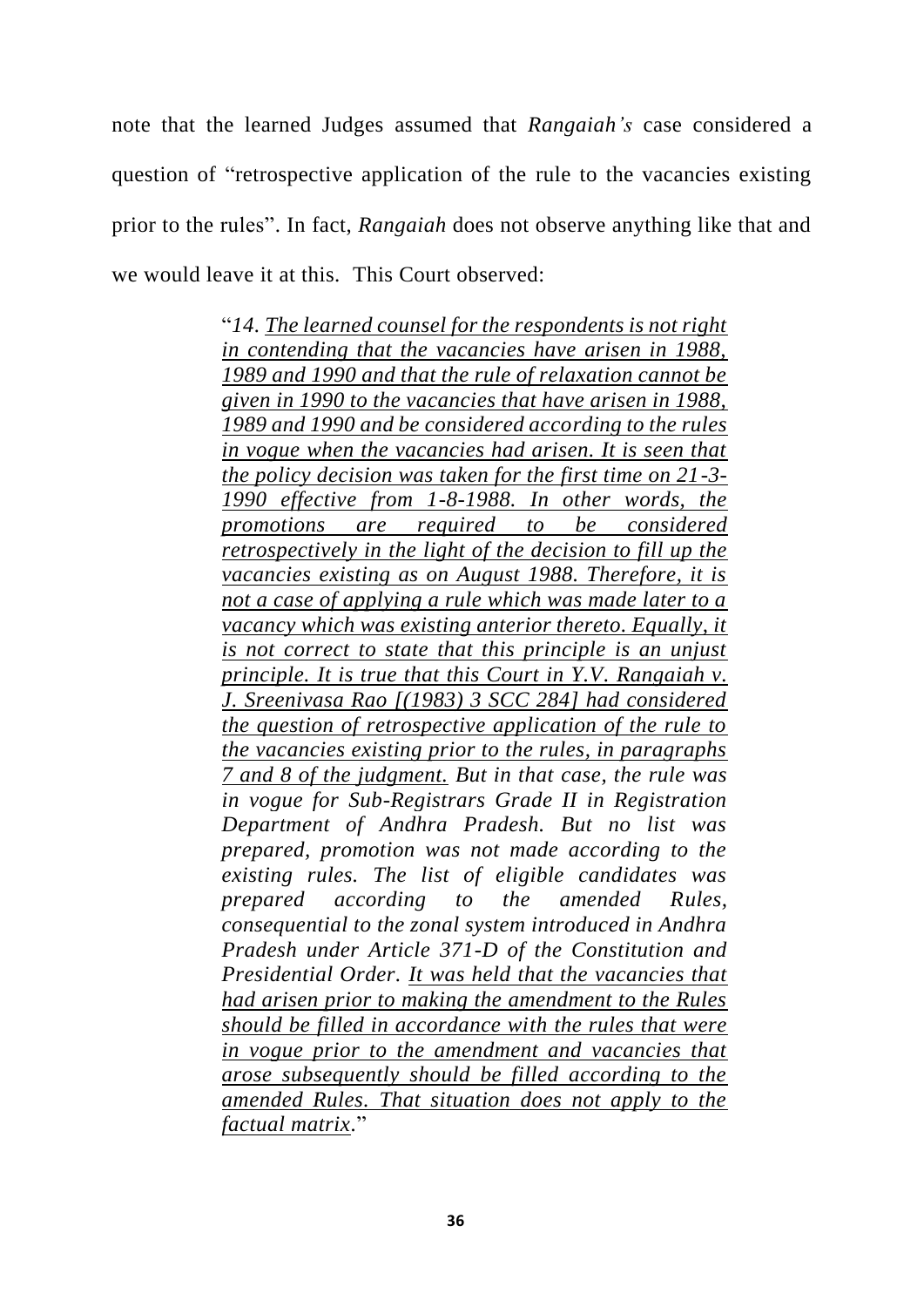23.1 K. Ramulu v. S. Suryaprakash Rao<sup>44</sup>, is an important decision. The issue related to applicability of the A.P. Animal Husbandry Services Rules, 1996 (which repealed the existing 1977 rules) to vacancies that arose before the 1996 amendment to the promotional post of Assistant Director. Under Rule 4, the Government was to prepare and operate the panel for the year 1995-96 for promotion to the said post. However, a conscious decision was taken in 1988 by the Government not to fill up any vacancies until the repealed rules were duly amended. In light of this, the Government did not prepare and finalise the panel for promotion to the post of Assistant Veterinary Surgeons to Assistant Director for the year 1995-96. It was held that:

> "*12. …But the question is whether the ratio in Rangaiah case would apply to the facts of this case. The Government therein merely amended the Rules, applied the amended Rules without taking any conscious decision not to fill up the existing vacancies pending amendment of the Rules on the date the new Rules came into force. It is true, as contended by Mr H.S. Gururaja Rao, that this Court has followed the ratio therein in many a decision and those cited by him are P. Ganeshwar Rao v. State of A.P., P. Mahendran v. State of Karnataka, A.A. Calton v. Director of Education, N.T. Devin Katti v. Karnataka Public Service Commission, Ramesh Kumar Choudha v. State of M.P. In none of these decisions, a situation which has arisen in the present case had come up for consideration.*

> *13. It is seen that since the Government have taken a conscious decision not to make any appointment till the amendment of the Rules, Rule 3 of the General Rules is not of any help to the respondent...*

<sup>44</sup> *K. Ramulu* v. *S. Suryaprakash Rao* (1997) 3 SCC 59.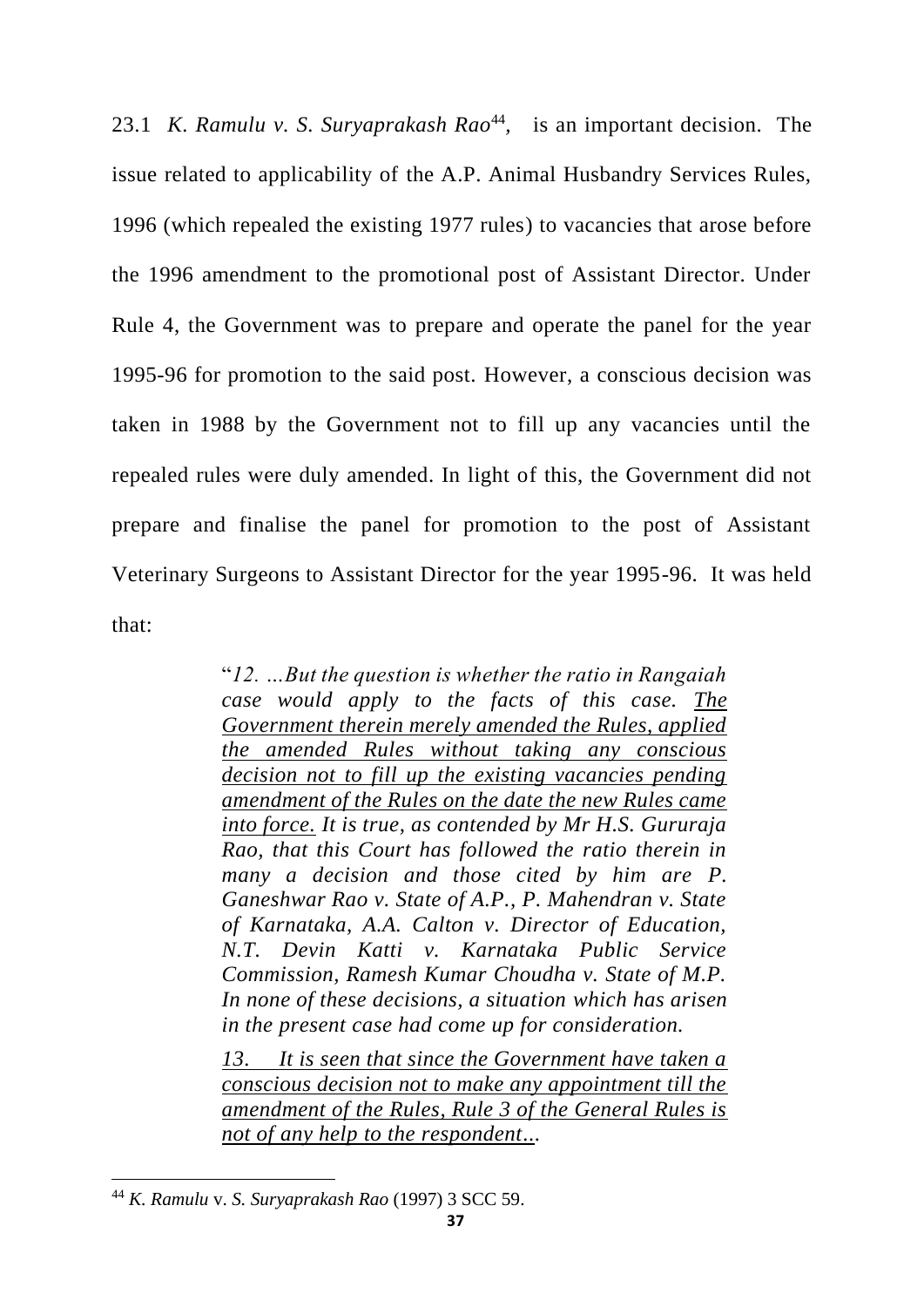*…. 15. Thus, we hold that the first respondent has not acquired any vested right for being considered for promotion in accordance with the repealed Rules in view of the policy decision taken by the Government which we find is justifiable on the material available from the record placed before us. We hold that the Tribunal was not right and correct in directing the Government to prepare and operate the panel for promotion to the post of Assistant Directors of Animal Husbandry Department in accordance with the repealed Rules and to operate the same.*"

23.2 This judgment clearly recognises the principle that a policy decision taken by the Government in public interest would prevail over any claim to fill up the vacancies. Further, when such a decision is taken, the employee has no vested right for being considered for promotion in accordance with repealed rules.

24.1 In *Rajasthan Public Service Commission v. Chanan Ram*<sup>45</sup> an advertisement for direct recruitment to 23 posts of Assistant Director (Junior) under Rules,  $1986^{46}$  was released on 05.11.1993. The respondent therein applied in pursuance of the said advertisement. Further, the last date for applying in pursuance of this advertisement was 31.12.1993. However, on 28.12.1993, three days prior to the last date for applications, the State Government asked the RPSC not to proceed with the recruitments. Thereafter, on 19.04.1995, the rules were amended and consequently, the

<sup>45</sup> *Rajasthan Public Service Commission* v. *Chanan Ram*, (1998) 4 SCC 202.

<sup>46</sup> Rajasthan Agricultural Marketing Services Rules, 1986.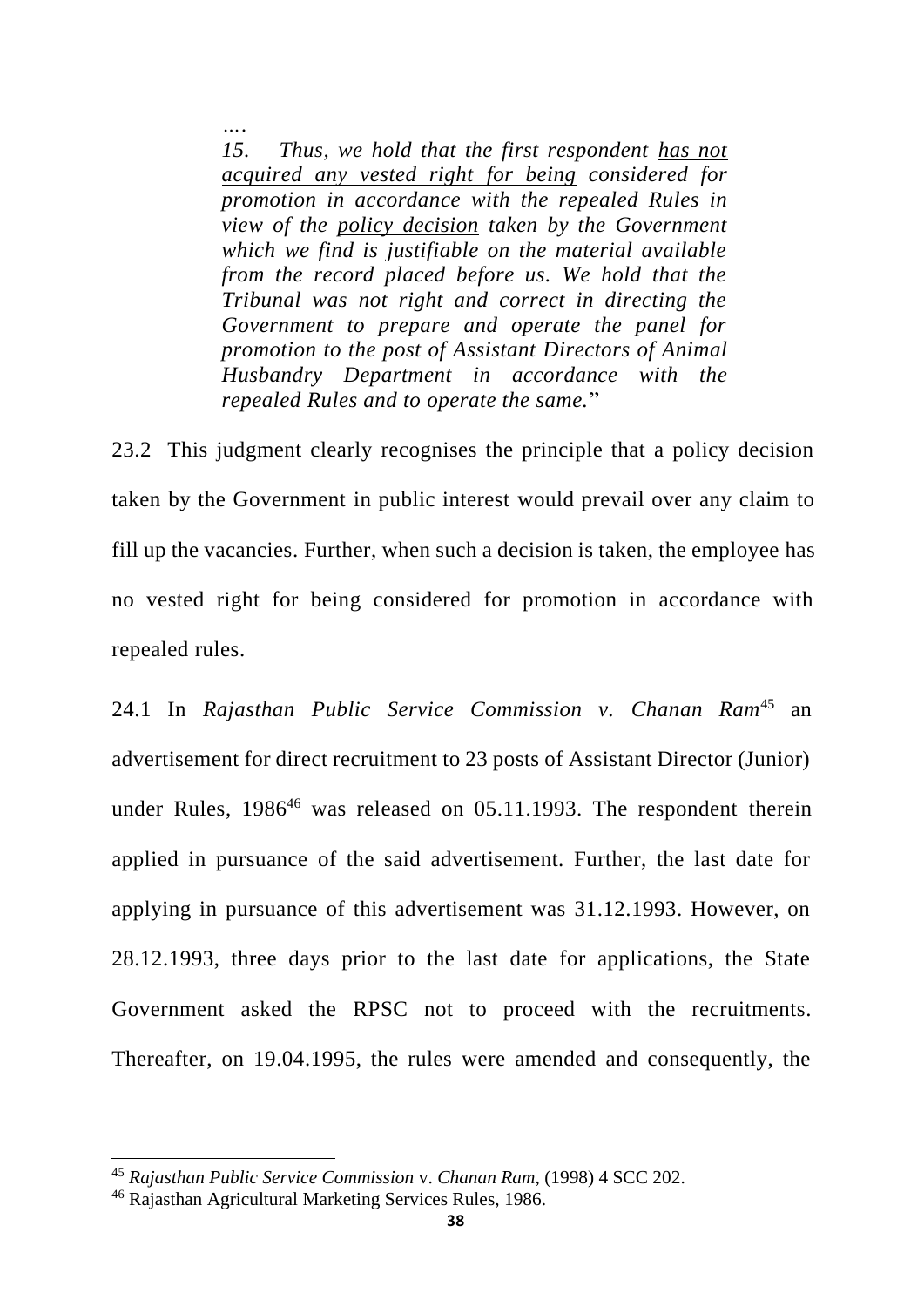aforementioned advertisement was cancelled. Another consequence of the amendment was that the post of Assistant Director (Junior) was abolished and restructured as Marketing Officer. A fresh advertisement for 26 posts of Marketing Officer was released and the 23 posts, in respect of which the advertisement was issued, were carried forward. The respondent successfully contended before the High Court that the recruitment must be based on the rules that existed at the time of vacancies by relying on the decision on *Rangaiah* and the subsequent cases that followed it. Rejecting the argument and allowing the appeal this Court held:

> *"15…..On the contrary a three-Judge Bench judgment of this Court in the case of Jai Singh Dalal v. State of Haryana would squarely get attracted on the facts of the present case. A.M. Ahmadi J., speaking for the three-Judge Bench in para 7 of the Report relying on an earlier judgment of this Court in case of State of Haryana v. Subash Chander Marwaha laid down that when the special process of recruitment had not been finalised and culminated into select list the candidate did not have any right to appointment. In this connection, it was observed that the recruitment process could be stopped by the Government at any time before a candidate has been appointed. A candidate has no vested right to get the process completed and at the most the Government could be required to justify its action on the touchstone of Article 14 of the Constitution.*

> *16. In the facts of the present case it cannot even be suggested that the action of the State of Rajasthan was in any way arbitrary in intercepting the earlier recruitment process pursuant to the first advertisement dated 05-11-1993 Annexure P-1 as the Rules themselves had got amended and the posts earlier advertised had ceased to exist."*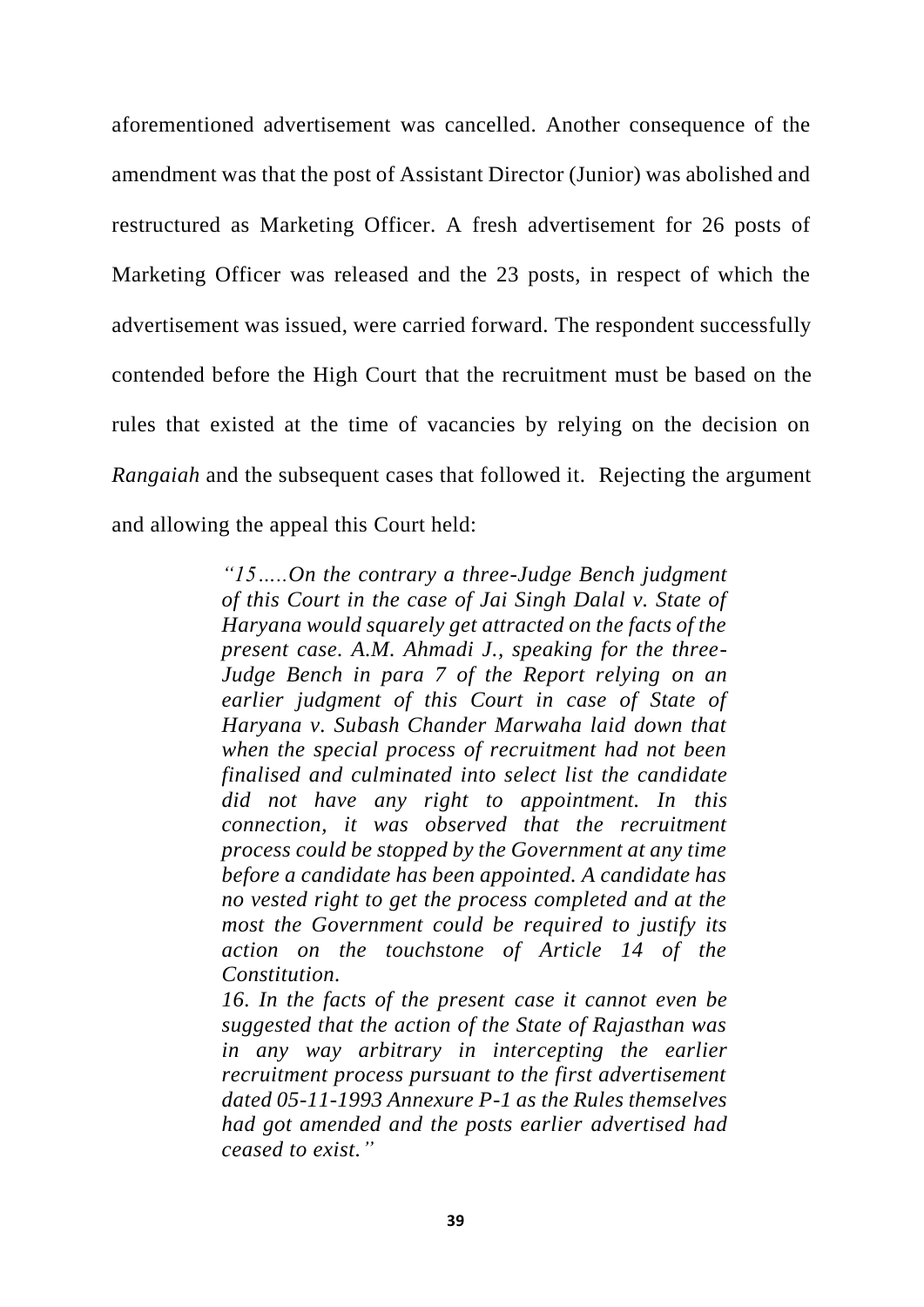24.2 As is evident from the above, after referring to the decisions in *Rangaiah, P. Ganeshwar* and other decisions, the Court adopted the principle that the State has a right to stop a recruitment process at any time before the appointment takes place. This is to say that there is no vested right to get the process completed. This is important for the reason that while it holds that there is no right of an employee, it recognises the obligation of a State to justify its action on the touchstone of the Article 14 of the Constitution.

25.1 In *G. Venkateshwara Rao v. Union of India*<sup>47</sup> the appellant therein expected appointment by promotion against a vacancy that arose in 1991, being the very next candidate on the panel. However, the proposal remained pending till 1993 and in the meanwhile cadre restructuring took place and as a result of which another candidate became eligible to be appointed. Relying on *Rangaiah* he contended that vacancies must be filled as per the rules that existed prior to the restructuring. Rejecting the argument, the Court observed as under:

> "*4….the learned advocate appearing in support of this appeal reiterated the same contentions and urged that the view taken by CAT, Hyderabad is erroneous and cannot be sustained. While dealing with the first contention, he urged that if the Railway Board were to take the decision expeditiously, the appellant could have been accommodated on such dereserved vacancy. He urged that there was no impediment in taking the decision of dereservation and it was merely an inaction on the part of the Railway Board which had deprived the appellant of being appointed against the vacancy.*

<sup>47</sup> *G. Venkateshwara Rao* v. *Union of India* (1999) 8 SCC 455.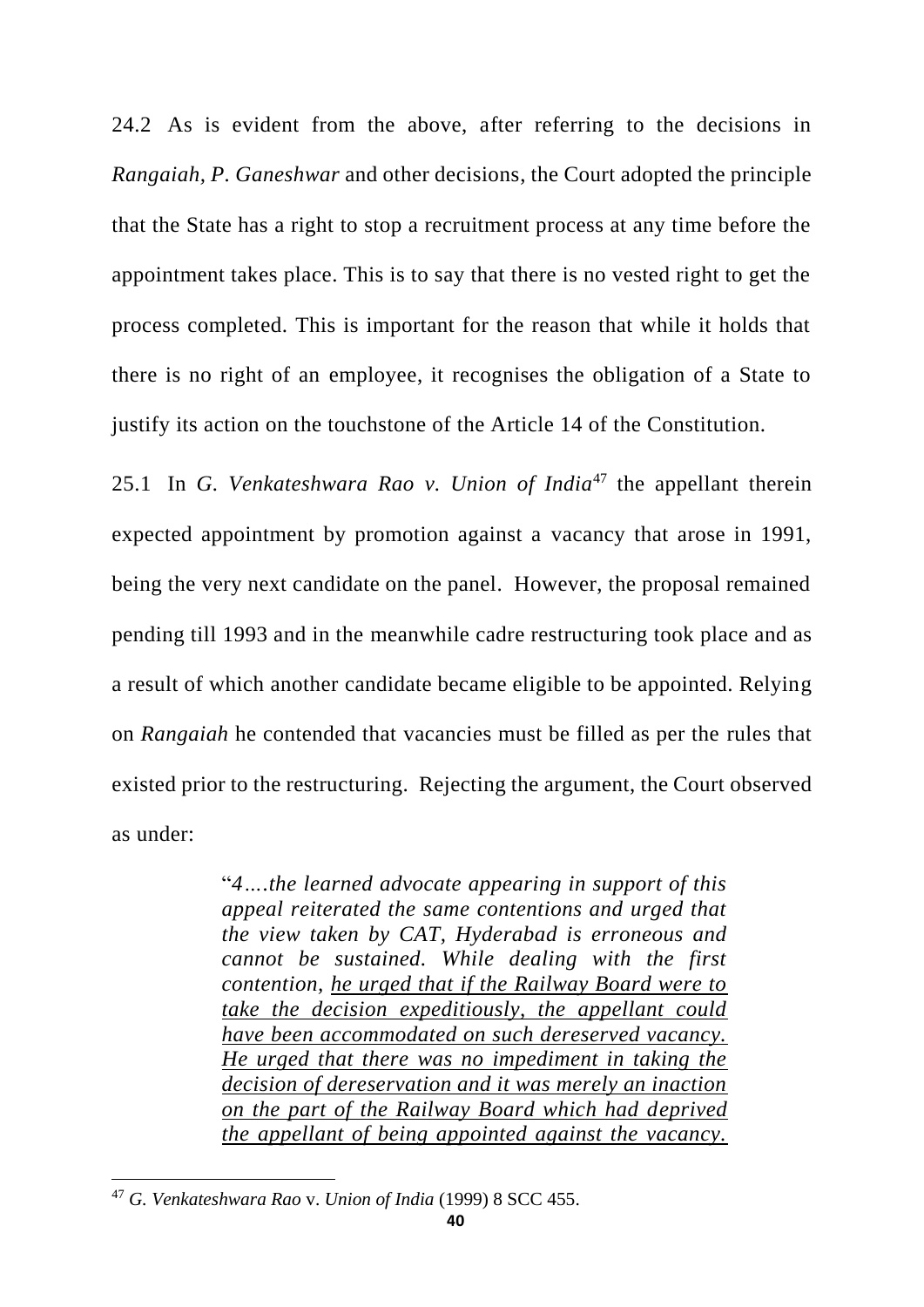*We do not set any substance in this contention because nothing has been pointed out to us from the record which would justify this contention. The learned counsel for the appellant drew our attention to the decision of this Court in Y.V. Rangaiah v. J. Sreenivasa Rao [(1983) 3 SCC 284 : 1983 SCC (L&S) 382] and in particular, he relied upon paras 4 and 9. We have gone through the judgment and in our opinion, the ratio thereof has no application. It was a case dealing with delay in preparing panel for promotional cadre under the then existing rules which were substituted by new rules. The panel was prepared under the new rules. 5. Coming to the second contention as regards restructuring of the cadre, it is quite clear that the restructuring appears to have been made for the efficient working in the Workshop Unit. We, therefore, do not see any substance in this contention.*"

25.2 While distinguishing *Rangaiah's* principle this Court recognised yet another factor on the basis of which the Government need not fill up the vacancies as per the old rules. The reason mentioned in this case is restructuring the cadre. While upholding the contention that restructuring is undertaken for efficient working of the unit, this Court justified the decision of the Government not to fill up the vacancies as per the principle in *Rangaiah.*

26.1 In *Delhi Judicial Services Association v. Delhi High Court,* <sup>48</sup> the Court formulated the issue as, "*in view of the submission made at the Bar, the first question that requires consideration is whether the temporary posts having been created prior to the amendment of Rules, is it the law that require those* 

<sup>48</sup> *Delhi Judicial Services Assn.* v. *Delhi High Court*, (2001) 5 SCC 145.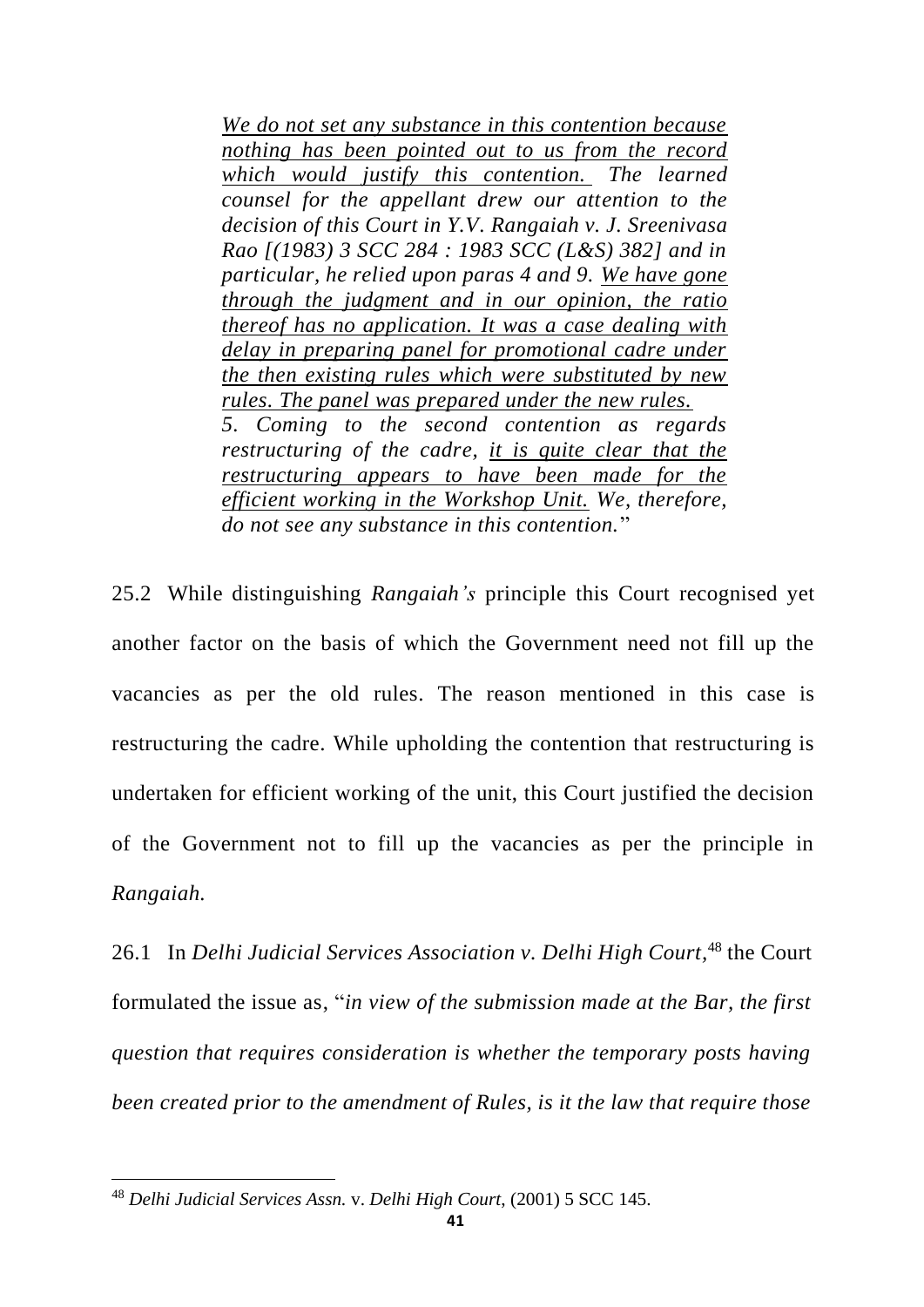*posts to be filled up only in accordance with the unamended Rules and not* 

*otherwise?"* Rejecting the contention and distinguishing *Rangaiah* on the facts of the case, the Court held as under:

> "*5… In Rangaiah case [(1983) 3 SCC 284] this Court on a consideration of the relevant rules as well as the instructions issued by the Government, came to hold that a list of approved candidates was required to be prepared as of 1-9-1976 for making appointments to the grade of Sub-Registrar Grade II by transfer, but no such list having been prepared and instead, the same having been drawn up in 1977, by which time the amended rules had come into force, it was held that the legitimate right and expectations of those who were entitled to be included in the list which ought to have been prepared in September 1976 cannot be frustrated on account of the fact that the panel had not been prepared and it was so prepared only in the year 1977. It is on this conclusion, the Court had held that the vacancies available prior to 1-9-1976 ought to be filled up under the unamended rules. The aforesaid decision will have no application to the case in hand inasmuch as in the Delhi Higher Judicial Service there is no requirement of preparation of any panel or list of candidates eligible for promotion by any particular date. Then again, merely because posts were created under Rule 16, it was not obligatory for the appointing authority to fill up those posts immediately…*"

26.2 This decision recognised yet another exception to the application of the principle in *Rangaiah* case. Court held that even if vacancies were created prior to the amendment of the Rules, there is no obligation upon the authorities to fill those vacancies immediately. The decision made direct inroads into the principle of *Rangaiah.*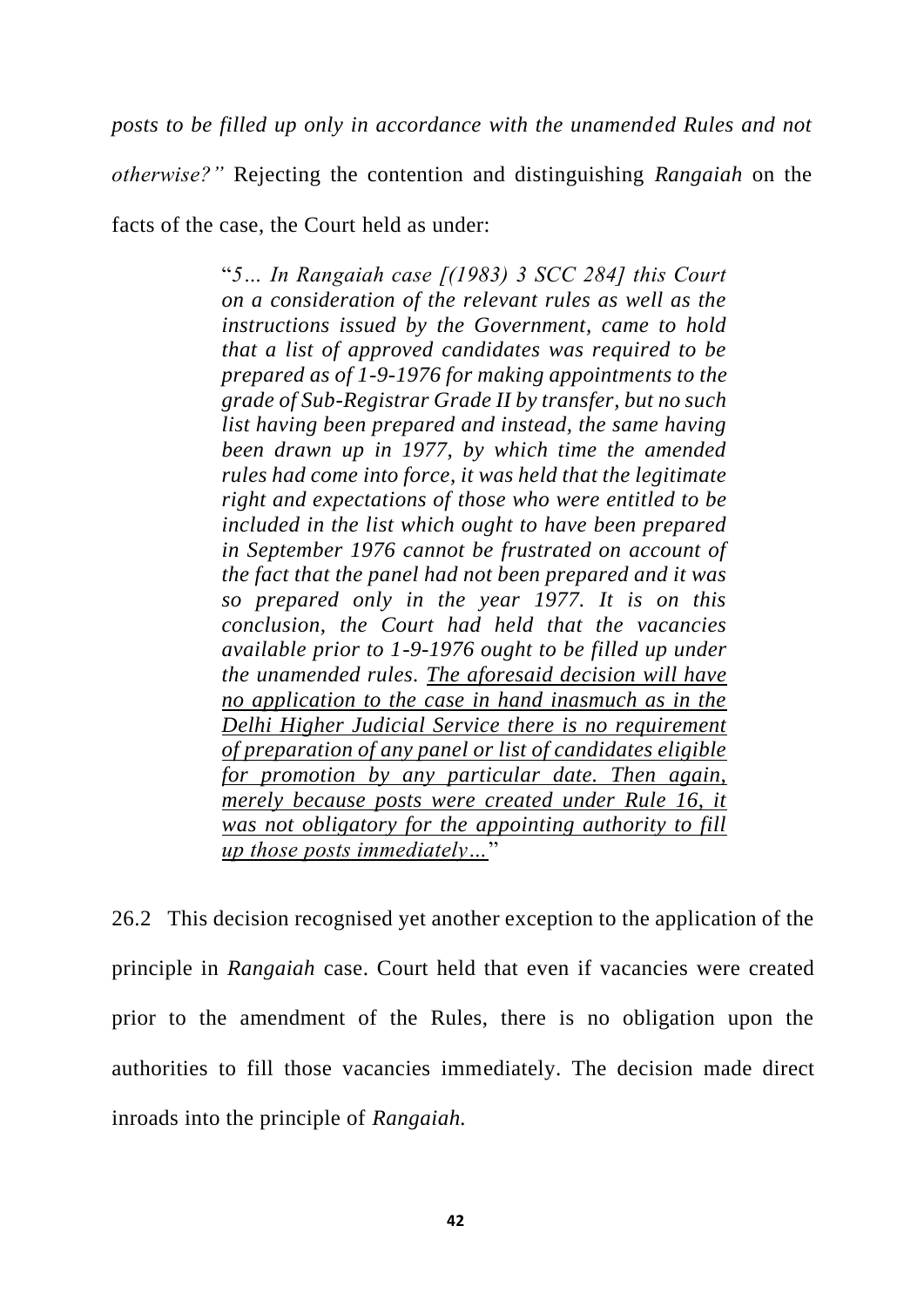27.1 In *Shyama Charan Dash v. State of Orissa*<sup>49</sup> the appellant therein was working as a Block Level Extension Officer which is a feeder category to the post of Sub-Assistant Registrar. While he was eligible to be appointed to the vacancies in the post of Sub-Registrar, the rules came to be amended in 1991 reducing his chances to be appointed. Relying on *Rangaiah* he contended that the vacancies that arose prior to the amendment must be filled as per the rules existing prior to the amendment. This Court held that:

> "*5. It is appropriate at this stage to make reference to some of the decisions relied upon by the learned counsel on either side. Y.V. Rangaiah v. J. Sreenivasa Rao [(1983) 3 SCC 284] being a case where not only there was omission to prepare the promotion panel in time as per rules then in force but the amended rules dispensed with the original provision for considering LDCs along with UDCs for promotion, adversely affecting their promotional prospects, has no application to the case on hand…*

> *9. …As long as the IPOs, as a class or category, are rendered eligible even from 1986 and that is not challenged, the differences, if any, existing and based on the scales of pay among them, when resolved to be done away with in the undoubted exercise of its power by the State, as a matter of policy, cannot be legitimately challenged by the appellants merely because due to the enlargement of the horizon of consideration resulting therefrom, the chances of consideration for promotion of Industrial Supervisors become diminished. The reasons, which weighed with the State Government in doing so, are found to be genuine, real and substantive and meant to do substantial justice to all categories or grades of posts equated for purposes of Rule 7 of the Rules. The fact that in different proceedings where claim for identical scales of pay came to be contested by the Government*

*….*

<sup>49</sup> *Shyama Charan Dash* v. *State of Orissa*, (2003) 4 SCC 218.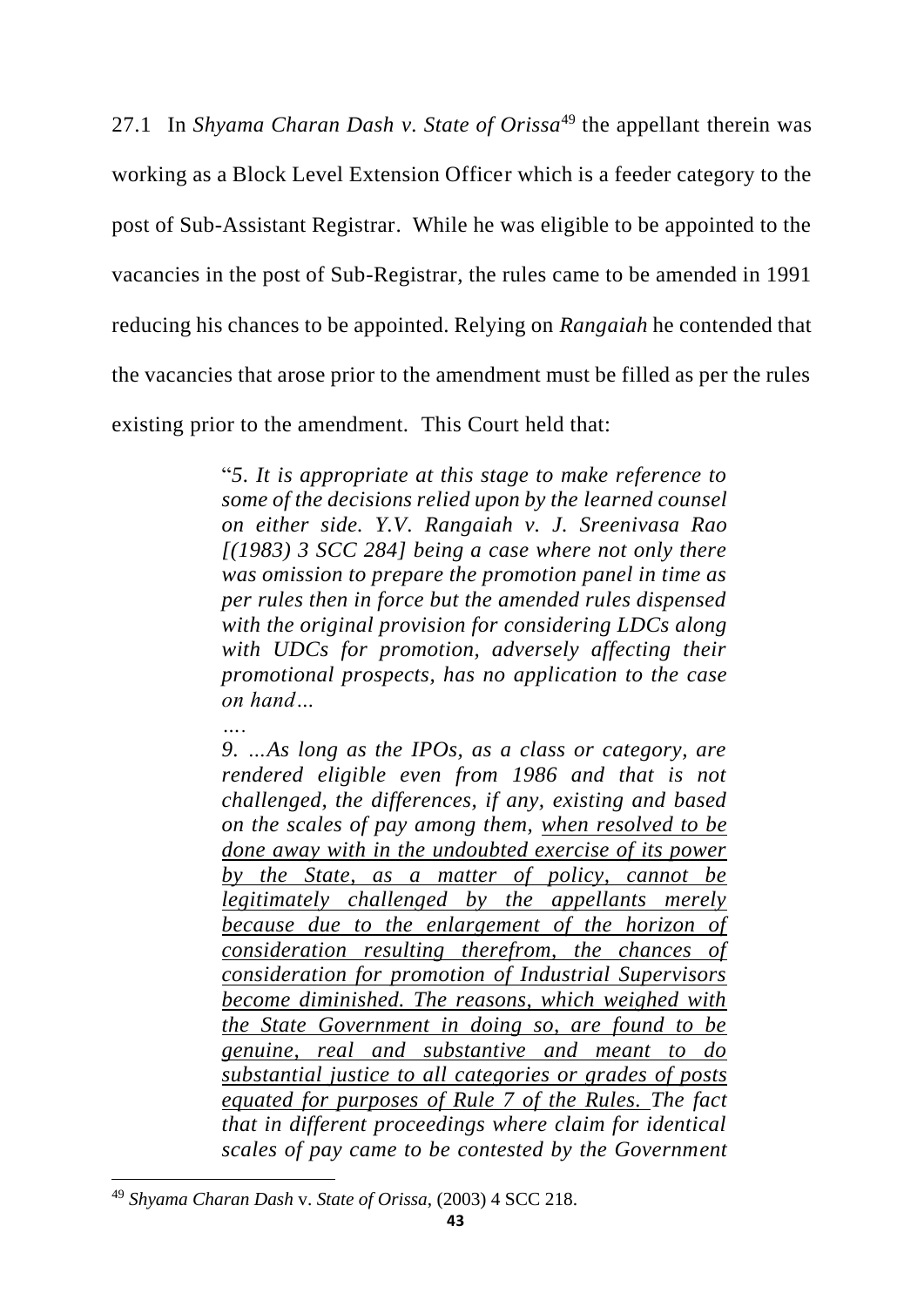*or rejected by the Tribunal, is no justification to countenance the claim of the appellants in these proceedings inasmuch as the criteria to be applied in dealing with such claims are totally different or, at any rate, may be one only among several requirements to be satisfied. Consequently, the challenge on behalf of the appellants has no merit whatsoever and shall stand rejected.*"

27.2 This is again a case where the Court upheld the decision of the Government not to fill up the vacancies as per the old rules. The decision of the Government was upheld because the Court found that the policy decision is genuine, real and substantive and meant to do substantial justice to all categories or grades of posts equated for the purpose of Rule 7. These decisions demonstrate that this Court never applied the principle in *Rangaiah's* case when the policy decision of the Government required amendment of rules for a justifiable reason.

28.1 In *State of Punjab v. Arun Kumar Aggarwal*, <sup>50</sup> the second issue in the case was *"whether the old 1941 Rules or the new 2004 Rules, which became effective from 09.07.2004 will be applied for filling up the vacancies which arose during 2000-2001 under the old 2001 Rules for promotion to the post of SDO in the State of Punjab".* The respondents therein contended that they have an indefeasible right to be promoted to the post of SDO as per the decision in *Rangaiah* case. Rejecting the argument, the Court held as under:-

> "*30. There is no quarrel over the proposition of law that normal rule is that the vacancy prior to the new Rules*

<sup>50</sup> *State of Punjab* v. *Arun Kumar Aggarwal* (2007) 10 SCC 402.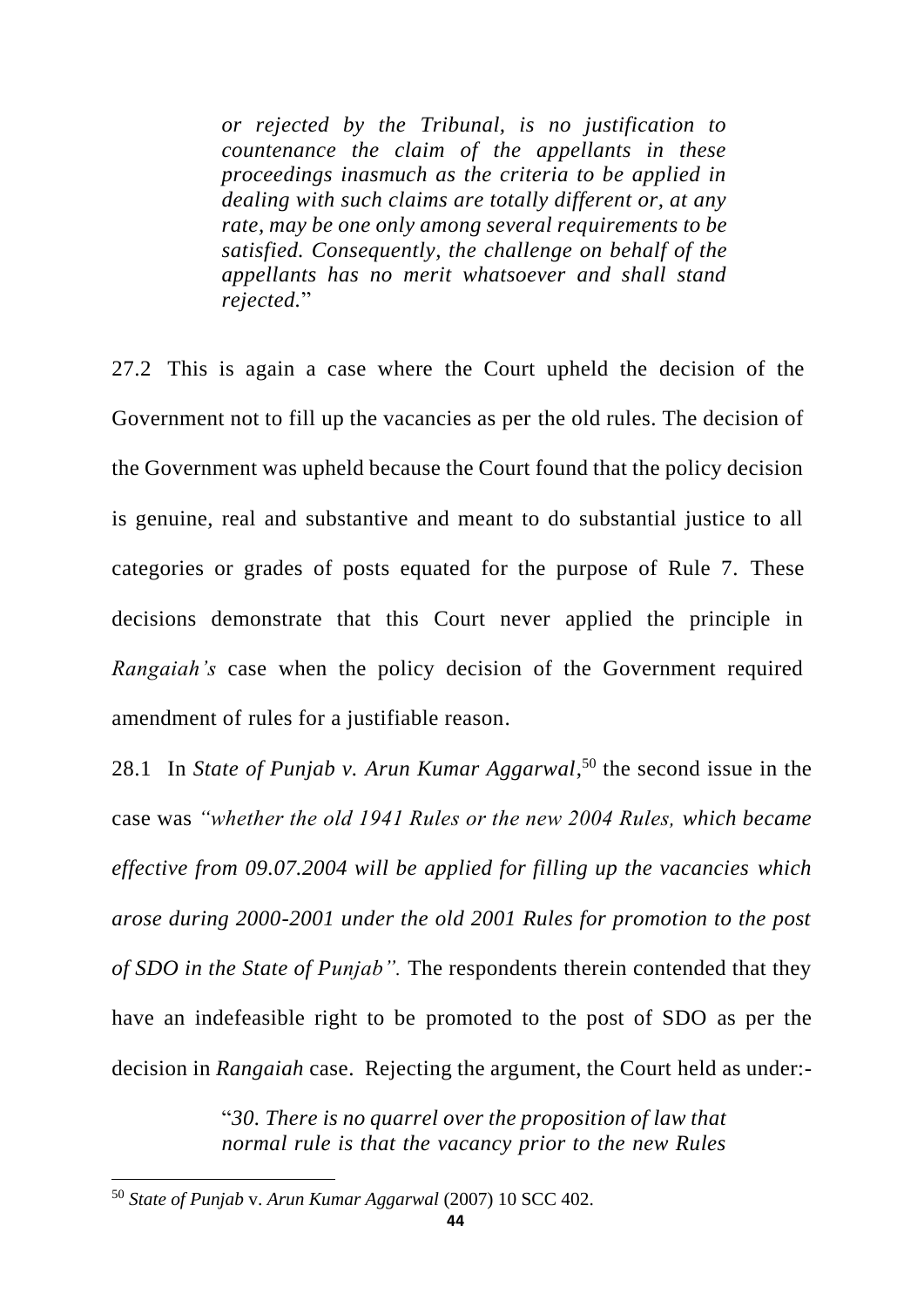*would be governed by the old Rules and not by the new Rules. However, in the present case, we have already held that the Government has taken conscious decision not to fill the vacancy under the old Rules and that such decision has been validly taken keeping in view the facts and circumstances of the case.*

*35. All the decisions referred to above are related to amendment of the Rules. We have already held that the 1941 Rules were repealed by the 2004 Rules. The facts of those cases are, therefore, not applicable to the facts of the present case.*

*…..*

*…..*

*38. We hold that the Government has taken a conscious decision not to fill up the posts under the old 1941 Rules. The impugned order of the High Court is set aside. We may at this stage point out that the problem seems to have been compounded by the inaction/casual approach of the Government detrimental to public interest. The State Government shall now fill up the vacant posts in accordance with the 2004 Rules within a period of three months from today. All the eligible candidates who satisfy the criteria laid down under the 2004 Rules shall be considered. The entire process of recommendation and appointment shall be completed within three months from today.*"

28.2 This is yet another case where deviating from *Rangaiah's* principle this Court recognized the decision of the Government not to fill the vacancies arising prior to the amendment as per the old rules for the reason that there is a conscious decision of the Government.

29.1 In *Deepak Agarwal v. State of U.P.*<sup>51</sup> *,* the question arose as to whether the appellants therein were entitled to be considered for promotion to the post of Deputy Excise Commissioner under the U.P. Excise Group 'A' Service

<sup>51</sup> *Deepak Agarwal* v. *State of U.P.*, (2011) 6 SCC 725.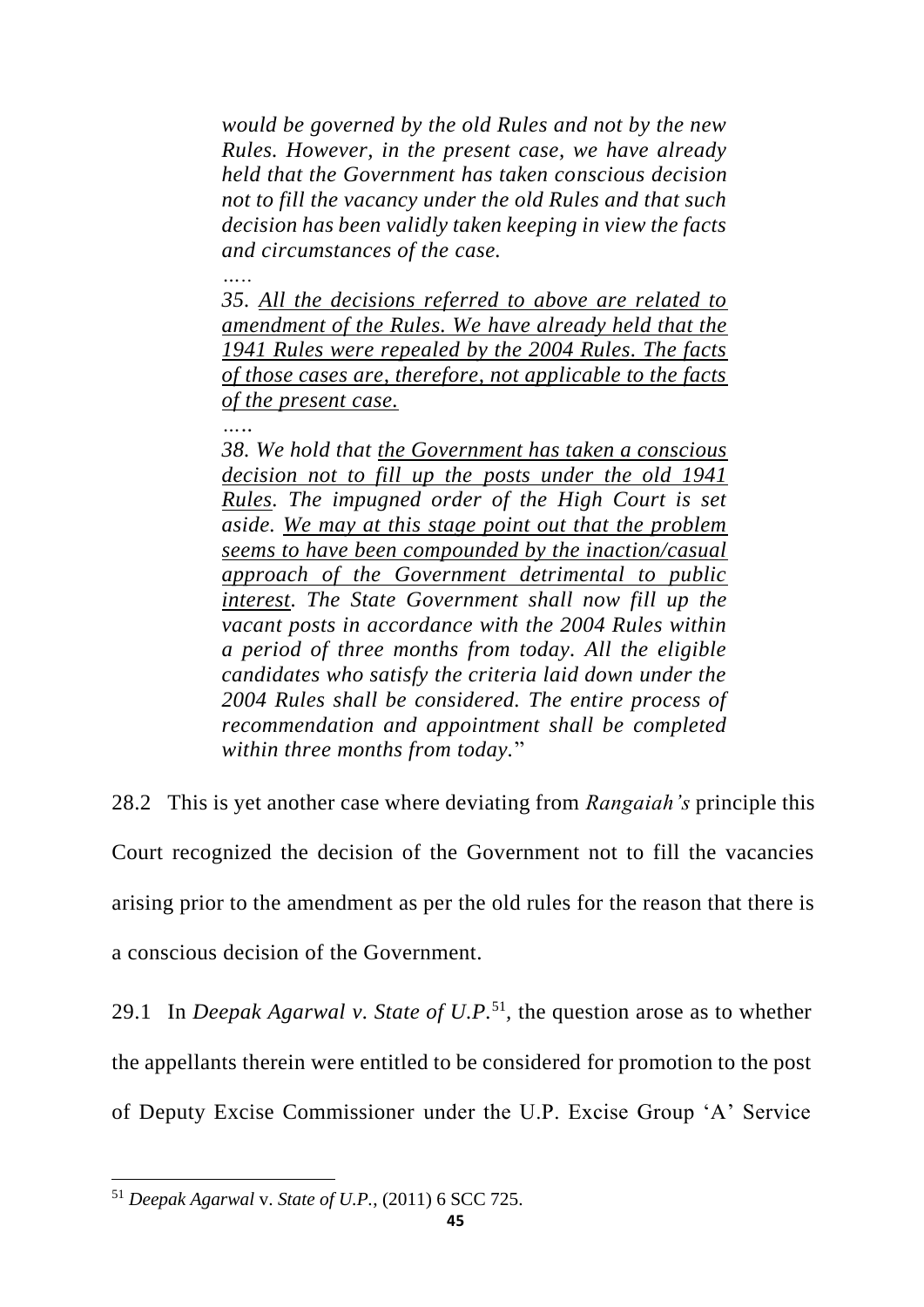Rules, 1983. The prayer was for consideration to the vacancies which occurred prior to the amendment of 1999 Rules. Reliance was placed on *Rangaiah* which was rejected. The Court observed as under:-

> "*24. We are of the considered opinion that the judgment in Y.V. Rangaiah case would not be applicable in the facts and circumstances of this case. The aforesaid judgment was rendered on the interpretation of Rule 4(a)(1)(i) of the Andhra Pradesh Registration and Subordinate Service Rules, 1976. The aforesaid Rule provided for preparation of a panel for the eligible candidates every year in the month of September. This was a statutory duty cast upon the State. The exercise was required to be conducted each year. Thereafter, only promotion orders were to be issued. However, no panel had been prepared for the year 1976. Subsequently, the Rule was amended, which rendered the petitioners therein ineligible to be considered for promotion. In these circumstances, it was observed by this Court that the amendment would not be applicable to the vacancies which had arisen prior to the amendment. The vacancies which occurred prior to the amended Rules would be governed by the old Rules and not the amended Rules.*

> *25. In the present case, there is no statutory duty cast upon the respondents to either prepare a year wise panel of the eligible candidates or of the selected candidates for promotion. In fact, the proviso to Rule 2 enables the State to keep any post unfilled. Therefore, clearly there is no statutory duty which the State could be mandated to perform under the applicable Rules. The requirement to identify the vacancies in a year or to take a decision as to how many posts are to be filled under Rule 7 cannot be equated with not issuing promotion orders to the candidates duly selected for promotion. In our opinion, the appellants had not acquired any right to be considered for promotion. Therefore, it is difficult to accept the submissions of Dr. Rajeev Dhavan that the vacancies, which had arisen before 17-5-1999 had to be filled under the unamended Rules.*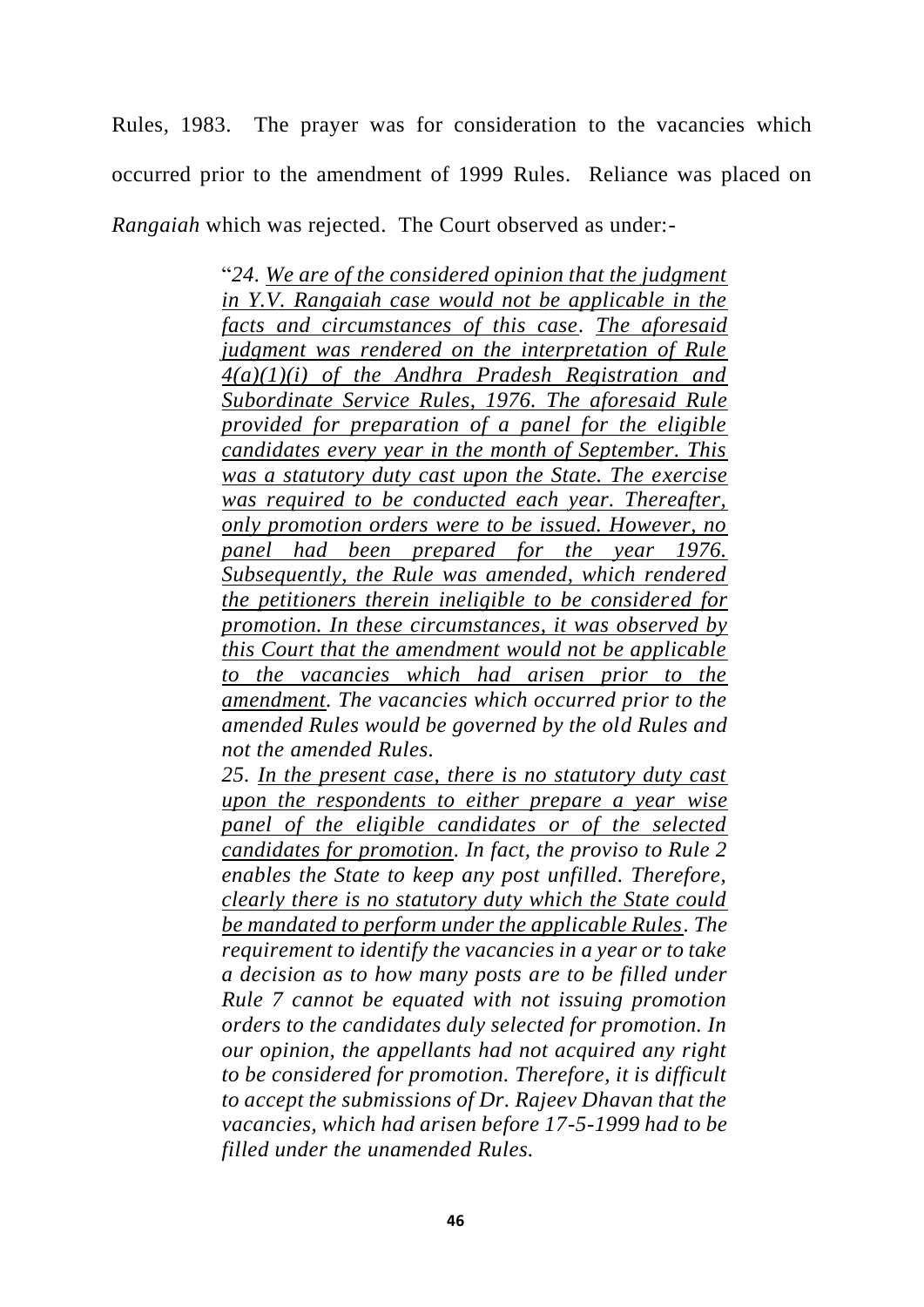*26. It is by now a settled proposition of law that a candidate has the right to be considered in the light of the existing rules, which implies the "rule in force" on the date the consideration took place. There is no rule of universal or absolute application that vacancies are to be filled invariably by the law existing on the date when the vacancy arises. The requirement of filling up old vacancies under the old rules is interlinked with the candidate having acquired a right to be considered for promotion. The right to be considered for promotion accrues on the date of consideration of the eligible candidates. Unless, of course, the applicable rule, as in Rangaiah case lays down any particular time-frame, within which the selection process is to be completed. In the present case, consideration for promotion took place after the amendment came into operation. Thus, it cannot be accepted that any accrued or vested right of the appellants has been taken away by the amendment.*

## *….*

*28. In our opinion, the matter is squarely covered by the ratio of the judgment of this Court in Dr. K. Ramulu. In the aforesaid case, this Court considered all the judgments cited by the learned Senior Counsel for the appellant and held that Rangaiah case would not be applicable in the facts and circumstances of that case. It was observed that for reasons germane to the decision, the Government is entitled to take a decision not to fill up the existing vacancies as on the relevant date. It was also held that when the Government takes a conscious decision and amends the rules, the promotion have to be made in accordance with the rules prevalent at the time when the consideration takes place.*"

29.2 This is a very important case which recognises many points of distinction. (a) The Court found that there is no statutory duty cast on the Government to prepare panels as in the case of *Rangaiah*, (b) a candidate has a right to be considered only as per the existing rules, i.e., "the rule in force",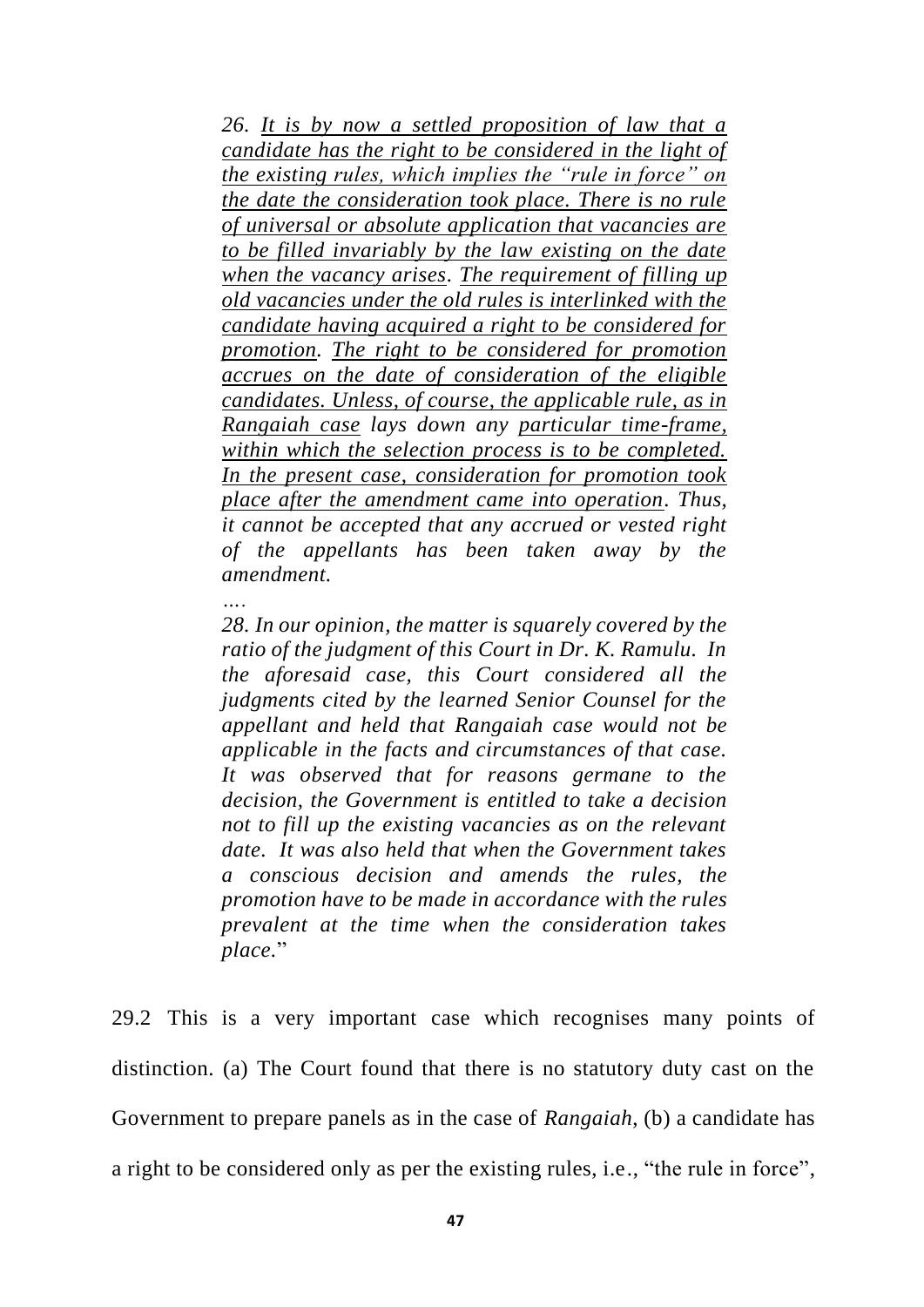(c) the rule applicable is the rule in force as on the date of consideration, (d) the principle in *Rangaiah* has no universal application, (e) for reasons germane to its decision, the Government is entitled to take a conscious decision about the filling of the vacancies and the rules applicable. This decision made deep inroads into the principle laid down in *Rangaiah's* case.

30.1 *M.I. Kunjukunju v. State of Kerela*<sup>52</sup> , related to a claim made by the appellant therein to the post of Industrial Extension Officers. In this case that the selection process commenced on 25.06.1992 when the Commission invited applications and prescribed the method of appointment and qualifications for the post of Industrial Extension Officers. It was contended that the new rules issued in 2001 could not have a retrospective effect to take away the vested right. The vested right argument was considered in detail and the Court rejected the same on the ground that no vested right exists and held as under:

> *"19. Therefore, it is clear that a candidate on making application for the post pursuant to an advertisement does not acquire any vested right for selection. If he is eligible and is otherwise qualified in accordance with the relevant rules, he does acquire right for being considered for selection as per existing rules.*

> *22. In the present case, the Rules have not been framed under the proviso to Article 309 of the Constitution of India. The legislature has framed the 1968 Act in exercise of power conferred under Article 309 of the Constitution of India. Under the 1968 Act, the State Government was empowered to make Rules either*

*….*

<sup>52</sup> *M.I. Kunjukunju v. State of Kerala* (2015) 11 SCC 440.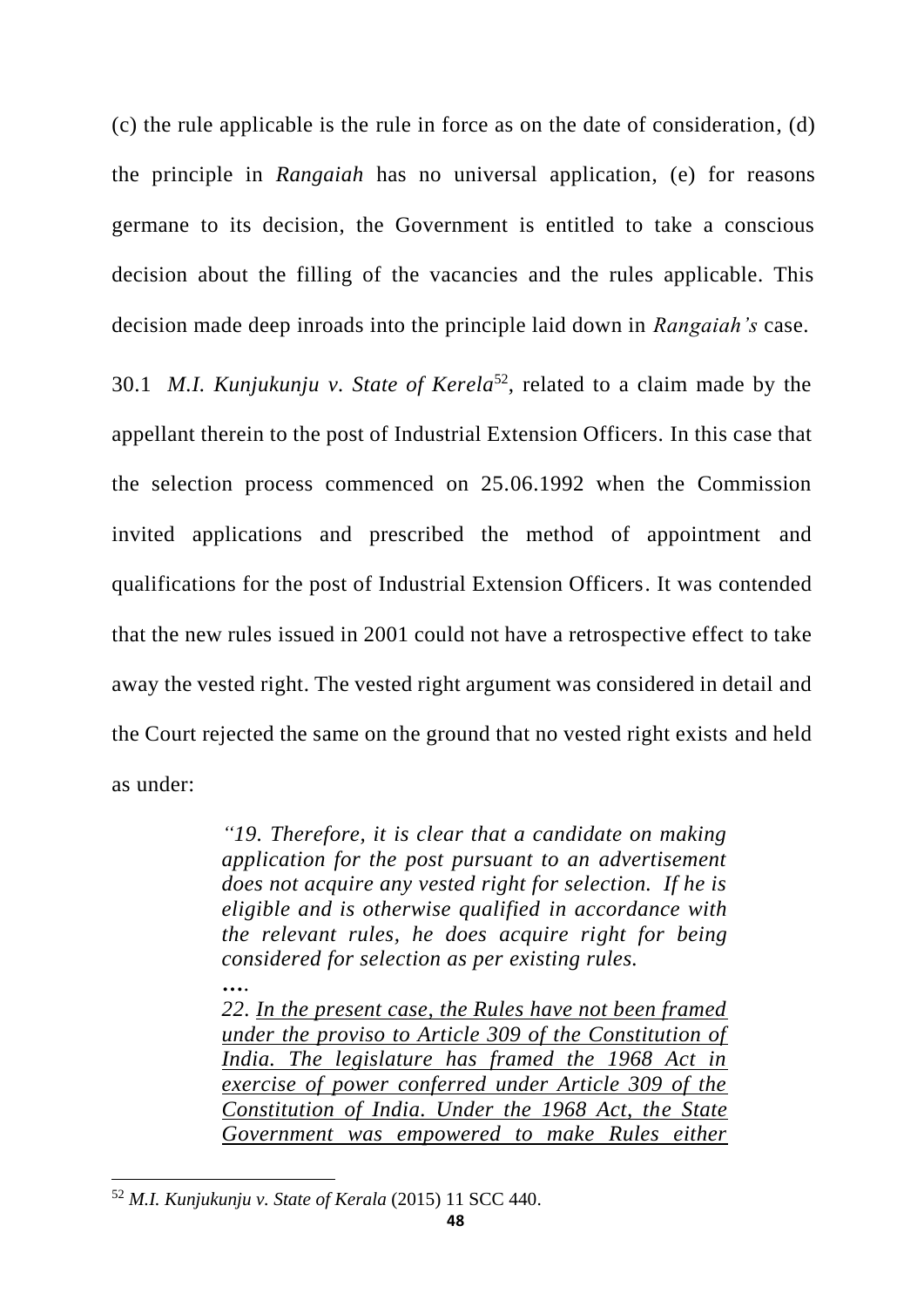*prospectively or retrospectively to regulate the recruitment and condition of service of persons appointed to public services and posts in question with the Department of Industry and Commerce of the State of Kerala. 23. In view of such delegation of power of the legislature to the State under the 1968 Act, the Special Rules framed by the State Government giving retrospective effect from 1-7-1983 cannot be held to be* 

*illegal or invalid.*

*….*

*26. In the present case, we find that the appellants have not derived any benefit out of the old Government order which was in force at the time of advertisement. We, therefore, hold that no vested right or benefit accrued to the appellants have been taken away by sub-rule (2) of Rule 1 of the Special Rules*."

30.2 This is a case where the Government made rules which clearly applied retrospectively to facts that existed before and after the amendment. The Court held that no right subsists for consideration to the vacancies that existed prior to the commencement of the rules.

31.1 In *State of Tripura v. Nikhil Ranjan Chakraborty*, <sup>53</sup> the Court considered a submission that additional posts in 'Group A' and 'Group B' of Schedule IV must be considered only on the basis of the rules that existed prior to the amendment on 24.12.2011. The Court found no difficulty in straight away applying the decision of this Court in *Deepak Agarwal* (supra) which distinguishes *Rangaiah* to hold as under: -

> "*9. The law is thus clear that a candidate has the right to be considered in the light of the existing rules,*

<sup>53</sup> *State of Tripura v. Nikhil Ranjan Chakraborty* (2017) 3 SCC 646.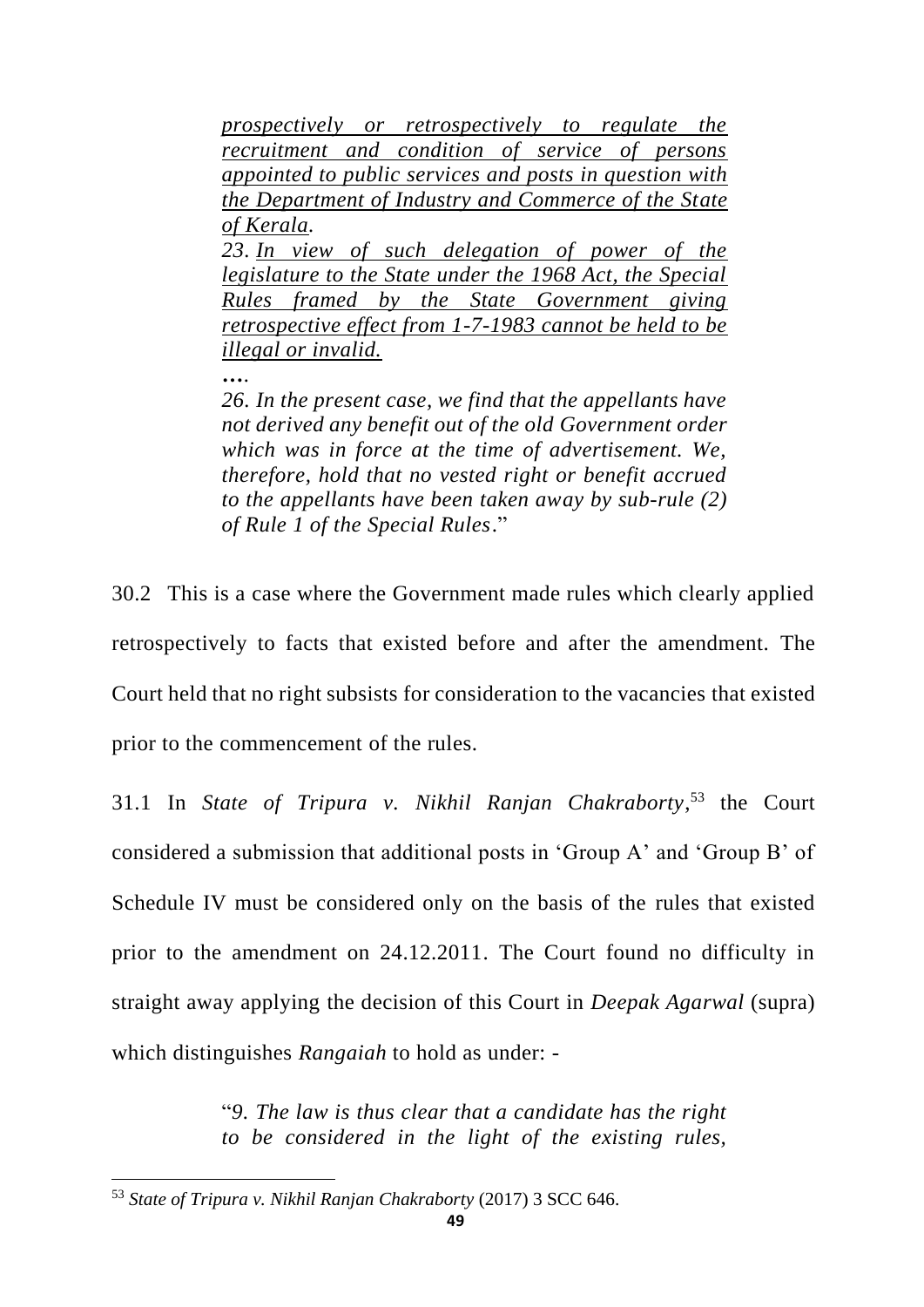*namely, "rules in force on the date" the consideration takes place and that there is no rule of absolute application that vacancies must invariably be filled by the law existing on the date when they arose. As against the case of total exclusion and absolute deprivation of a chance to be considered as in Deepak Agarwal in the instant case certain additional posts have been included in the feeder cadre, thereby expanding the zone of consideration. It is not as if the writ petitioners or similarly situated candidates were totally excluded. At best, they now had to compete with some more candidates. In any case, since there was no accrued right nor was there any mandate that vacancies must be filled invariably by the law existing on the date when the vacancy arose, the State was well within its rights to stipulate that the vacancies be filled in accordance with the Rules as amended. Secondly, the process to amend the Rules had also begun well before the Notification dated 24-11-2011.*

*10. In our view, the instant case is fully covered by the law laid down by this Court in Deepak Agrawal and the High Court was completely in error in allowing the writ petition and in dismissing the writ appeals. We, therefore, allow these appeals, set aside the judgment under appeal and dismiss Writ Petitions (Civil) Nos. 104, 105, 106, 153 and 181 of 2012.*"

31.2 The Court reiterated that there is no rule of absolute application that vacancies must be filled as per the law existing on the date when they arose. The Court held that there is neither an accrued right nor is there a mandate under the rules to fill the vacancies as per the law that existed. The Court recognised the right of the Government to stipulate the vacancies in accordance with rules as amended.

32.1 By 2019 the perspective in which this Court has considered the decision in *Rangaiah* was clear. By this time, the Court recognized many exceptions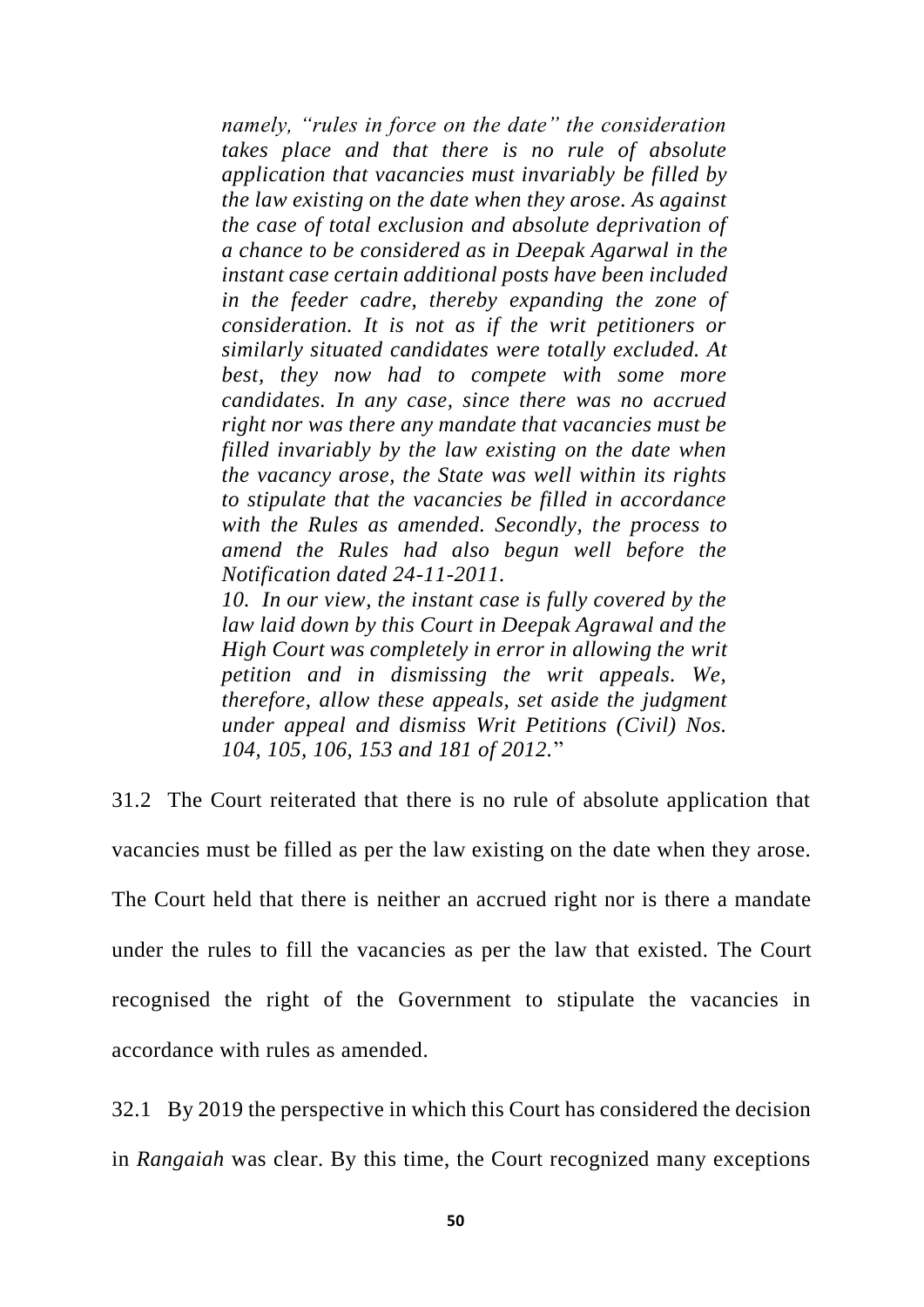to the principle. In *Union of India v. Krishna Kumar*<sup>54</sup> , this Court noted that, "*the decision of this Court in Y.V. Rangaiah v. J. Sreenivasa Rao has been construed in subsequent decisions as a case where the applicable rule required the process of promotion or selection to be completed within a stipulated time-frame".* This case relates to a claim made by Havaldars for being considered for the post of Naib Subedar for the vacancies which occurred prior to the changes that were made in the structure of Assam Rifles in 2011. The High Court accepted the submission and directed the applicants to be considered for the posts as per the pre-amended rules. Allowing the appeal this Court held as under:-

> "*10. In considering the rival submissions, it must, at the outset, be noted that it is well settled that there is no vested right to promotion, but a right be considered for promotion in accordance with the Rules which prevail on the date on which consideration for promotion takes place. This Court has held that there is no rule of universal application to the effect that vacancies must necessarily be filled in on the basis of the law which existed on the date when they arose. The decision of this Court in Y.V. Rangaiah v. J. Sreenivasa Rao [Y.V. Rangaiah v. J. Sreenivasa Rao, (1983) 3 SCC 284 :] has been construed in subsequent decisions as a case where the applicable Rules required the process of promotion or selection to be completed within a stipulated timeframe. Hence, it has been held in H.S. Grewal v. Union of India [H.S. Grewal v. Union of India, (1997) 11 SCC 758 : 1998 SCC (L&S) 420] that the creation of an intermediate post would not amount to an interference with the vested right to promotion….. ….*

> *13. In view of this statement of the law, it is evident that once the structure of Assam Rifles underwent a change*

<sup>54</sup> *Union of India* v. *Krishna Kumar* (2019) 4 SCC 319.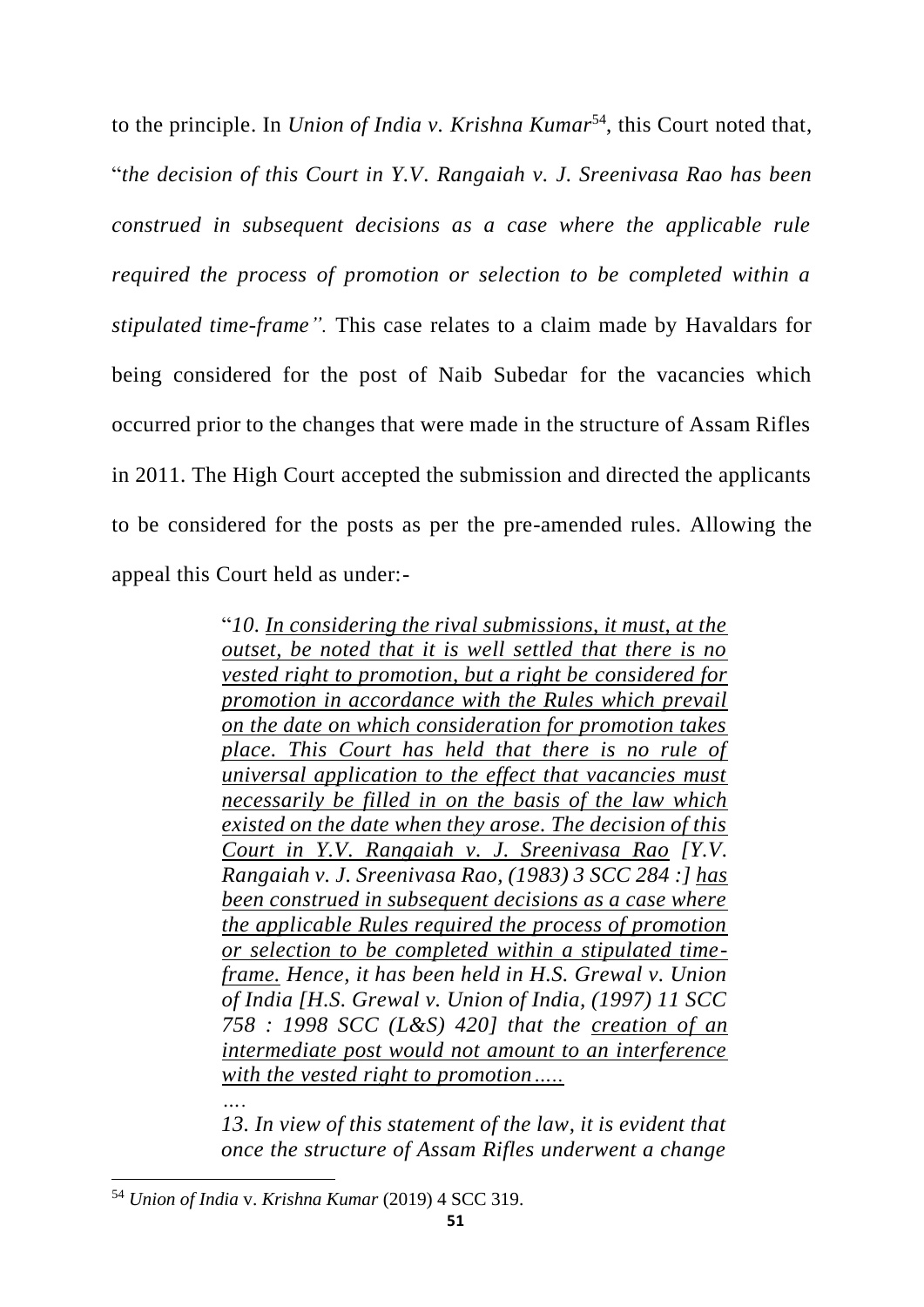*following the creation of the intermediate post of Warrant Officer, persons holding the post of Havaldar would be considered for promotion to the post of Warrant Officer. The intermediate post of Warrant Officer was created as a result of the restructuring exercise. The High Court was, in our view, in error in postulating that vacancies which arose prior to the amendment of the Recruitment Rules would necessarily be governed by the Rules which existed at the time of the occurrence of the vacancies. As the decided cases noted earlier indicate, there is no such rule of absolute or universal application. The entire basis of the decision of the High Court was that those who were recruited prior to the restructuring exercise and were holding the post of Havaldars had acquired a vested right of promotion to the post of Naib Subedar. This does not reflect the correct position in law. The right is to be considered for promotion in accordance with the Rules as they exist when the exercise is carried out for promotion.*"

32.2 Apart from holding that there is no rule of universal application to the effect that vacancies must necessarily be filled on the basis of the law that existed on the date when they arose, this Court also held that the right is to be considered for promotion in accordance with rules *as they exist when the exercise is carried out for promotion.*

33.1 In *State of Orissa v. Dhirendra Sundar Das*<sup>55</sup>, the Court was concerned with appointment by promotion to Orissa Administrative Service, Class II Cadre. The employees contended that OAS Class II Rules, 1978 read with OAS Class II, Regulations, 1978 were in force at the time when the State decided to fill up the 150 OAS Class II posts on 28.4.2008. It was their

<sup>55</sup> *State of Orissa* v. *Dhirendra Sundar Das*, (2019) 6 SCC 270.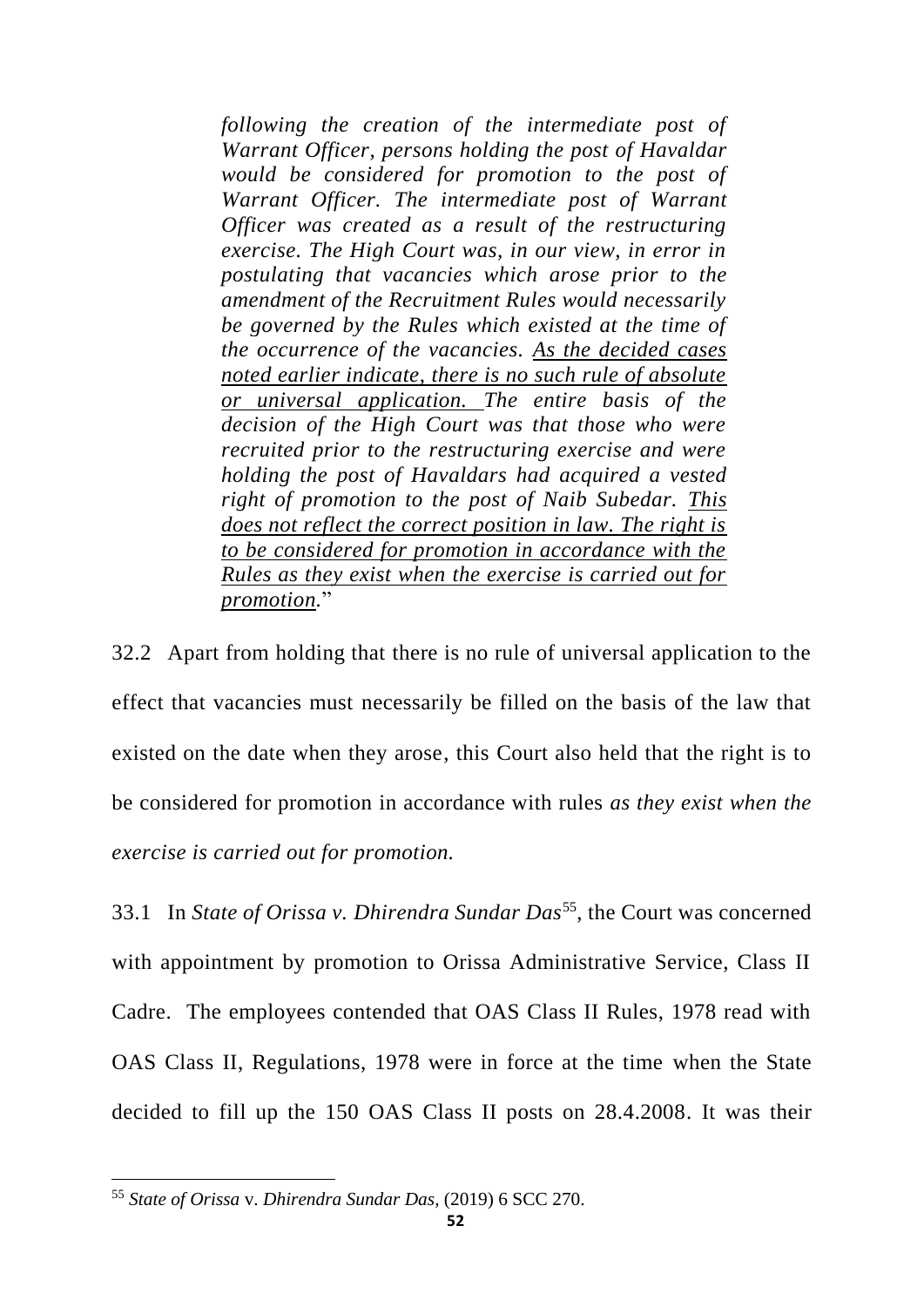contention that the subsequent restructuring cannot affect their right to be considered for the 150 posts as per the 1978 Rules. For this purpose, reliance was placed on *Rangaiah.* Rejecting this contention, the Court allowed the appeal by holding:

> "*9.14. Reliance placed by the counsel for the respondents on Y.V. Rangaiah v. J. Sreenivasa Rao in order to submit that the vacancies which had arisen under the old Rules would be governed by the old Rules, is of no avail. 9.15. A similar submission was rejected by this Court in Deepak Agarwal v. State of U.P. [Deepak Agarwal v. State of U.P., (2011) 6 SCC 725 : (2011) 2 SCC (L&S) 175]…*

*….*

*10. On the aforesaid grounds, we hold that the judgment of the Division Bench is liable to be set aside since the contesting respondents did not have a vested or fructified right of promotion to OAS Class II posts which had arisen during the recruitment year 2008. The names of the contesting respondents were merely recommended for consideration. In the meanwhile, in 2009 the State had restructured the cadre, and abolished the OAS Class II cadre. The reconstituted cadre viz. the Orissa Revenue Service Group 'B' cadre came in its place. Hence, the direction of the Division Bench to appoint the contesting respondents in the vacancies which had occurred in the abolished cadre, in accordance with the repealed 1978 Rules, was contrary to law, and liable to be set aside.*"

33.2 Following the line adopted in *Deepak Agarwal v. State of U.P*. (supra) this Court held that the respondents therein do not have a vested and fructified right and therefore held that the appointments need not be made as per the old rules.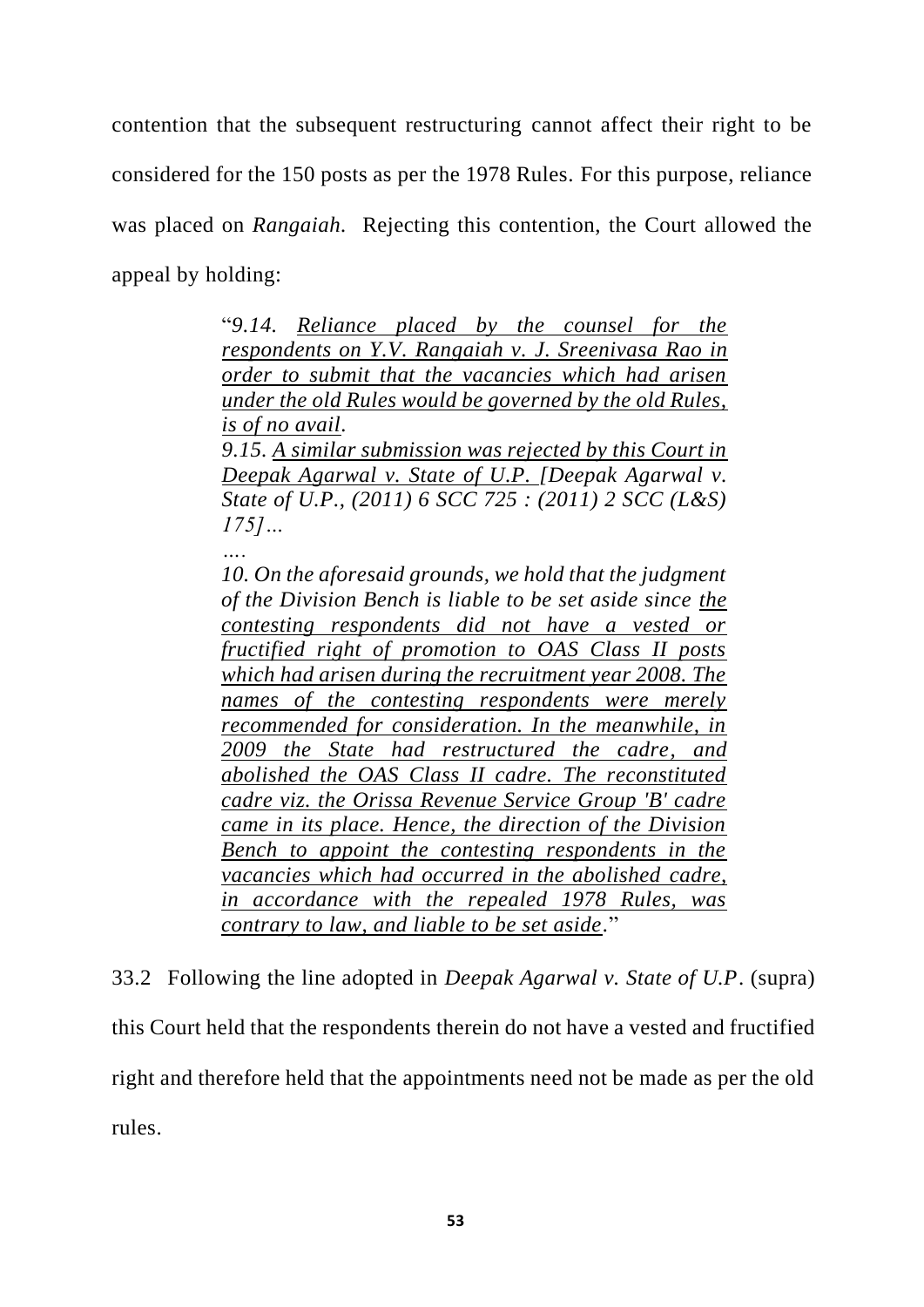34.1 In *Rajasthan State Sports Council v. Uma Dadhich*<sup>56</sup> , the respondent therein was appointed under the Rajasthan State Sports Council on the posts of Coach Grade-III on 20.03.1986. She was promoted to Coach Grade-II in 1990 and Coach Grade-I in 1997. Promotion to the post of Sports Officer from the Cadre of Coach Grade-I was challenged by the respondent on the ground that the posts fell vacant in the year 2003-2004, for which the 2006 Rules changed the qualification from mere seniority to seniority-cum-merit could not be applied. Allowing the appeal this Court has held as under:-

> "*5. There is merit in the submission which has been urged on behalf of the appellants that the respondent had no vested right to promotion but only a right to be considered in accordance with the rules as they existed on the date when the case for promotion was taken up. This principle has been reiterated in several decisions of this Court. (See H.S. Grewal v. Union of India [H.S. Grewal v. Union of India, (1997) 11 SCC 758], Deepak Agarwal v. State of U.P. [Deepak Agarwal v. State of U.P., (2011) 6 SCC 725], State of Tripura v. Nikhil Ranjan Chakraborty [State of Tripura v. Nikhil Ranjan Chakraborty, (2017) 3 SCC 646] and Union of India v. Krishna Kumar [Union of India v. Krishna Kumar, (2019) 4 SCC 319]).*

> *6. The judgment in Y.V. Rangaiah v. J. Sreenivasa Rao dealt with a situation where the rules required that the promotional exercise must be completed within the relevant year. Rangaiah case [Y.V. Rangaiah v. J. Sreenivasa Rao, (1983) 3 SCC 284], has hence been distinguished in the judgments noted above.*

> *7. Rule 9(4) of the Rajasthan State Sports Council Service Rules, 2006 on which reliance has been placed on behalf of the appellant does not indicate that the vacancies must be filled in on the basis of Rules as they prevail in the year in which they have occurred. Rule 9(4) is in the following terms:*

*<sup>56</sup> Rajasthan State Sports Council v. Uma Dadhich* (2019) 4 SCC 316.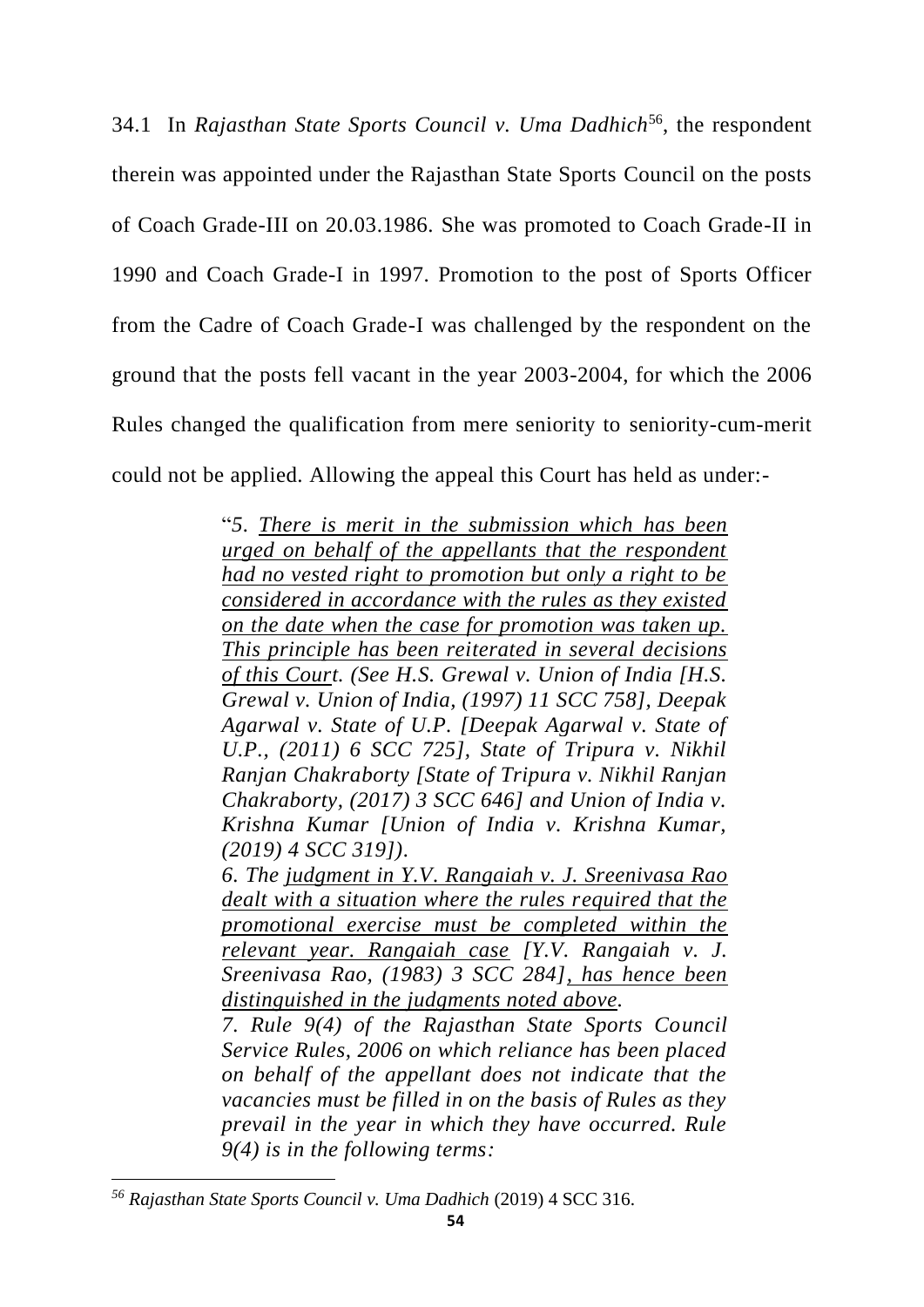*"9. (4) The appointing authority shall determine the vacancies of earlier years, yearwise which were required to be filled in by promotion, if such vacancies were not determined and filled earlier in the year in which they were required to be filled in."*

34.2 The Court considered a large number of decisions that distinguished *Rangaiah's* case and held as a matter of principle that rules that exist on the date when the case for promotion was taken up would hold the field. The Court further observed that there is no rule which specifically mandates that the vacancies prior to the amendment must be filled as per the rules that existed and not the new rules. This is a complete reversal of the principle set to have been laid down in *Rangaiah's* case.

35. Finally, the case of *D. Raghu v. R. Basaveswarudu*<sup>57</sup> , is yet another decision that has not followed the principle in *Rangaiah's* case.

The Court held as under:-

"*129.8. The High Court was in error in holding that it has to be necessarily held that the vacancies which arose prior to the revised Recruitment Rules coming into force has to be filled up under the then existing Rules (the 1979 Rules) relying upon case law including Rangaiah. There was a conscious decision taken to not fill up vacancies based on the restructuring, and what is more, letters dated 28-10-2002 and 14-11-2002 show that promotion to the post of Inspector was to be effected based on the new Recruitment Rules.*"

<sup>57</sup> *D. Raghu* v. *R. Basaveswarudu,* (2020) 18 SCC 1.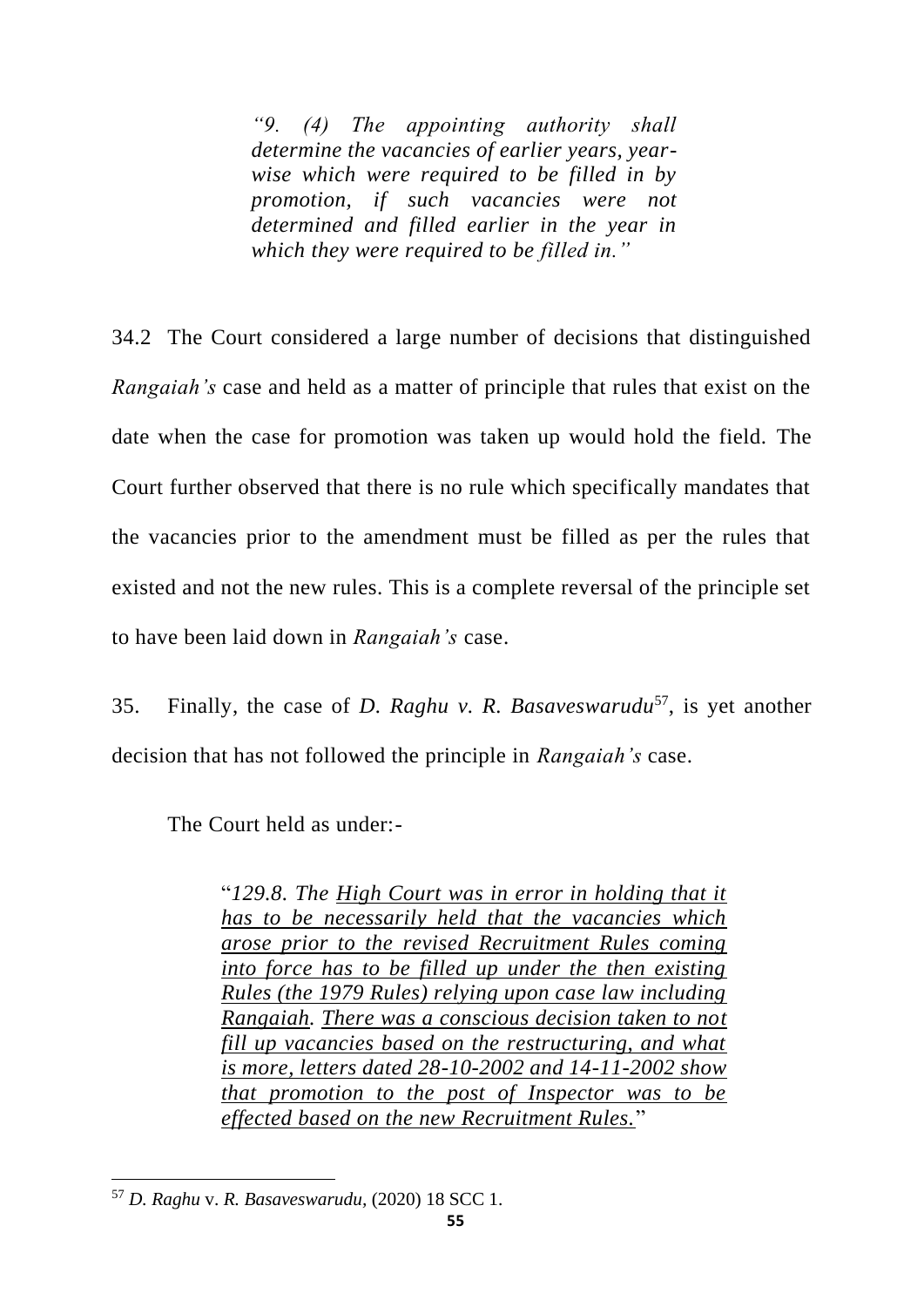Analysis:

36. A review of the fifteen cases that have distinguished *Rangaiah* would demonstrate that this Court has been consistently carving out exceptions to the broad proposition formulated in *Rangaiah.* The findings in these judgments, that have a direct bearing on the proposition formulated by *Rangaiah* are as under:

- 1. There is no rule of universal application that vacancies must be necessarily filled on the basis of the law which existed on the date when they arose, *Rangaiah's* case must be understood in the context of the rules involved therein.<sup>58</sup>
- 2. It is now a settled proposition of law that a candidate has a right to be considered in the light of the existed rules, which implies the "rule in force" as on the date consideration takes place. The right to be considered for promotion occurs on the date of consideration of the eligible candidates<sup>59</sup>.
- 3. The Government is entitled to take a conscious policy decision not to fill up the vacancies arising prior to the amendment of the rules. The employee does not acquire *any vested right to being considered for promotion in accordance with the repealed rules in view of the*

<sup>58</sup> *Deepak Agarwal v. State of U.P.,* (2011) 6 SCC 725, Para 26; *Union of India v. Krishna Kumar*, (2019) 4 SCC 319, Para 10.

<sup>59</sup> *Deepak Agarwal v. State of U.P.,* (2011) 6 SCC 725, Para 26; *Union of India v. Krishna Kumar*, (2019) 4 SCC 319, Para 10.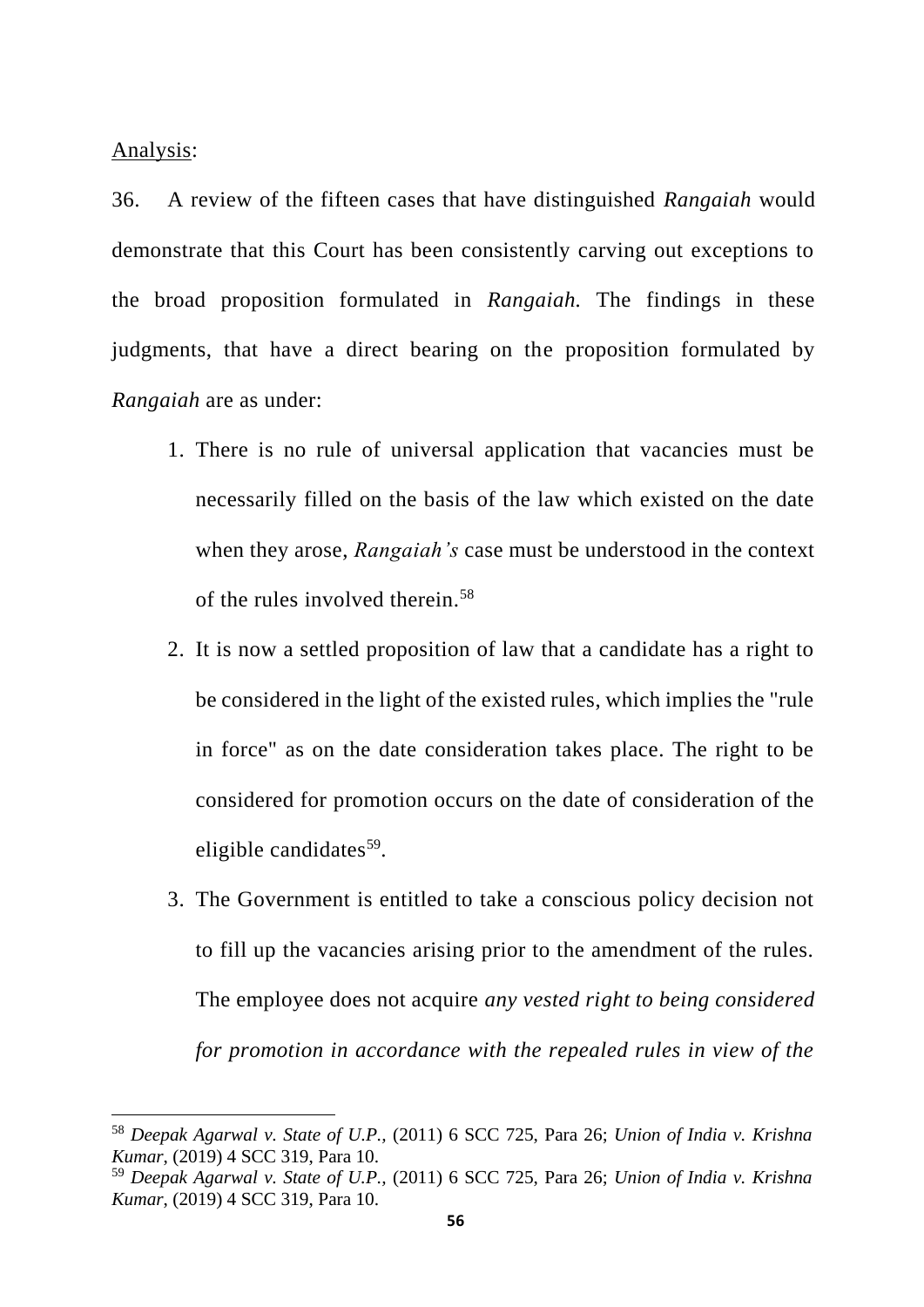*policy decision taken by the Government.*<sup>60</sup> There is no obligation for the Government to make appointments as per the old rules in the event of restructuring of the cadre is intended for efficient working of the unit.<sup>61</sup> The only requirement is that the policy decisions of the Government must be fair and reasonable and must be justified on the touchstone of Article 14.<sup>62</sup>

- 4. The principle in *Rangaiah* need not be applied merely because posts were created, as it is not obligatory for the appointing authority to fill up the posts immediately. $63$
- 5. When there is no statutory duty cast upon the State to consider appointments to vacancies that existed prior to the amendment, the State cannot be directed to consider the cases.<sup>64</sup>

37.1 The above-referred observations made in the fifteen decisions that have distinguished *Rangaiah's* case demonstrate that the wide principle enunciated therein is substantially watered-down. Almost all the decisions that distinguished *Rangaiah* hold that there is no rule of universal application to the effect that vacancies must necessarily be filled on the basis of law that

<sup>60</sup> *K. Ramulu v. Suryaprakash Rao*, (1997) 3 SCC 59, Paras 12 and 13, *Shyam Chandra Das v. State of Orissa*, (2003) 4 SCC 218, Para 9, *State of Punjab v. Arun Kumar Aggarwal,* (2007) 10 SCC 402, Para 38; *Deepak Agarwal v. State of U.P.*, (2011) 6 SCC 725, Para 28.

<sup>61</sup> *G. Venkateshwara Rao v. Union of India*, (1999) 8 SCC 455, Para 4.

<sup>62</sup> *Rajasthan Public Service Commission v. Charan Ram*, (1998) 4 SCC 202, Para 15; *K. Ramulu v. Suryaprakash Rao,* (1997) 3 SCC 59, Para 15.

<sup>63</sup> *In Delhi Judicial Services Association v. Delhi High Court,* (2001) 5 SCC 145, Para 5.

<sup>64</sup> *Deepak Agarwal v. State of U.P.,* (2011) 6 SCC 725, Para 25.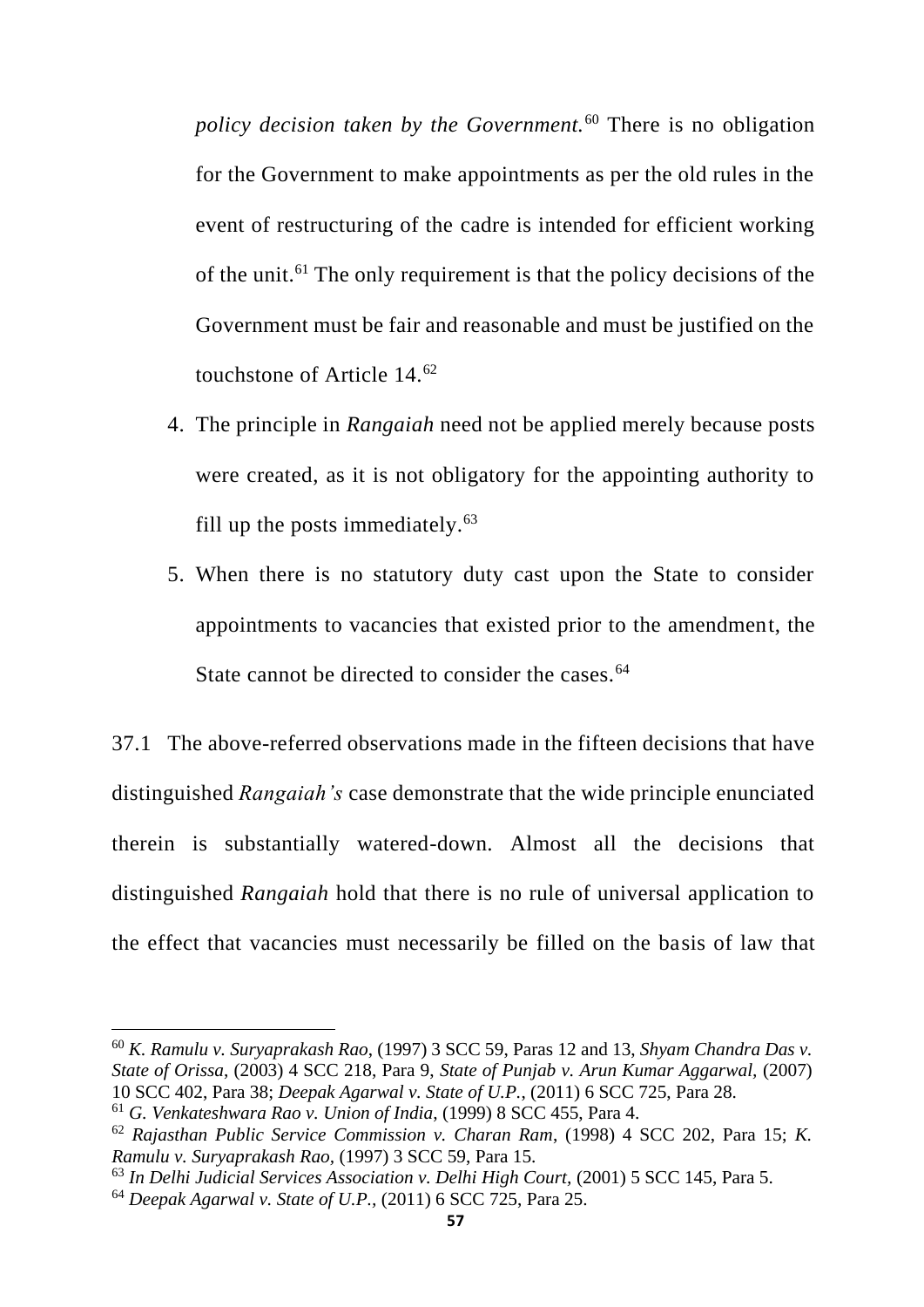existed on the date when they arose. This only implies that decision in *Rangaiah* is confined to the facts of that case.

37.2 The decision in *Deepak Agarwal* (supra) is a complete departure from the principle in *Rangaiah,* in as much as the Court has held that a candidate has a right to be considered in the light of the *existing rule.* That is the *rule in force* on the date the consideration takes place. This enunciation is followed in many subsequent decisions including that of *Union of India v. Krishna Kumar* (supra). In fact, in *Krishna Kumar* Court held that there is only a "right to be considered for promotion *in accordance with rules which prevail on the date on which consideration for promotion take place*."

37.3 The consistent findings in these fifteen decisions that *Rangaiah's* case must be seen in the context of its own facts, coupled with the declarations therein that there is no rule of universal application to the effect that vacancies must necessarily be filled on the basis of rules which existed on the date which they arose, compels us to conclude that the decision in *Rangaiah* is impliedly overruled. However, as there is no declaration of law to this effect, it continues to be cited as a precedent and this Court has been distinguishing it on some ground or the other, as we have indicated hereinabove. For clarity and certainty, it is, therefore, necessary for us to hold;

(a) The statement in *Y.V. Rangaiah v. J. Sreenivasa Rao* that, "*the vacancies which occurred prior to the amended rules would*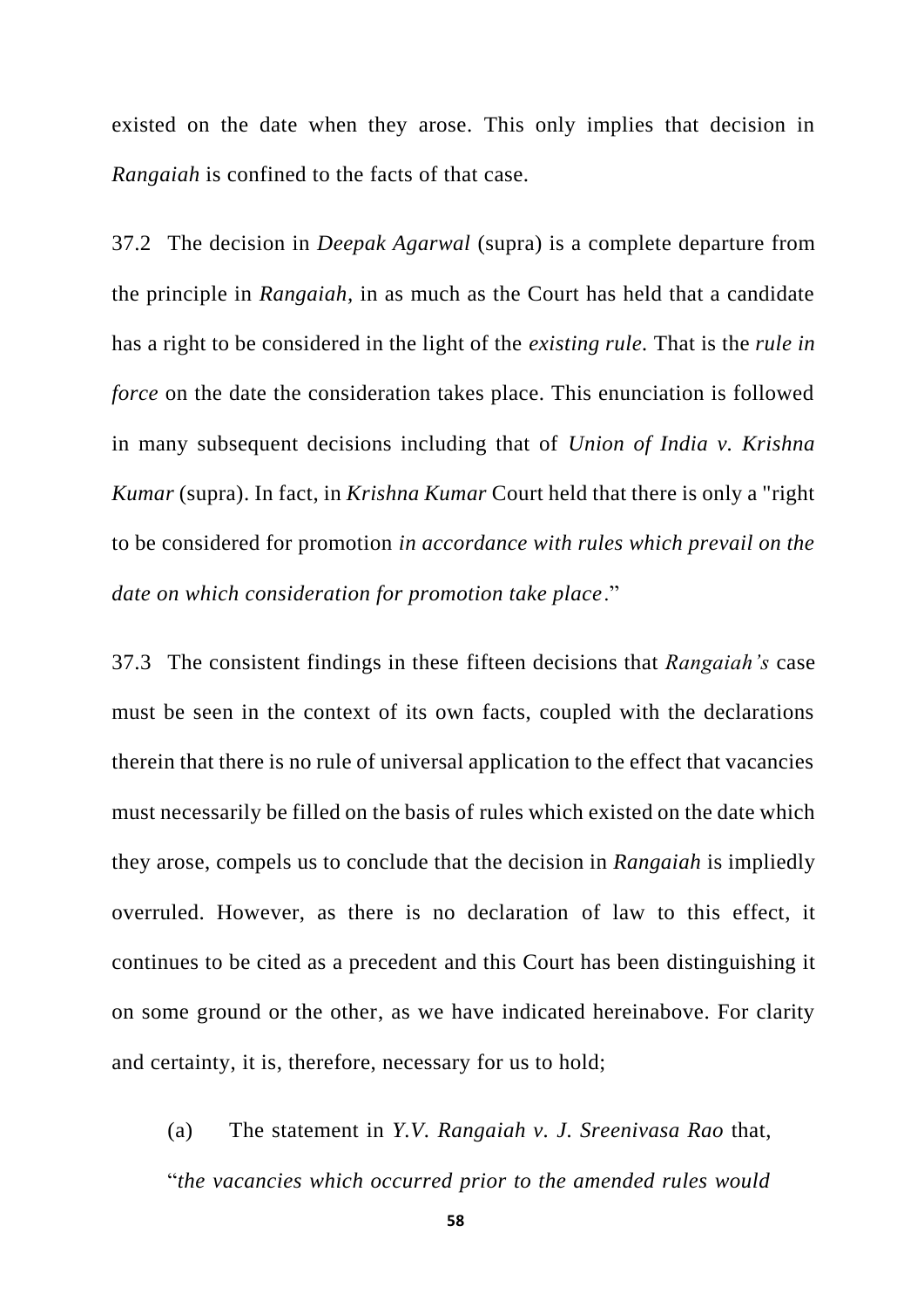*be governed by the old rules and not by the amended rules"*, does not reflect the correct proposition of law governing services under the Union and the States under part XIV of the Constitution. It is hereby overruled.

(b) The rights and obligations of persons serving the Union and the States are to be sourced from the rules governing the services.

#### Application of the principle to the facts of the present case:

38.1 Returning to the facts of the present case, we have noticed that the High Court has proceeded on the premise that the vacancies occurring before the amendment of the Rules on 25.11.2006 must be governed by the 1966 Rules. The decision of the High Court took within its sweep even the 7 new posts of Labour Officers that were sanctioned by an inter-departmental letter dated 20.07.2006, which included even the 3 posts allocated for direct recruitment. The direction of the High Court to encompass even the 3 posts allocated for direct recruitment was on the ground that the posts were sanctioned on 20.07.2006, which is prior to the amendment of the Rules on 25.11.2006.

38.2 We have already held that there is no right for an employee outside the rules governing the services. We have also followed and applied the Constitution Bench decisions in *Union of India v. Tulsiram Patel* (supra) and more particularly the decision in *Roshan Lal Tandon v. Union of India* (supra) that the services under the State are in the nature of a *status*, a hallmark of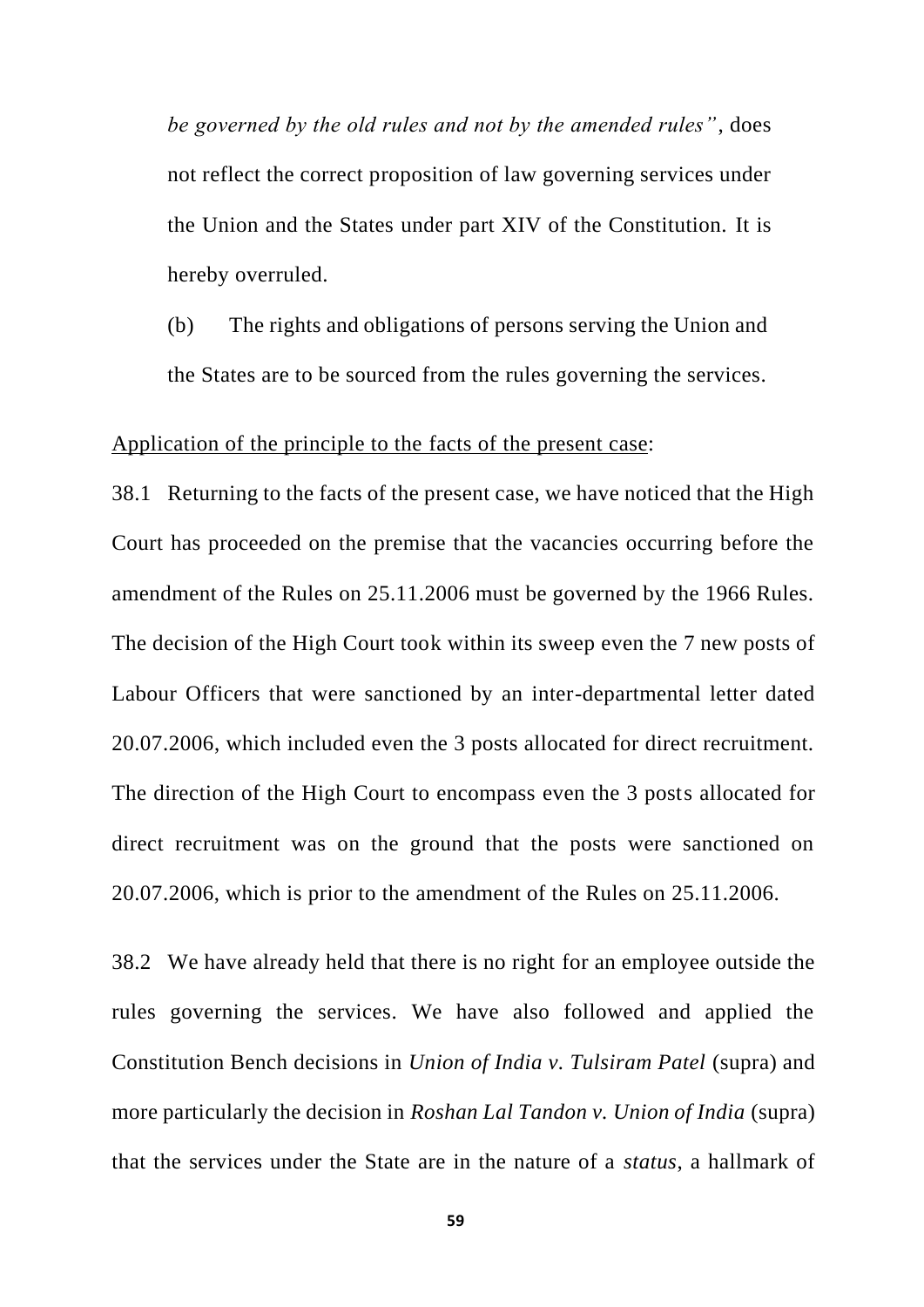which is the need of the State to unilaterally alter the rules to subserve the public interest. The 2006 rules, governing the services of the Respondents came into force immediately after they were notified. There is no provision in the said rules to enable the Respondents to be considered as per the 1966 Rules. The matter must end here. There is no other right that Respondents no. 1 to 3 can claim for such consideration.

39.1 The alternative plea of the Government based on its policy decision to restructure the cadre by creating additional posts and also providing for direct recruitment by amending the rules, as a justification for not filling up the vacancies that arose prior to the amendment is fully supported by the following decisions of this Court.<sup>65</sup>

39.2 The material placed on record shows that the additional posts of Labour Officers are created on 20.07.2006 and immediately thereafter the 12 labour zones were created. This is followed by amendment to the Rules with effect from on 25.11.2006 restructuring the cadre. The facts fully justify the alternative submission made by the State and we have no hesitation in accepting the said submission.

<sup>65</sup> *K. Ramulu* v. *S. Suryaprakash Rao*, (1997) 3 SCC 59; *Rajasthan Public Service Commission*  v. *Chanan Ram*, (1998) 4 SCC 202; *G. Venkateshwara Rao* v. *Union of India*, (1999) 8 SCC 455; *Shyama Charan Dash* v. *State of Orissa*, (2003) 4 SCC 218; *State of Punjab* v. *Arun Kumar Aggarwal*, (2007) 10 SCC 402; *Deepak Agarwal v. State of U.P.*, (2011) 6 SCC 725; *State of Tripura v. Nikhil Ranjan Chakraborty*, (2017) 3 SCC 646; *Union of India v. Krishna Kumar* (2019) 4 SCC 319; *State of Orissa* v. *Dhirendra Sundar Das*, (2019) 6 SCC 270; *Rajasthan State Sports Council v. Uma Dadhich*, (2019) 4 SCC 316.